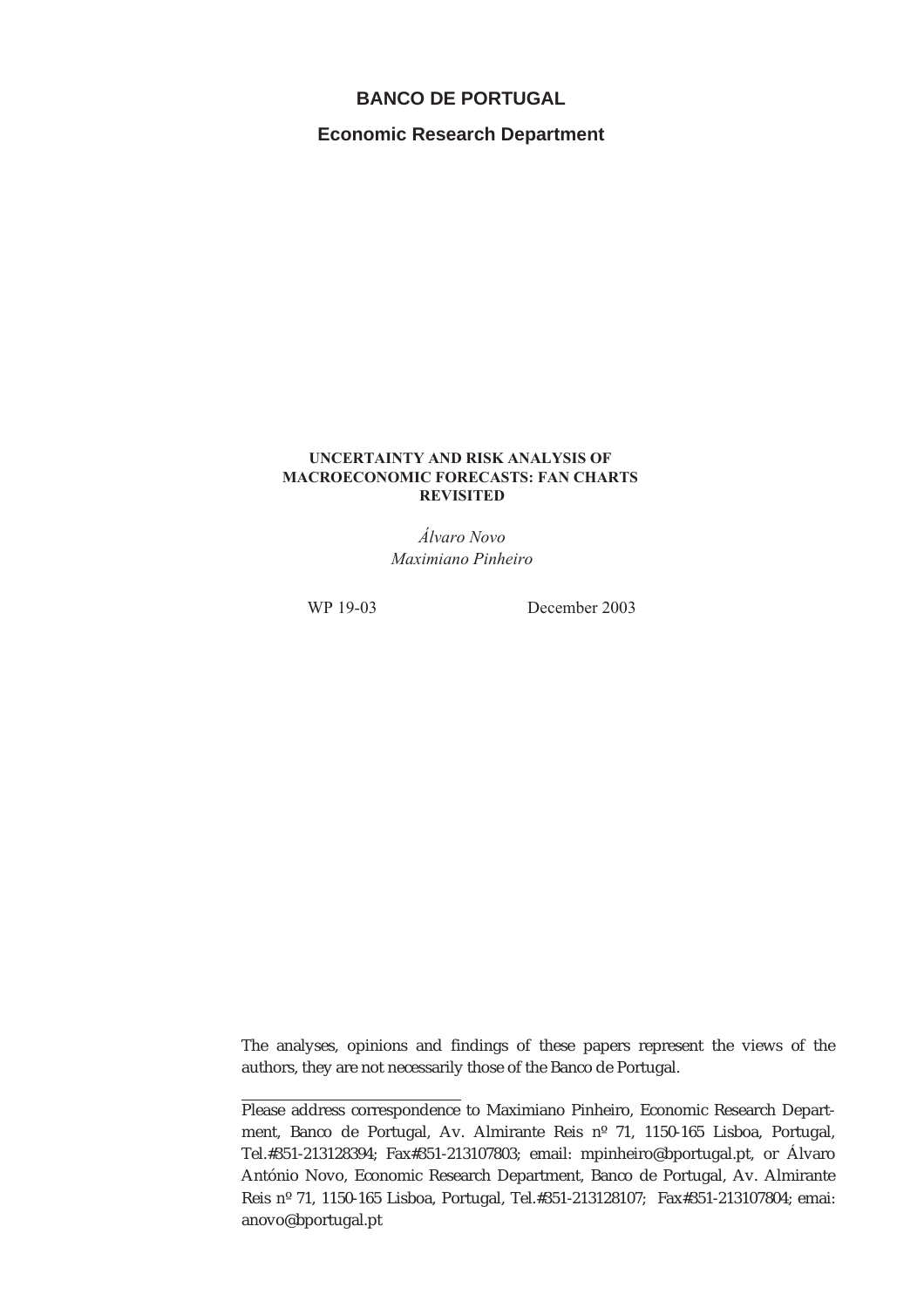# Uncertainty and Risk Analysis of Macroeconomic Forecasts: Fan Charts Revisited<sup>∗</sup>

Álvaro A. Novo<sup>†</sup> Maximiano Pinheiro<sup>‡</sup>

Version: December 5, 2003

#### Abstract

Since 1996 the Bank of England (BoE) has been publishing estimates of probability distributions of the future outcomes of inflation and output growth. These density forecasts, known as "fan charts", became very popular with other central banks (e.g. Riksbank) as a tool to quantify uncertainties and risks of conditional point forecasts. The BoE's procedure is mainly a methodology to determine the distribution of a linear combination of independent random variables. In this article, we propose an alternative methodology that addresses two issues with the BoE procedure that may affect the estimation of the densities. The first issue relates to a statistical shortcut taken by the BoE that implicitly considers that the mode of the linear combination of random variables is the (same) linear combination of the modes of those variables. The second issue deals with the assumption of independence, which may be restrictive. An illustration of the new methodology is presented and its results compared with the BoE approach.

Keywords: Density forecasting; Fan charts; Balance of risks; Uncertainty. JEL classification: C50, C53

<sup>∗</sup>We would like to thank Ana Cristina Leal, Carlos Coimbra, Carlos Robalo Marques, Claes Berg, Fátima Teodoro, Francisco Dias, José Ferreira Machado, Meghan Quinn, Paulo Esteves, Pedro Duarte Neves, Pedro Próspero, Ricardo Felix and Susana Botas, as well as the members of the Monetary Policy Committee and the Working Group on Forecasting of the Eurosystem, for very helpful comments. The usual disclaimers apply.

<sup>†</sup>Banco de Portugal, Research Department and ISEGI-Universidade Nova, Av. Almirante Reis, 71, 1150-012 Lisbon, Portugal, anovo@bportugal.pt.

<sup>‡</sup>Banco de Portugal, Research Department and ISEG-Technical Univ. Lisbon. Av. Almirante Reis, 71, 1150-012 Lisbon, Portugal, mpinheiro@bportugal.pt.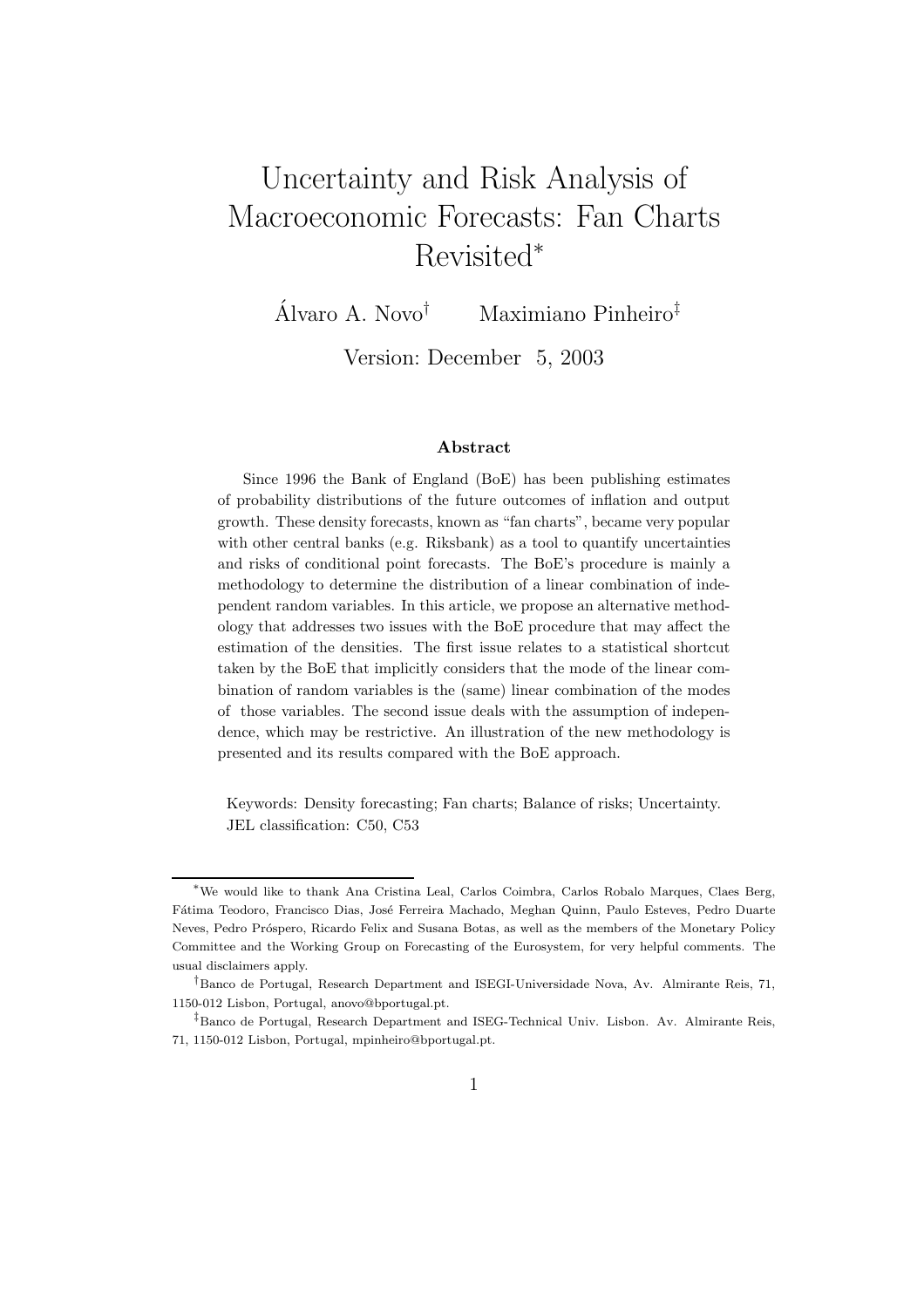### 1 Introduction

Although forecasts are inherently uncertain, quite often the associated uncertainty (dispersion of the distribution) and risks (degree of asymmetry) are not duly acknowledged and quantified by forecasters. Many institutions choose to publish only point forecasts, while others attempt to explicitly consider uncertainty by publishing forecasting ranges, computed either on an ad hoc basis or by taking into account past forecasting errors. Instead of a quantified and integrated assessment of uncertainty and risks of the forecasts, most institutions only present a qualitative assessment. Since typically institutions do not rely on a single econometric model to produce their forecasts, and furthermore these include (to a larger or a lesser extent) subjective judgments about future economic developments, the quantification of uncertainty and risks by institutional forecasters is not straightforward.

An important contribution towards an explicit quantification of uncertainties and risks, while allowing for subjective judgmental elements, originated from the Bank of England in early 1996 and it was followed soon after by the adoption of similar approaches by other central banks, e.g., the Riksbank (the Swedish central bank). The Bank of England and the Riksbank have since published in their quarterly Inflation Reports estimates of the probability distributions of the future outcomes of inflation and output growth. These "density forecasts" are represented graphically as a set of prediction intervals with different probability coverages. The resulting chart has become known as a "fan chart".

Although the statistical methods used by the Bank of England and the Riksbank to produce their fan charts have some differences, the differences are relatively minor when compared with the similarities. Descriptions of these methods are provided in Britton, Fisher and Whitley (1998) for the Bank of England and in Blix and Sellin (1998) for the Riksbank.<sup>1</sup> Hereafter,

<sup>&</sup>lt;sup>1</sup>In spite of very similar statistical procedures, the institutional frameworks in which they operate are somewhat different. For a description of these institutional frameworks,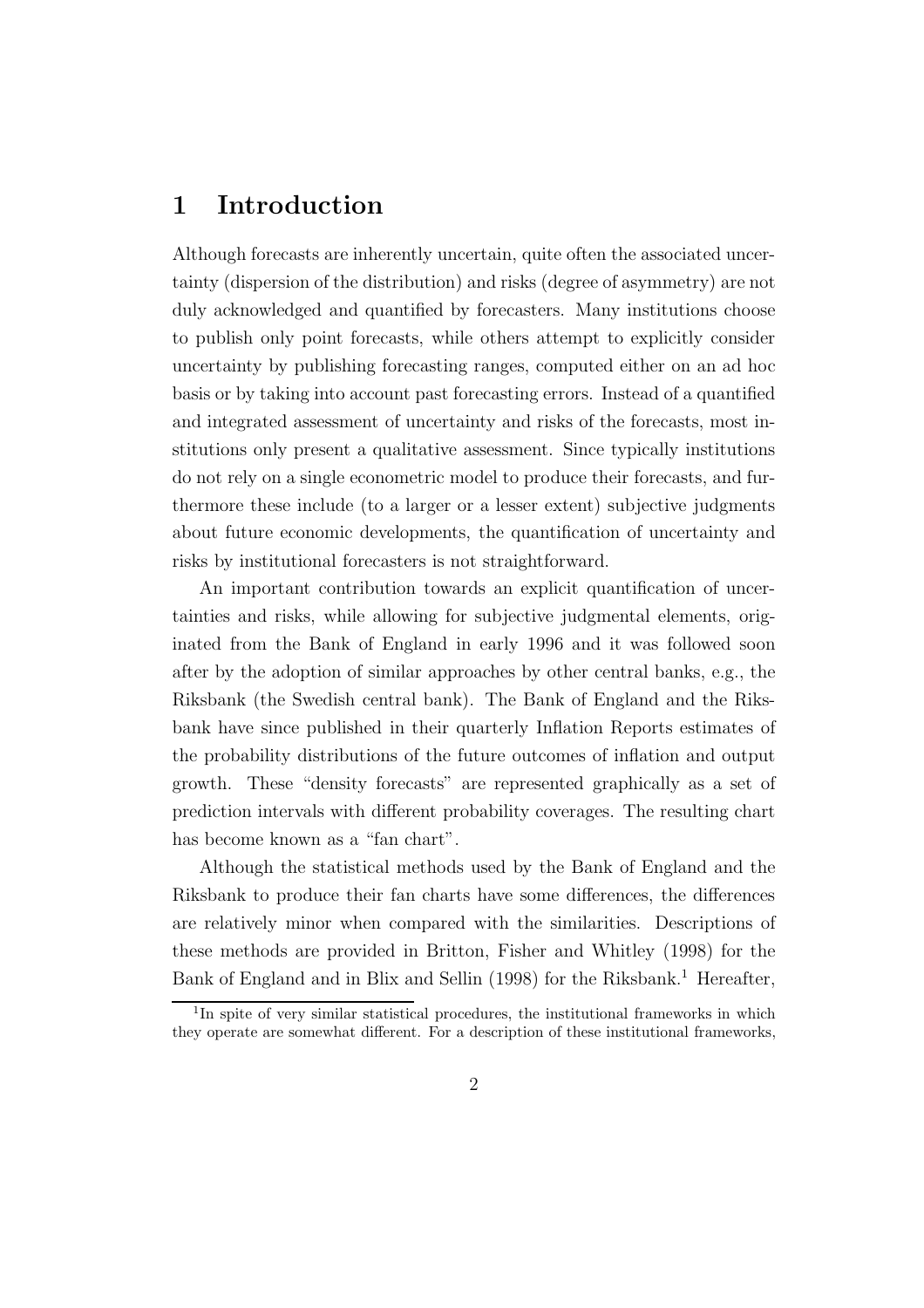for the sake of expositional simplicity, we will refer to the statistical method as the "Bank of England (BoE) approach".

The BoE approach can be described as a method of aggregation of probability distributions of the "input variables", which include (i) the errors of conditioning variables (such as external demand, oil price, exchange and interest rates, fiscal developments) and (ii) the "pure" errors in the "variables to forecast", i.e., the forecasting errors that remain after explicitly correcting for the errors in the conditioning variables. To this purpose, the BoE approach assumes that the forecasting errors can be expressed as a linear combination of these input variables. In addition, it assumes that the marginal probability distributions of the input variables are two-piece normal (tpn). The  $tpn$  distribution, discussed in detail in John  $(1982)$ ,<sup>2</sup> is defined by only three parameters – mode  $\mu$ , "left-standard deviation",  $\sigma_1$ , and "right-standard deviation",  $\sigma_2$ . The tpn is formed by taking two appropriately scaled halves of normal distributions with parameters  $(\mu, \sigma_1^2)$  and  $(\mu, \sigma_2^2)$ , collapsing to the normal if  $\sigma_1 = \sigma_2$ . In order to apply the BoE aggregation procedure, sample and/or judgmental information has to be provided to determine the three parameters of each input variable distribution.

In this article, we start by raising two statistical issues about the procedure underlying the BoE approach. The first issue relates to a statistical shortcut considered by the BoE approach when aggregating the distributions of the input variables. The BoE implicitly considers that the mode of the linear combination of input variables can be obtained as the (same) linear combination of the modes of these variables. We will illustrate that this is a potentially poor approximation to the mode of the forecasting errors when the distributions of some inputs are skewed.

The second issue relates to the fact that the BoE procedure assumes the independence of all the input variables. In this respect, it is worth mention-

which is beyond our concern, see e.g. Bean (2001) and Blix and Sellin (1999), respectively for the UK and Sweden.

<sup>2</sup>See also Johnson, Kotz and Balakrishnan (1994).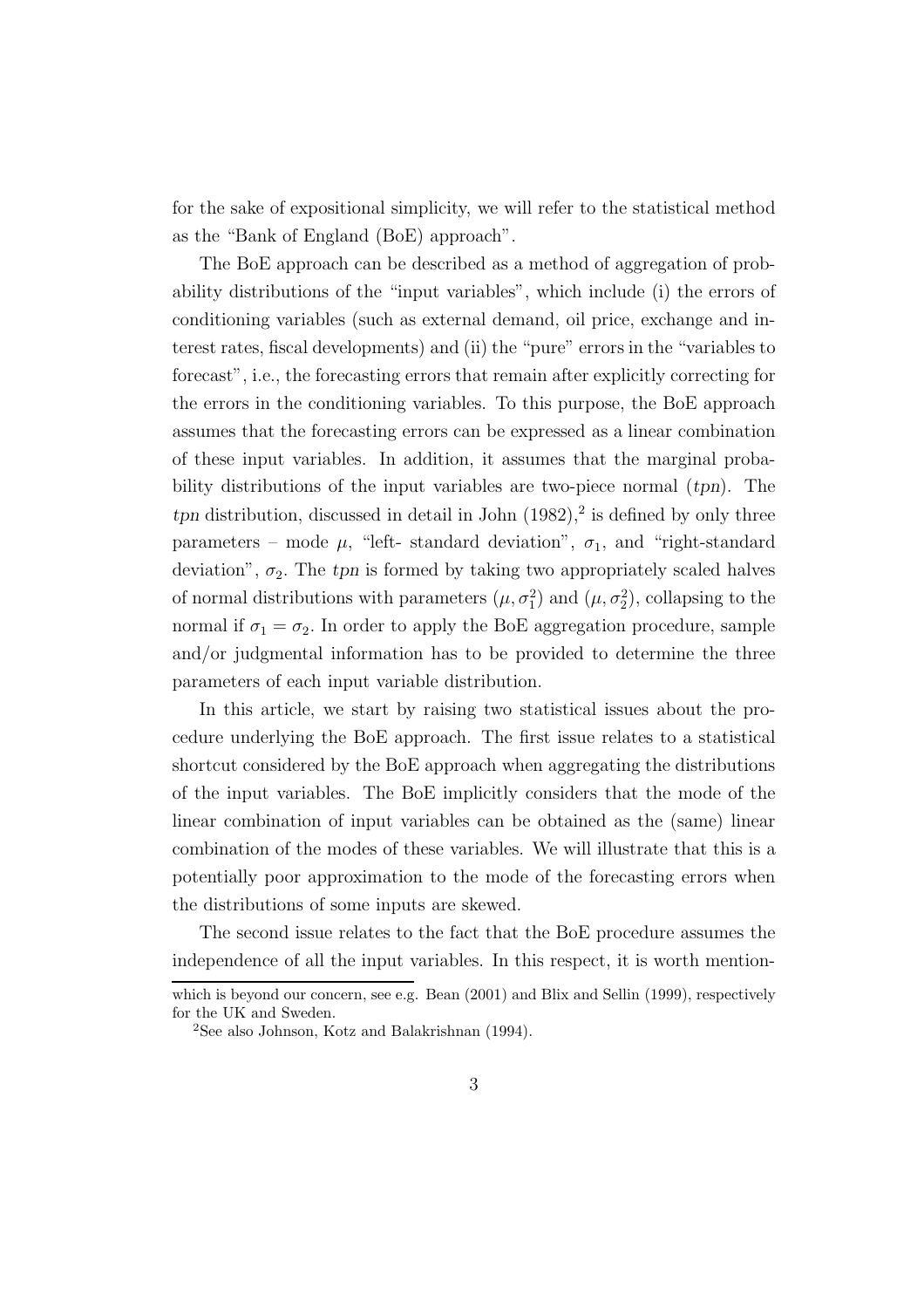ing that the construction of the BoE fan charts is derived from the historical forecast errors of the variables concerned in a sample of previous forecasting exercises. The base levels of sample variances are typically adjusted to reflect judgments on the level of uncertainty over the forecasting horizon. As to the correlations between the forecast errors, these are usually ignored, although in some cases judgmental adjustments to the results of the statistical procedure are considered to proxy the effects of correlation between errors.<sup>3</sup> The Riksbank variant described by Blix and Sellin (1998) explicitly considers a non-diagonal covariance matrix, allowing for linear correlations between the conditioning variables. In their analysis, however, these correlations do not affect the skewness of the distributions of the forecasted variables. In a more recent paper, Blix and Sellin (2000) consider a bivariate case which takes into account the effect of correlation on skewness, but this interesting approach is not easily generalized to higher dimensions. In our view, the assumption of independence of all the input variables, in spite of being very convenient for simplifying the aggregation procedure, is restrictive. According to our experience, for a typical conditioning variable, such as the oil price, one can expect serial correlations of the errors at different horizons. In addition, one can expect contemporanous correlations between the errors of different conditioning variables. Hence, in our opinion relaxing the independence assumption, at least partially, is a step forward towards a more realistic uncertainty and risk assessment of the forecasted variable.

Our methodology attempts at relaxing the above simplifying hypothesis of the BoE approach, while keeping the spirit of the underlying procedure.<sup>4</sup>

<sup>3</sup>The BoE forecasting team argues that no significant sample correlations are found between the errors of the conditioning variables in their past forecasts series and that stochastic simulations also tend to show little impact on the results if these samples correlations were considered.

<sup>4</sup> In a recent paper, Cogley, Morozov and Sargent (2003) construct BoE's fan charts based on the forecast densities generated from BVAR with drifting coefficients and stochastic volatilities. These densities are modified in a second stage by incorporating judgmental information, using the relative entropy method of Robertson, Tallman and Whiteman (2002). This method does not suffer from the aforementioned BoE approach short-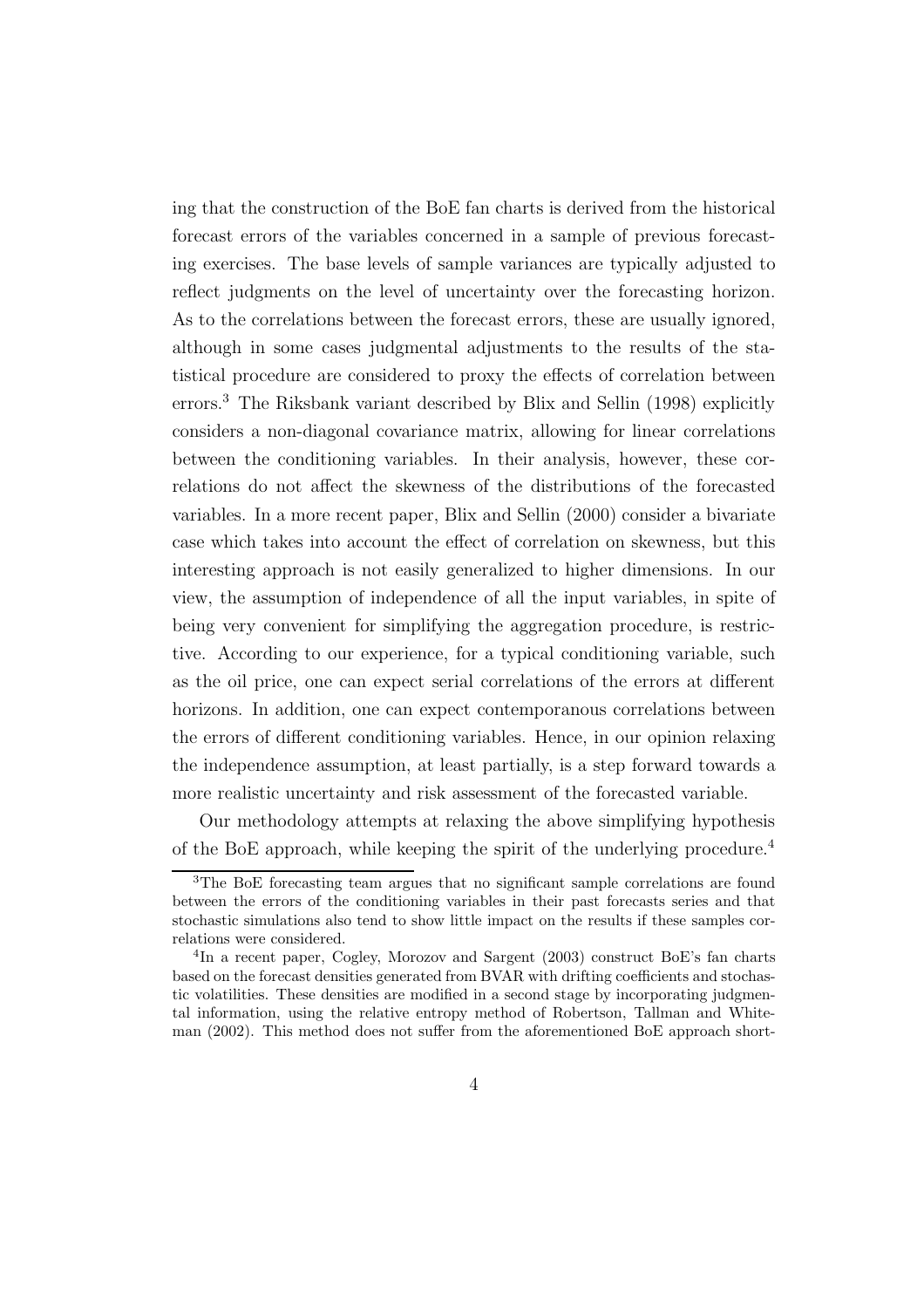However, the task is not straightforward. For instance, one natural alternative to assuming the independence of all input variables is to assume a non-diagonal linear correlation matrix between these variables. But it is important to notice that assuming a non-diagonal correlation matrix is not a fully specified alternative to the assumption of independence. The independence also implies imposing restrictions on all the cross-moments of order higher than two. Therefore, by simply specifying the marginal distributions and the correlation matrix, in general, we have multiple joint distributions of the input variables compatible with those assumptions.

This identification problem can only be solved by introducing further a priori restrictions. It does not, however, seem reasonable to require the forecaster to specify cross-moments of an order higher than two, on which typically he/she has little knowledge. Instead, we propose to look for solutions which correspond to a distribution of the forecast error belonging to the same family as the one assumed for the marginal distributions of the input variables. The problem with this strategy is that we lose the guarantee of existence of a convenient solution in the asymmetric case. When such solution does not exist, we suggest alternative routes. First, we broaden the search by defining a larger family of distributions. If still no such solution exists, we propose either to revise the assumptions of the exercise or to use an "approximation of last resort", which consists in picking the distribution of the predefined family that is closer (in some multivariate sense) to the set of multiple solutions.

The "tpn environment" suggested by the BoE, in spite of its interpretational convenience, does not facilitate the algebra required to deal with the problem. For this reason, we opted to postulate that the marginal distributions of the input variables belong to another three parameters distribution family, which we name 'skewed generalized normal' (sgn). As with the tpn,

comings. On the other hand, it only introduces judgments in the resulting forecasting error distribution. Hence, it departs from the original BoE spirit, which introduces risks in the input variables distributions.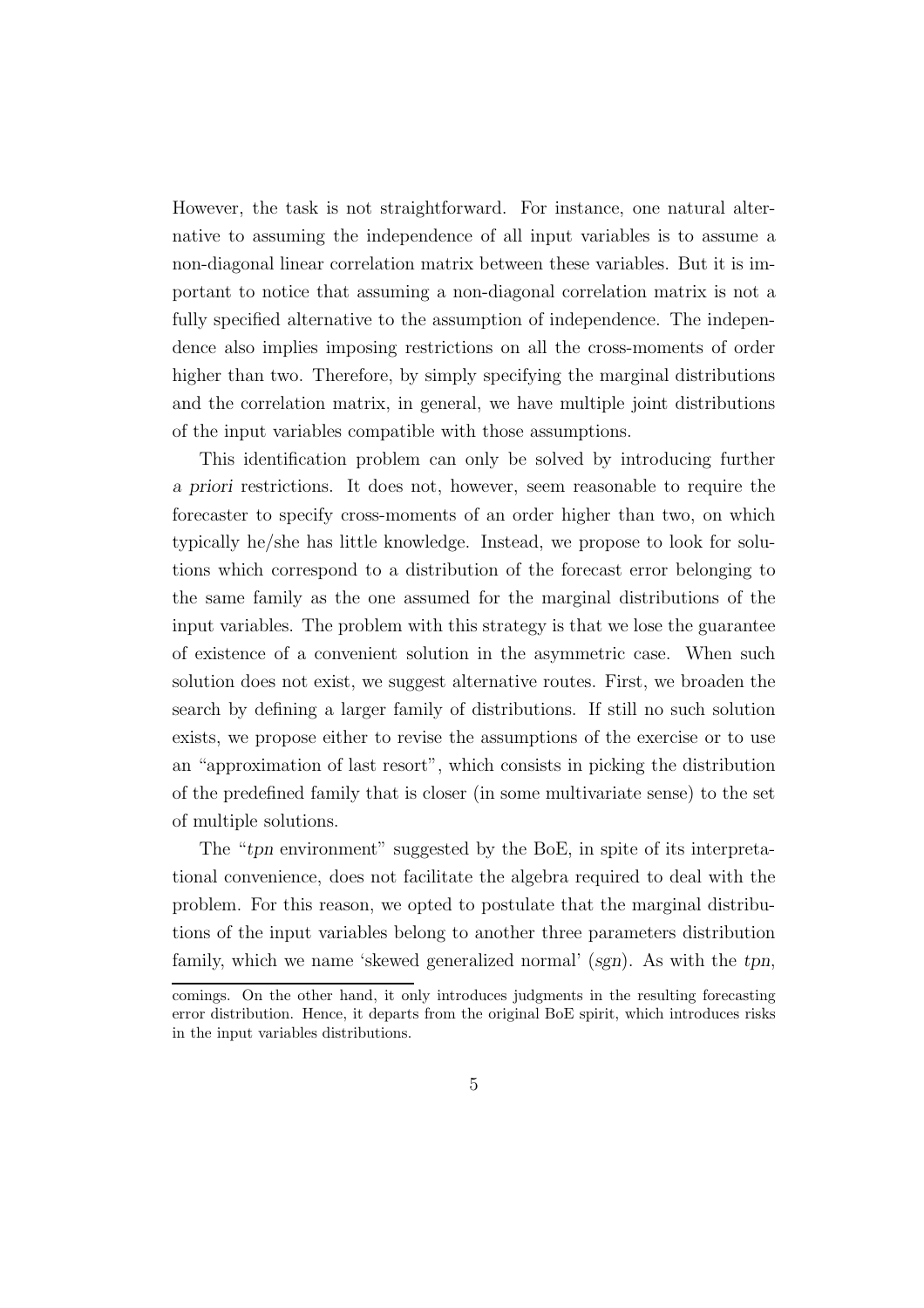the sgn collapses to the normal distribution in the particular case of absence of skewness. The sgn may viewed at the core of a larger family of distributions, including the "convoluted sgn" distributions, directly derived from the sgn.

The article proceeds as follows. Section 2 reviews the BoE approach, pointing out the shortcomings that motivate the development of an alternative methodology. This methodology, based on the skewed generalized normal distribution, is developed in Section 3. Section 4 applies the new method to an illustrative euro-area inflation forecasting exercise. Finally, concluding remarks are presented.

### 2 The Bank of England Approach

#### 2.1 Linear combinations

The methodology suggested by the BoE and herein further developed deals with finding the probability distribution of a linear combination of the input variables. We start by motivating the linear approximation in an uniequational setting. A multiequational approach is also suggested. The framework that follows reflects our own perspective on the issue and not necessarily the BoE's.

In the uniequational setting, let us denote the variable to forecast by  $y_{t+H}$ , where t and H stand for the last observed period and the forecasting horizon, respectively. Let us also denote by  $x_{t+h}$   $(h = 1, \ldots, H)$  the vectors  $(K \times 1)$  containing the paths of conditioning variables from period  $t + 1$  to period  $t+H$ . The central or baseline scenario for  $y_{t+H}$ , conditional on a given path for the conditioning variables  $\{x_{t+1}^0, x_{t+2}^0, \ldots, x_{t+H}^0\}$  will be represented by  $\hat{y}(x_{t+H}^0, \ldots, x_{t+1}^0)$ . Typically, this central forecast is not the direct outcome of a single econometric model, or even a combination of forecasts produced by a suite of econometric models.<sup>5</sup> Nonetheless, these econometric models

 $5$ Bean (2001, p. 438) makes this point very clear in the UK case, and the thrust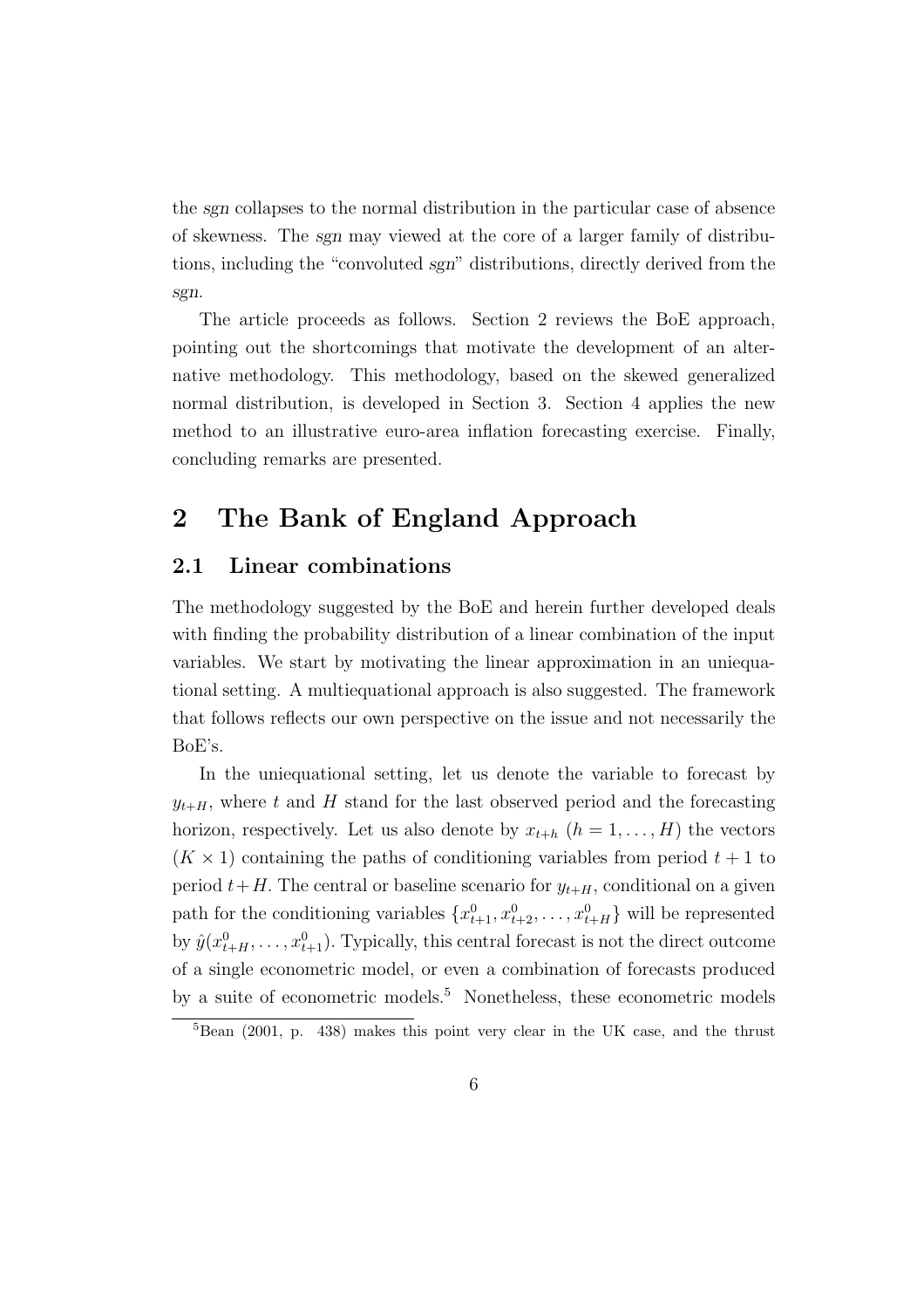can provide the forecasters with a local linear approximation of the central forecast response to small changes in the paths of the conditioning variables of the type:

$$
\widetilde{y}(x_{t+H}^1, \dots, x_{t+1}^1) = \widehat{y}(x_{t+H}^0, \dots, x_{t+1}^0) + \gamma_0'(x_{t+H}^1 - x_{t+H}^0) +
$$
  
 
$$
+ \gamma_1'(x_{t+H-1}^1 - x_{t+H-1}^0) + \dots + \gamma_{H-1}'(x_{t+1}^1 - x_{t+1}^0)
$$
 (1)

where  $\{x_{t+1}^1, x_{t+2}^1, \ldots, x_{t+H}^1\}$  is an alternative path for the conditioning variables and  $\gamma_{\tau}$  ( $\tau = 0, \ldots, H-1$ ) are  $K \times 1$  vectors of interim multipliers. The latter give the estimated responses of  $y_{t+H}$  to changes in the various elements of  $x_{t+H-\tau}$ . After observing both  $y_{t+H}$  and  $x_{t+h}$   $(h = 1, \ldots, H)$ , we can define the "pure" forecast error  $\epsilon_{t+H}$  as:

$$
\epsilon_{t+H} = y_{t+H} - \widetilde{y}(x_{t+H}, x_{t+H-1}, \dots, x_{t+1})
$$
\n
$$
\tag{2}
$$

Note that  $\epsilon_{t+H}$  is not the conventional forecasting error resulting from the central conditional forecast  $\hat{y}(x_{t+H}^0, \ldots, x_{t+1}^0)$ . Instead,  $\epsilon_{t+H}$  is computed using the adjusted forecast (given by (1)) that takes into consideration the observed deviations in the conditioning variables from the assumed baseline paths  $\{x_{t+1}^0, x_{t+2}^0, \ldots, x_{t+H}^0\}$ . The error  $\epsilon_{t+H}$  reflects the shocks that affected the economy during the forecasting horizon, the estimation errors of the multipliers  $\gamma$ , the errors resulting from taking a linear approximation of a (possibly) non-linear model, as well as any other misspecifications of the model (e.g. omitted variables or structural breaks). From  $(1)$  and  $(2)$ , we can write the (conventional) overall forecast error as:

$$
e_{t+H} = y_{t+H} - \hat{y}(x_{t+H}^0, ..., x_{t+1}^0) = \gamma_0'(x_{t+H} - x_{t+H}^0) +
$$

of his words applies to most institutions publishing forecasts: "The suite of econometric models is an essential tool, but the quarterly [central] projections are not simply the result of running either the MM [the main Bank of England macroeconometric model], or the suite, mechanically. All economic models are highly imperfect reflections of the complex reality that is the UK economy and at best they represent an aid to thinking about the forces affecting economic activity and inflation. The MPC [Monetary Policy Committee] is acutely aware of these limitations. Moreover, a considerable amount of judgment is required to generate the projections. In making those judgments, the MPC draws on a range of additional sources of information about economic developments."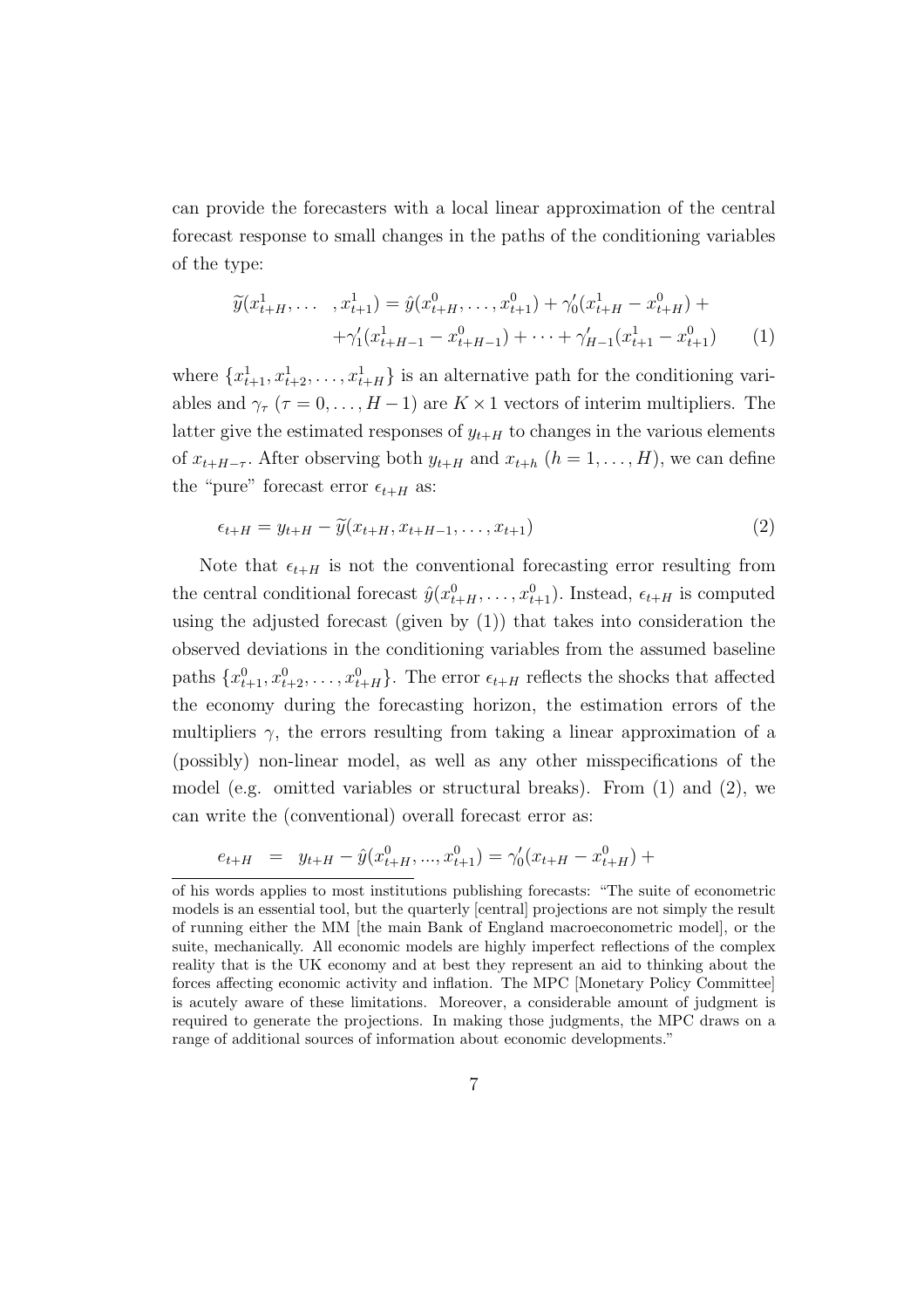$$
+\gamma_1'(x_{t+H-1} - x_{t+H-1}^0) + \dots + \gamma_{H-1}'(x_{t+1} - x_{t+1}^0) + \epsilon_{t+H} \quad (3)
$$

The extension to a multiequational approach is straightforward. Let  $y_{t+H}$ be a  $P \times 1$  vector of endogenous variables instead of a scalar variable. We can rewrite (1) as:

$$
\widetilde{y}_{t+H}(x_{t+H}^1, \dots, x_{t+1}^1) = \widehat{y}_{t+H}(x_{t+H}^0, \dots, x_{t+1}^0) + \Gamma_0(x_{t+H}^1 - x_{t+H}^0) +
$$
  
 
$$
+ \Gamma_1(x_{t+H-1}^1 - x_{t+H-1}^0) + \dots + \Gamma_{H-1}(x_{t+1}^1 - x_{t+1}^0)
$$
 (4)

where  $\Gamma_{\tau}$  are  $P \times K$  matrices of coefficients of the final form of the linear model taken as a local approximation to the "forecast generating process". The expression for the pure forecasting error in the multiequational case is identical to (2), with  $\epsilon_{t+H}$ ,  $y_{t+H}$  and  $\tilde{y}(x_{t+H}, x_{t+H-1}, \ldots, x_{t+1})$  being  $P \times 1$ vectors instead of scalars. The multiequational version of the  $P \times 1$  vector of conventional forecast errors  $e_{t+H}$  can be written as:

$$
e_{t+H} = \Gamma_0(x_{t+H} - x_{t+H}^0) + \Gamma_1(x_{t+H-1} - x_{t+H-1}^0) + \cdots
$$
  
 
$$
\cdots + \Gamma_{H-1}(x_{t+1} - x_{t+1}^0) + \epsilon_{t+H}
$$
 (5)

The vector of pure forecasting errors  $\epsilon_{t+H}$  is a vector of "reduced form" errors, but one can envisage its decomposition in structural contributions, each associated with an endogenous variable. Formally, we can write:

$$
\epsilon_{t+H} = \Psi_0 \nu_{t+H} + \Psi_1 \nu_{t+H-1} + \dots + \Psi_{H-1} \nu_{t+1} \tag{6}
$$

where  $\nu_{t+h}$  stands for the vector of residuals in the structural equations of the dynamic simultaneous equations model that is implicitly taken as the local approximation to the central forecast generating process.<sup>6</sup> As regards the  $P \times P$  matrices  $\Psi_{\tau}$  ( $\tau = 0, \ldots, H-1$ ), their elements are the responses, after

 ${}^{6}$ Let us represent this local linear model by:

 $A_0y_t = A_1y_{t-1} + \cdots + B_0x_t + B_1x_{t-1} + \cdots + \nu_t$ 

where  $A_{\tau}$  and  $B_{\tau}$  ( $\tau = 0, 1, 2, ...$ ) are respectively  $P \times P$  and  $P \times K$  matrices, with  $A_0$ constrained to be non-singular. Then  $\Gamma_0 = A_0^{-1}B_0$ ,  $\Psi_0 = A_0^{-1}$ ,  $\Gamma_\tau = A_0^{-1}B_\tau + A_0^{-1}A_1\Gamma_{\tau-1}$ and  $\Psi_{\tau} = A_0^{-1} A_1 \Psi_{\tau-1}$  for any  $\tau \ge 1$ .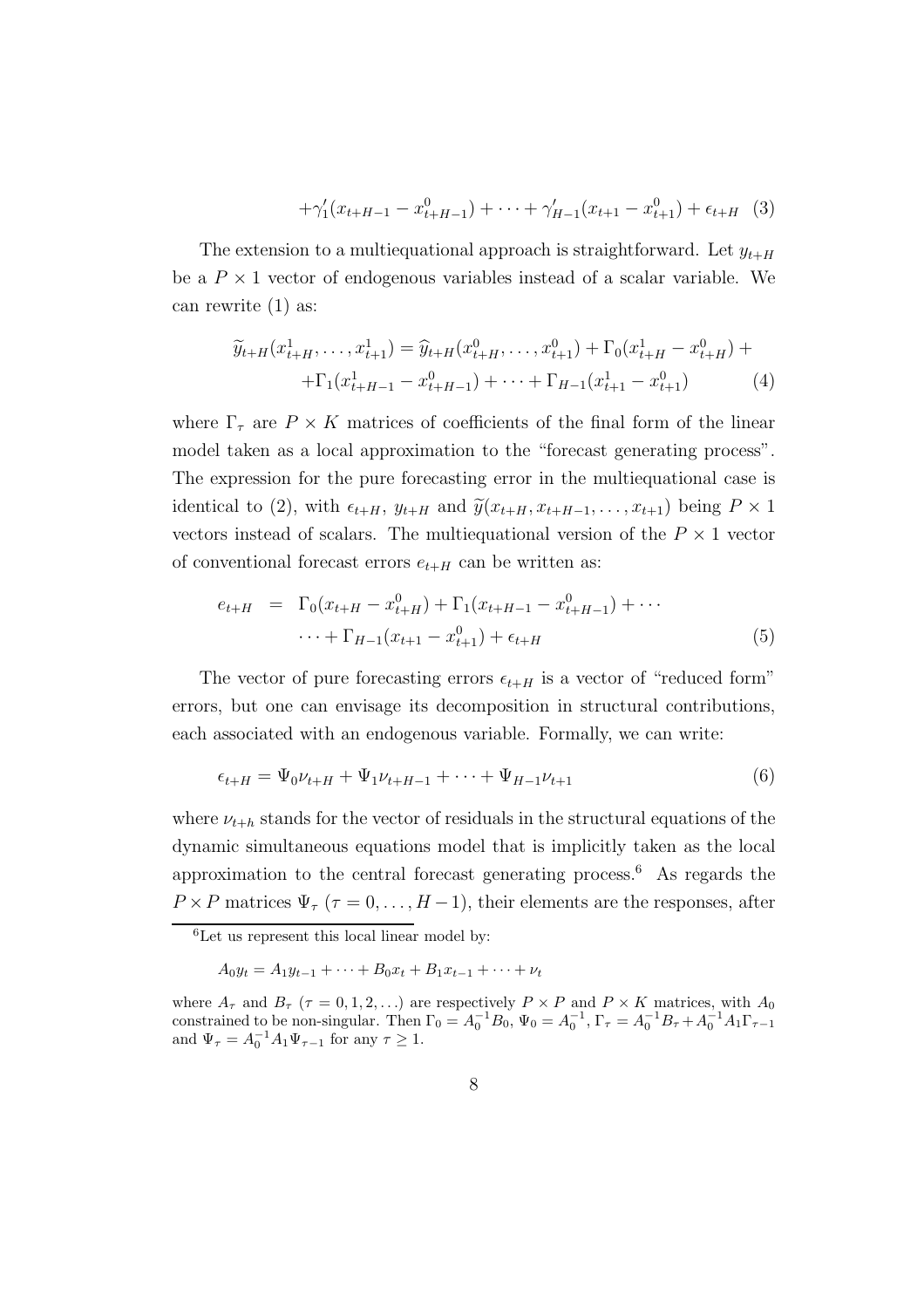$\tau$  periods, of the endogenous variables to shocks in the structural residuals ν. For example, the  $(i, j)$ -element of  $\Psi_0$  is the contemporaneous response of the i-th endogenous variable included in  $y$  to a shock in the residual of the structural equation normalized in the j-th element of y.

Merging the two latter expressions, we obtain:

$$
e_{t+H} = \Gamma_0(x_{t+H} - x_{t+H}^0) +
$$
  
+ 
$$
\Gamma_1(x_{t+H-1} - x_{t+H-1}^0) + \cdots + \Gamma_{H-1}(x_{t+1} - x_{t+1}^0) +
$$
  
+ 
$$
\Psi_0 \nu_{t+H} + \Psi_1 \nu_{t+H-1} + \cdots + \Psi_{H-1} \nu_{t+1}
$$
 (7)

Note that the conventional forecasting errors  $e$  and the deviations  $x - x^0$  are observable for past forecasting exercises. Therefore, conditional on a set of estimates of the interim multipliers  $\Gamma_{\tau}$  and  $\Psi_{\tau}$  ( $\tau = 0, \ldots, H-1$ ), estimates of  $\nu$  are easily computed from (7) for these past exercises.<sup>7</sup>

Equations (3) and (7), respectively for the uniequational and multiequational frameworks, present the forecasting errors  $e_{t+H}$  as linear combinations of the relevant inputs, which are the"errors" in the conditioning variables  $\{(x_{t+1} - x_{t+1}^0), \ldots, (x_{t+H} - x_{t+H}^0)\}\$ and the pure forecasting errors. These linear equations form the basis for estimating the marginal probability distributions of the forecasting errors  $e_{p,t+H}$   $(p = 1, \ldots, P)$ , from which inter alia confidence bands and fan charts may be constructed. For this purpose, the joint probability distribution of the inputs is required. The BoE approach assumes that these input variables are independent and that their marginal probability distributions are two-piece normal.

<sup>7</sup> Indeed, we have:

 $\nu_{t+1} = \Psi_0^{-1} \epsilon_{t+1} = \Psi_0^{-1} \left[ e_{t+1} - \Gamma_0 \left( x_{t+1} - x_{t+1}^0 \right) \right]$ 

 $\nu_{t+2} = \Psi_{0}^{-1} \left[ \epsilon_{t+2} - \Psi_1 \nu_{t+1} \right] = \cdots$ 

 $\nu_{t+3} = \Psi_0^{-1} \left[ \epsilon_{t+3} - \Psi_1 \nu_{t+2} - \Psi_2 \nu_{t+1} \right] = \cdots$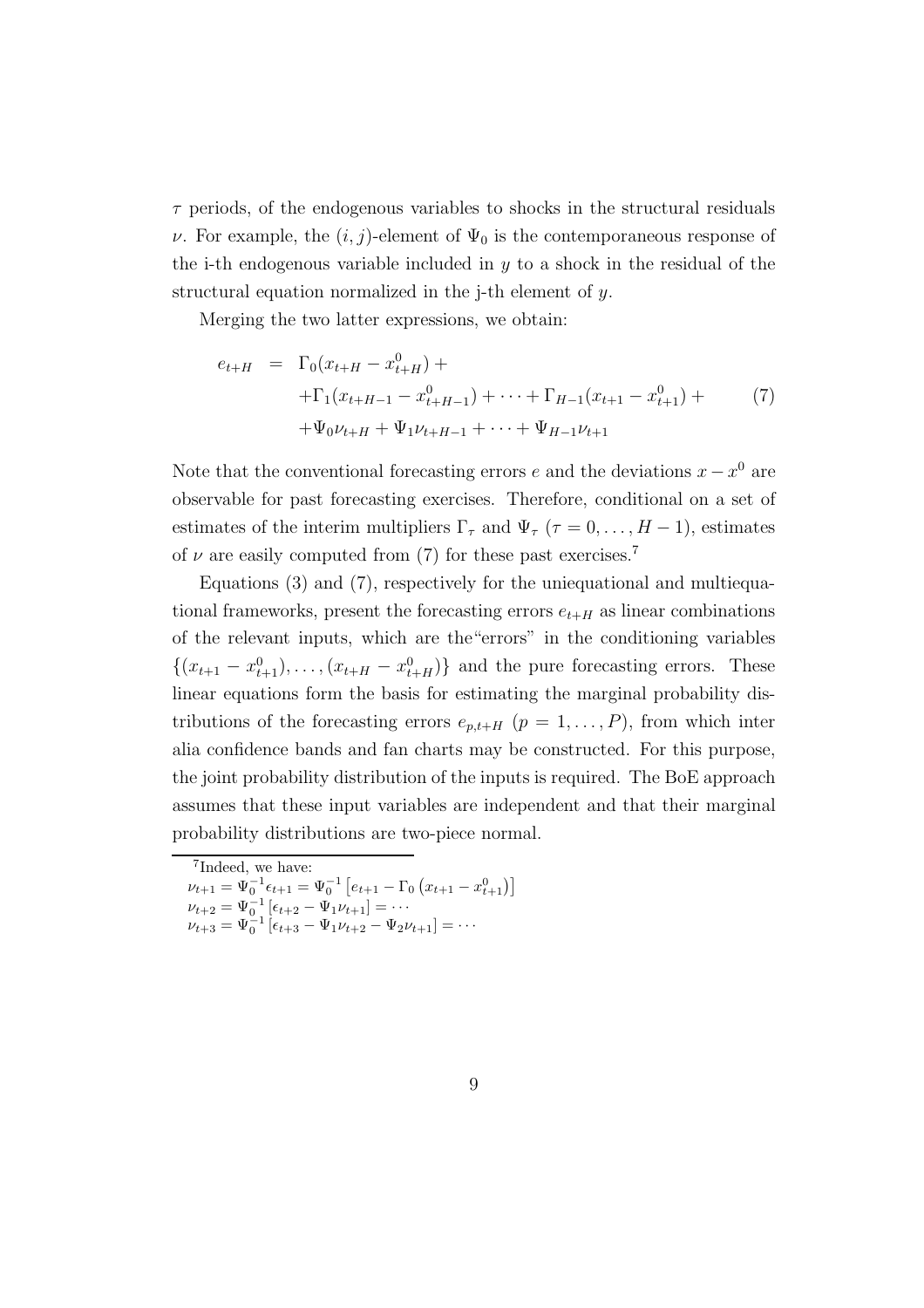#### 2.2 BoE aggregation of the tpn

A scalar random variable z has a two-piece normal distribution with parameters  $(\mu, \sigma_1, \sigma_2)$  if it has probability density function (pdf):

$$
f(z) = \begin{cases} A_1 & \phi(z \mid \mu, \sigma_1^2), & z \le \mu \\ A_2 & \phi(z \mid \mu, \sigma_2^2), & z \ge \mu, \end{cases}
$$
 (8)

where  $A_j = 2\sigma_j/(\sigma_1 + \sigma_2)$  and  $\phi(z | \mu, \sigma_j^2)$  represents the normal pdf with mean  $\mu$  and variance  $\sigma_j^2$ , for  $j = 1, 2$ . The mode of z is  $\mu$  and John (1982) showed that the mean, variance and third central moment are, respectively:

$$
E(z) = \mu + \sqrt{\frac{2}{\pi}} (\sigma_2 - \sigma_1), \qquad (9)
$$

$$
V(z) = (1 - \frac{2}{\pi})(\sigma_2 - \sigma_1)^2 + \sigma_1 \sigma_2, \tag{10}
$$

$$
T(z) = \sqrt{\frac{2}{\pi}} (\sigma_2 - \sigma_1) \left[ \left( \frac{4}{\pi} - 1 \right) (\sigma_2 - \sigma_1)^2 + \sigma_1 \sigma_2 \right]. \tag{11}
$$

If  $\sigma_1 = \sigma_2$ , then the tpn distribution collapses to the (symmetric) normal distribution, but otherwise the density is skewed (to the right if  $\sigma_1 < \sigma_2$  and to the left if  $\sigma_1 > \sigma_2$ ).

To keep the notation as simple as possible, let  $e$  be the overall forecasting error (e.g. of inflation or output) at a given horizon and let  $z =$  $(z_1, \ldots, z_n, \ldots, z_N)'$  represent the vector of N associated input variables. Based on the arguments presented in the previous subsection, we will write e as a linear combination of z:

$$
e = \alpha' z \tag{12}
$$

where  $\alpha$  is an  $N \times 1$  vector of coefficients.

By construction, the modes of the input variables (errors in the conditioning variables and pure forecasting errors) are null, i.e.,  $\mu_n = 0$   $(n = 1, \ldots, N)$ . In order to estimate the remaining parameters characterizing the tpn of each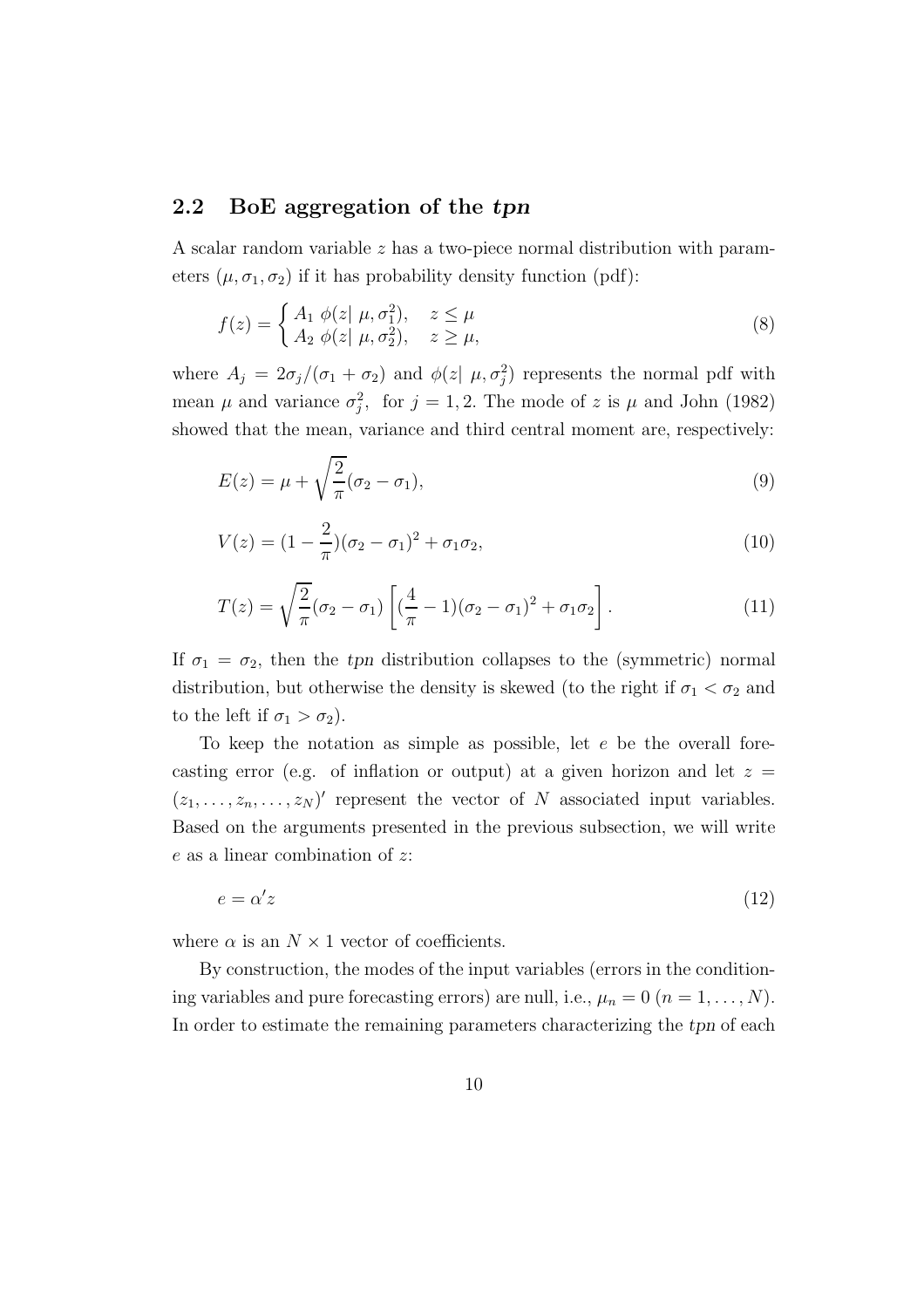input variable  $z_n$ , two adittional pieces of information are needed. For that purpose, it is very convenient to work in terms of (i) the variance,  $V(z_n)$ , and (ii) the mode quantile,  $P[z_n \leq M(z_n)]$ , with the mode set at zero  $M(z_n) = 0$ . The choice of the mode quantile is aimed at facilitating the interpretation and discussion of the distributional assumptions between the forecaster, on the one hand, and the the public, on the other. With the mode quantile it is easier to convey information on skewness than, say, with the third central moment. For example, placing a value of 40% in the mode quantile immediately suggests (and quantifies) that the risks to the forecast are on the upside. Thus, if for each input variable the forecaster collects the mode quantile and the variance, it can solve the following system:

$$
\begin{cases}\nP[z_n \le 0] = \frac{\sigma_{1n}}{\sigma_{2n} - \sigma_{1n}} \\
V(z_n) = (1 - \frac{2}{\pi})(\sigma_{2n} - \sigma_{1n})^2 + \sigma_{1n}\sigma_{2n}\n\end{cases} \tag{13}
$$

to obtain estimates of  $\sigma_{1n}$  and  $\sigma_{2n}$  With this information, one may compute the mean of each input variable:

$$
E(z_n) = \sqrt{\frac{2}{\pi}} (\sigma_{2n} - \sigma_{1n}), \qquad (14)
$$

which are then linearly aggregated to generate the mean of e. By assumption, in the BoE approach the mode of  $e$ ,  $M(e)$ , is also set to zero, which means that the modal point forecast – the baseline – is kept unchanged. Due to the independence assumption, the variance of  $e$  is obtained by simply summing the weighted variances of the input variables. Approximating the distribution of e by a tpn, its parameters  $\sigma_1$  and  $\sigma_2$  are obtained by solving the following system:

$$
\begin{cases}\n\sum_{n} \alpha_n E(z_n) = \sqrt{\frac{2}{\pi}} (\sigma_2 - \sigma_1) \\
\sum_{n} \alpha_n^2 V(z_n) = (1 - \frac{2}{\pi}) (\sigma_2 - \sigma_1)^2 + \sigma_1 \sigma_2.\n\end{cases}
$$
\n(15)

The process is repeated for each relevant forecasting period and summarized in a fan chart format such as Figure 1.<sup>8</sup> This graph depicts the central

<sup>&</sup>lt;sup>8</sup>More precisely, the distributions are obtained for the fourth quarter of each year in the forecasting horizon and then interpolated between these periods to draw the fan chart.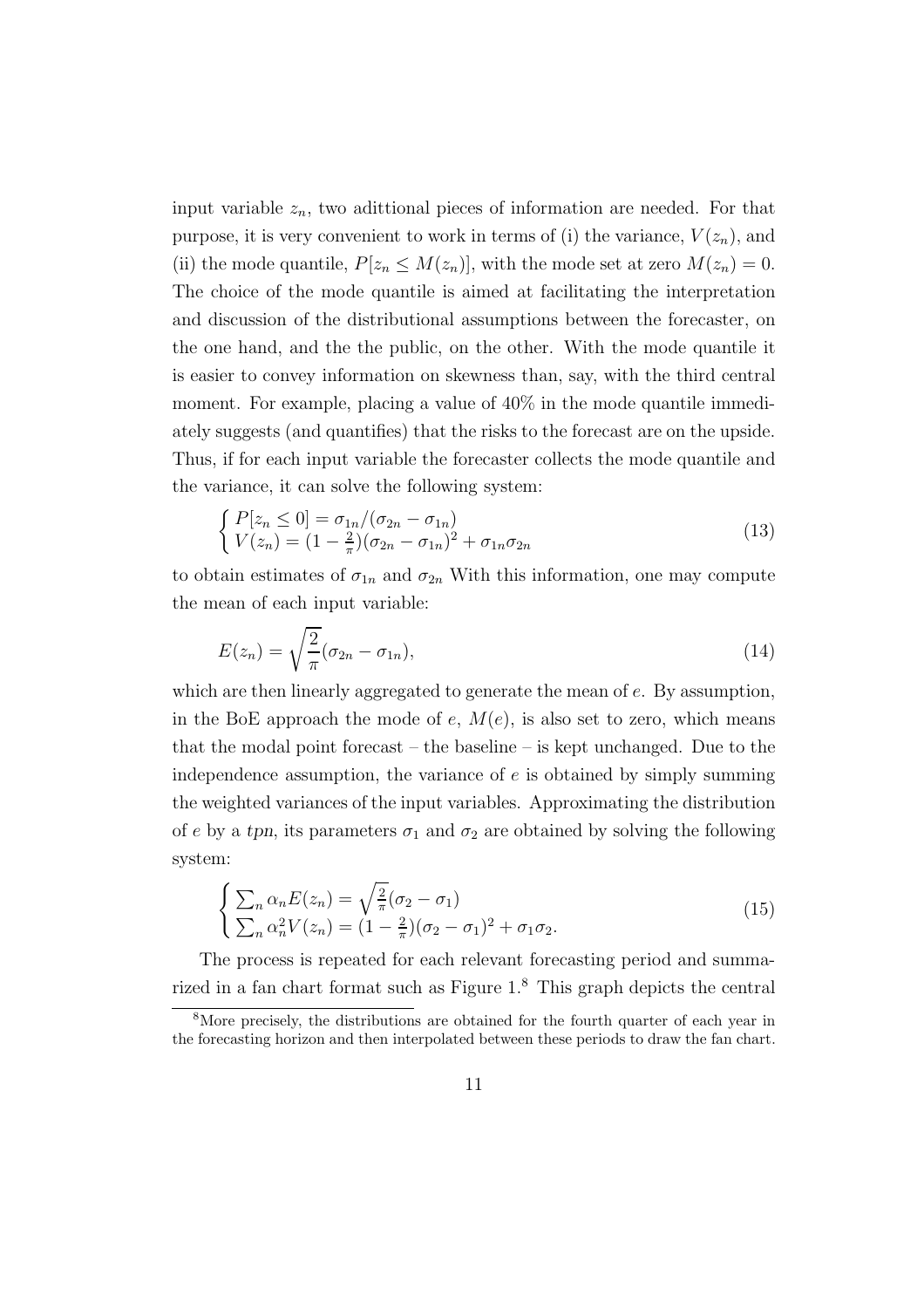

Figure 1: An illustrative fanchart

forecast with confidence bands fanning out around it, each covering an additional 10% of the distribution. If the pdf is asymmetric, the end points of the 90% confidence band do not correspond to the 5th and 95th quantiles. Instead, they are such that they have the same density value and cover 90% of the distribution.

#### 2.3 Wallis (1999) criticisms

Wallis (1999) criticized some aspects of the BoE approach. On the one hand, he argues that the choice of the mode as the central scenario has implicit an "all-or-nothing" loss function, which might be too restrictive. On the other hand, Wallis criticized the method used by the BoE to compute the confidence intervals around the mode, showing that it may distort the perception of the distribution's skewness. For example, if the risks are 'on the upside', the upper limit of the 90% confidence band in the BoE fan chart falls below the 95th quantile. Both criticisms are of a presentational nature, as they do not refer to the validity of the statistical bulk of the procedure. Indeed, conventional confidence intervals can be adopted without requiring any fundamental change to the BoE procedure. In terms of the choice of the central scenario, it is very convenient for the forecasters to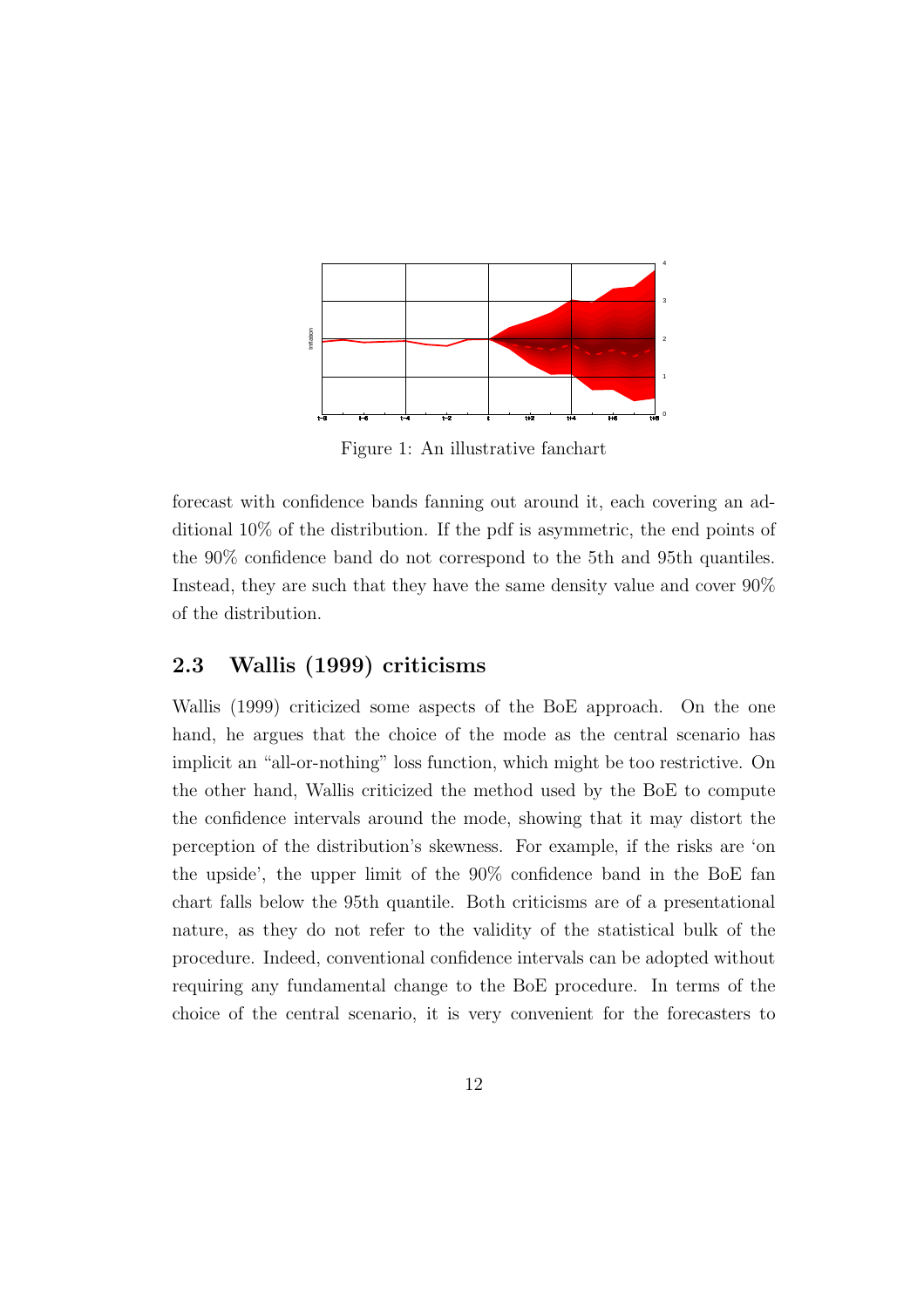use the mode (the most likely value of the variable) and the mode quantile (i.e. the probability of having an outcome not higher than the mode) when communicating with the public. Again, if the forecasters choose to work with mean central forecasts instead of mode central forecasts, for computational and internal purposes, the adaptation of the BoE approach is straightforward. The discussion within the forecasting institution and the presentation to the public can still be based on mode central forecasts.

### 2.4 The issue of linear aggregation of the modes

A more serious statistical limitation of the BoE approach relates to the derivation of the modes of the forecasting error distributions. From the expression of the tpn pdf, it is obvious that in general a linear combination of variables with tpn marginal distributions is not tpn distributed, even under independence. However, if we are only interested in the three first moments of the distribution, one can argue that the tpn assumption is reasonable. The problem is that the statistical procedure suggested by the BoE to deal with the approximation is questionable. By assuming that the mode of  $e$  is set to zero (as well as the modes of all input variables), the BoE approach is implicitly taking that the mode of the linear combination of inputs is the linear combination, with the same coefficients, of the modes of those inputs. But clearly this is not the case under asymmetry, as illustrated in Figure 2.

Two identically distributed and independently generated<sup>9</sup> tpn variables  $z_1$  and  $z_2$  with ( $\mu = 0, \ \sigma_1 = 0.3, \ \sigma_2 = 0.8$ ) were randomly drawn (20,000) draws) and then the kernel density of  $e \equiv z_1 + z_2$  was computed, resulting in a mode estimate of 0.434, clearly not the linear combination of the input modes.

Under the assumption of independence of the input variables, a better approximation of the mode of the distribution could be based on the (correct) aggregation of the three first moments of the distributions. In general, for  $e =$ 

<sup>&</sup>lt;sup>9</sup>In sample correlation: 0.0007.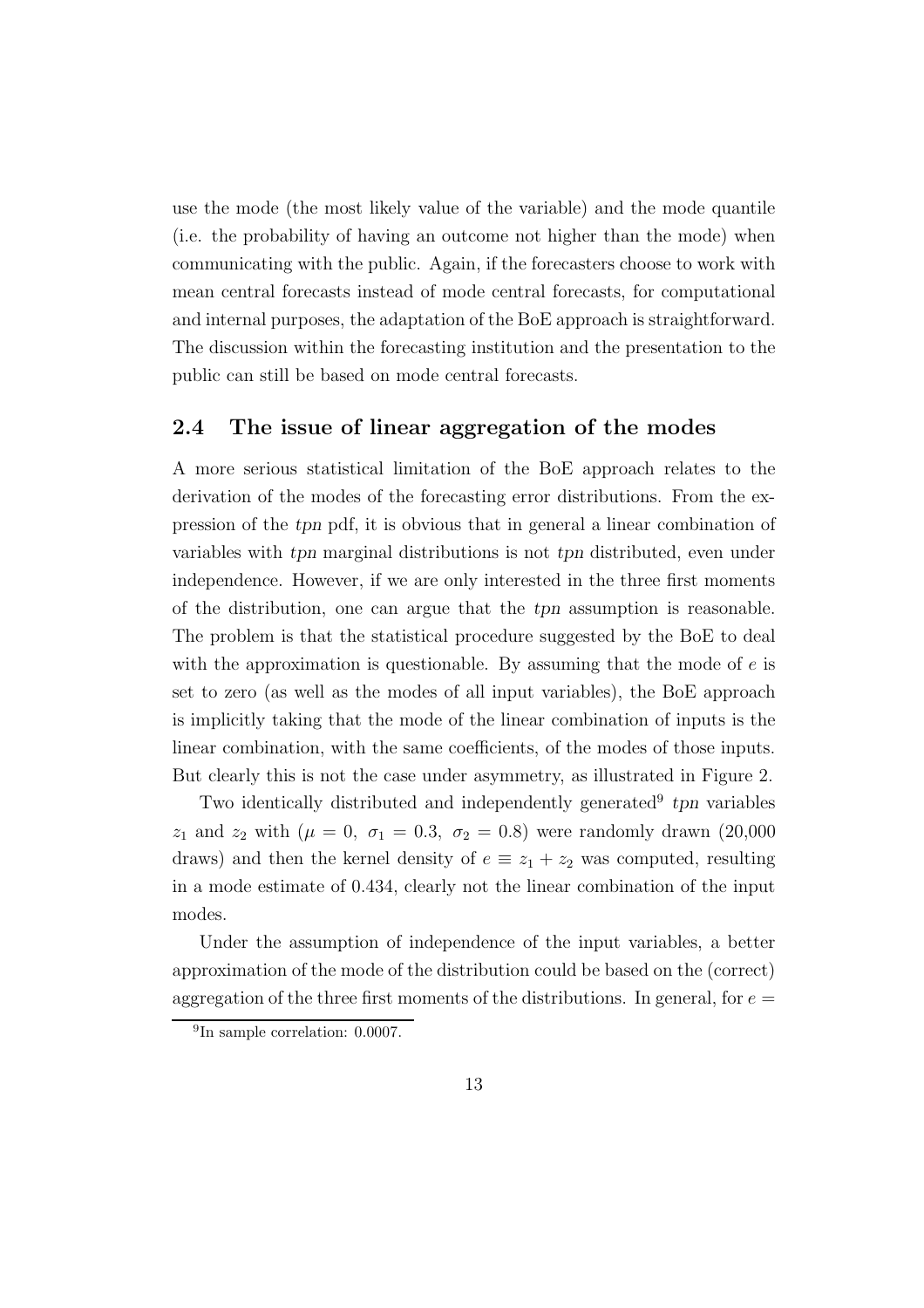

 $\alpha' z$ , where  $\alpha$  and  $z$  continue to be  $N \times 1$  vectors, respectively of coefficients and independent tpn variables, we have:

$$
E(e) = \sum_{n=1}^{N} \alpha_n E(z_n)
$$
\n(16)

$$
V(e) = \sum_{n=1}^{N} \alpha_n^2 V(z_n)
$$
 (17)

$$
T(e) = \sum_{n=1}^{N} \alpha_n^3 T(z_n)
$$
\n
$$
(18)
$$

If we choose to approximate the distribution of  $e$  by a tpn, we can estimate the three characterizing parameters by the method of moments (MM), first computing the moments of  $e$  using (16)-(18) and then estimating the parameters by solving the  $3 \times 3$  system of equations (9)-(11). In our example above, with  $e = z_1 + z_2$ , instead of a mode zero as assumed by the BoE, a more correct mode estimate (approximating to the true distribution of e by a tpn as suggested) yields 0.414, quite close to the value obtained from the kernel density estimation.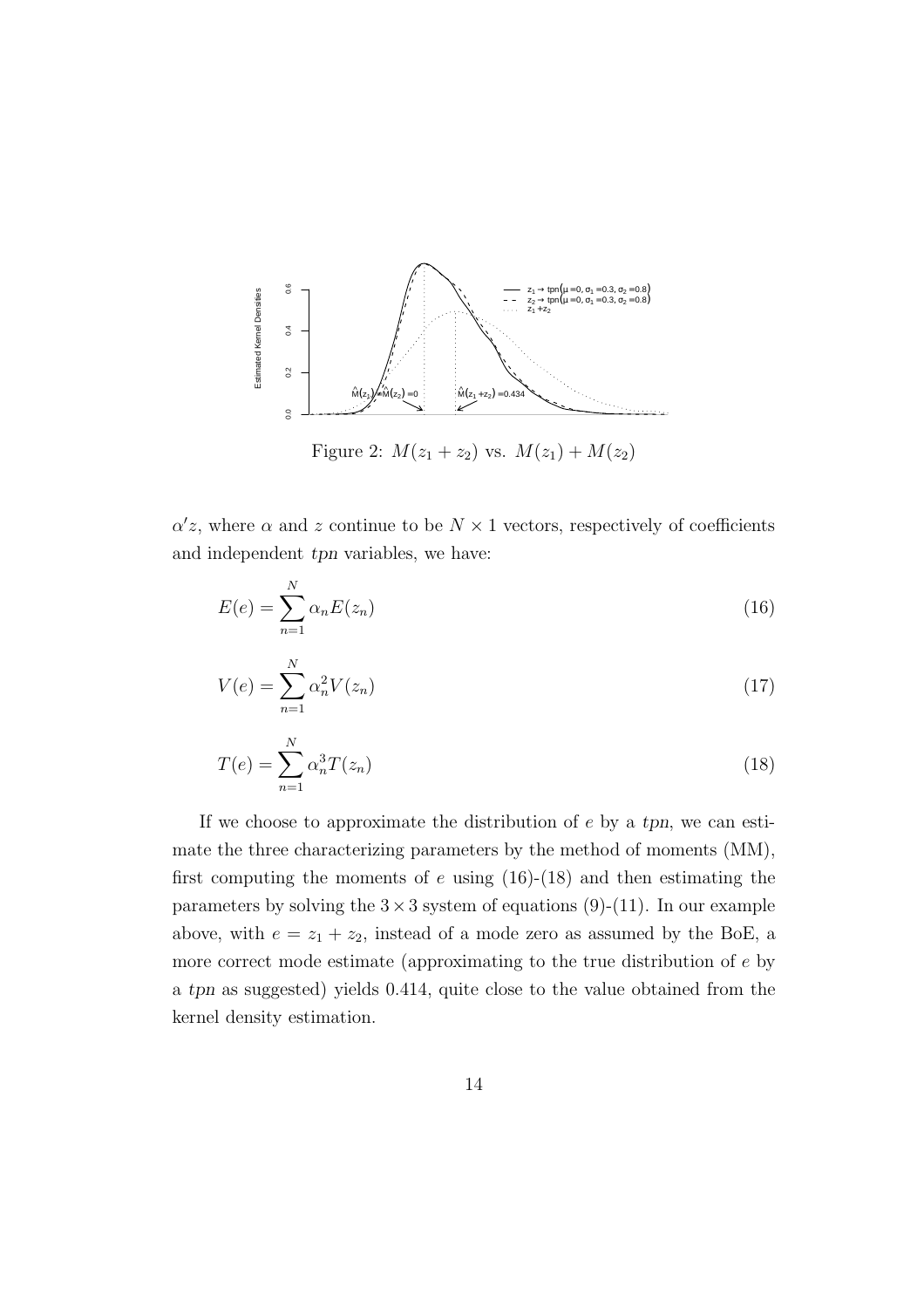

Figure 3: BoE versus MM approaches

Furthermore, if we construct confidence intervals based on the two distributions – BoE and MM – the differences become even more evident. The 70% confidence intervals<sup>10</sup> are  $[-0.249, 1.286]$  and  $[-0.163, 1.490]$  for the BoE and MM approaches, respectively, while the 90% confidence intervals are  $[-0.396, 2.040]$  and  $[-0.501, 2.121]$ . The differences between the two underlying density functions are further illustrated in Figure 3.

#### 2.5 The issue of independence

A second issue is the assumption of independence of the inputs used in practice to simplify the aggregation problem. In our opinion, this assumption is a limitation in the BoE approach, in particular in the context of dynamic

<sup>10</sup>The confidence intervals are built using the minimum range method described at the end of section 2.2, rather than the percentile method. The choice of 70% in the guassian case would corresponds to approximately a confidence interval one standard deviation to each side of the central forecast. In the tpn case that is naturally not the case, but the range of the interval is still approximately two standard deviations.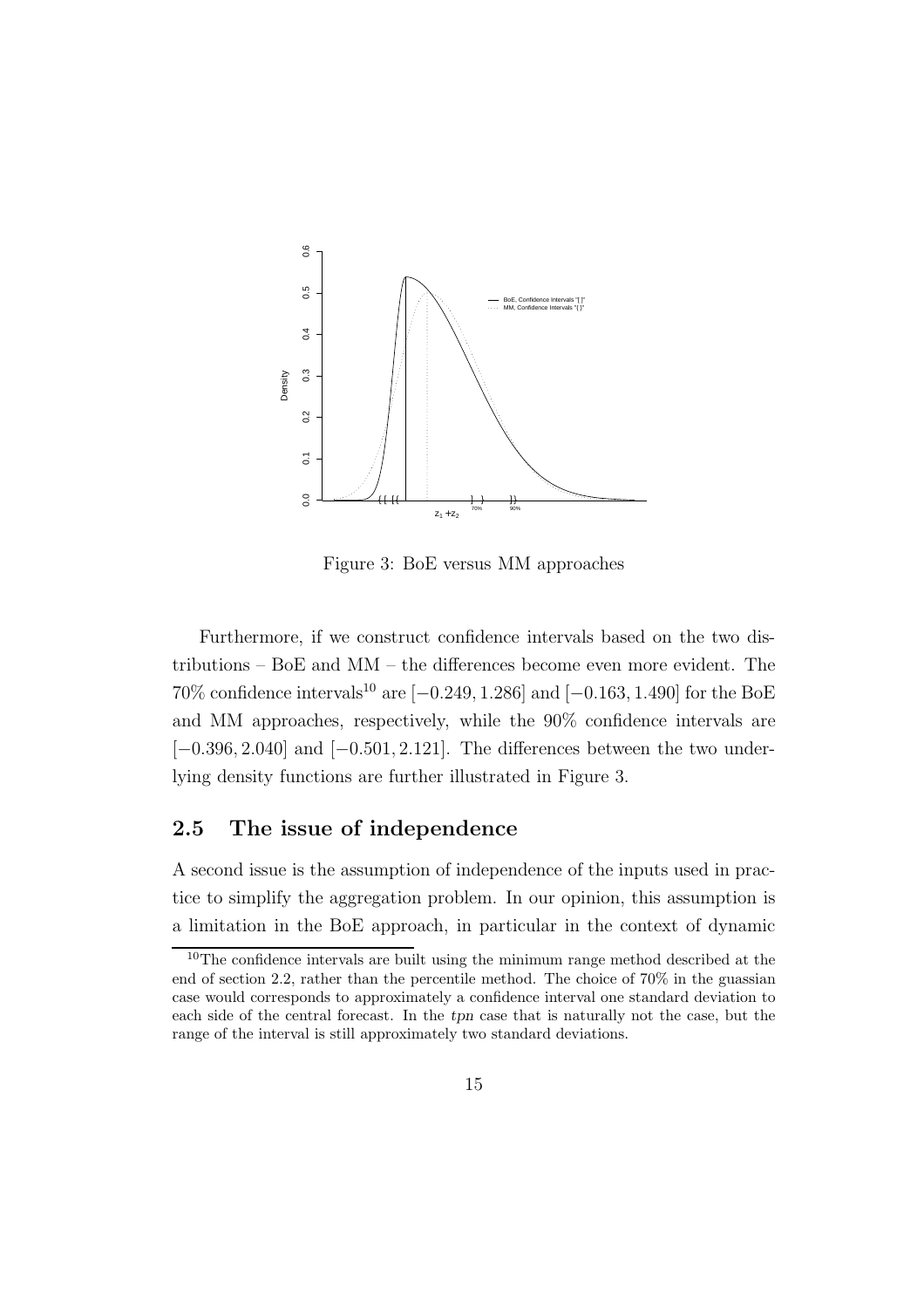formulations as (3) and (7). Indeed, one can anticipate that the forecasting errors for a conditioning variable, for example the price of oil or the external demand, are correlated in successive horizons. In addition, one can also anticipate significant contemporaneous correlations between the errors of different conditioning variables.

To illustrate the impact of correlation in the degree of skewness, we follow the suggestion by Blix and Sellin (2000) to derive one of the possible joint distributions of two random variables with given tpn marginal distributions and non-zero correlation.<sup>11</sup> They use a result taken from Mardia (1970), who showed that the joint pdf

$$
g(z_1, z_2) = \frac{g_1(z_1)g_2(z_2)}{\sqrt{1 - \rho^2}} \exp\{-\frac{\rho}{2(1 - \rho^2)}[\rho(\check{z}_1^2 + \check{z}_2^2) - 2\check{z}_1\check{z}_2]\},\tag{19}
$$

has as marginal pdf's  $g_1(z_1)$  and  $g_2(z_2)$ . The transformed variables necessary to generate such result,  $\check{z}_1$  and  $\check{z}_2$ , have correlation  $\rho$  and are defined as

$$
\check{z}_1 \equiv \Phi^{-1}(G_1(z_1)), \tag{20}
$$

$$
\check{z}_2 \equiv \Phi^{-1}(G_2(z_2)), \tag{21}
$$

where  $\Phi(\cdot)$  is the cumulative standard normal distribution and  $G_1(\cdot)$  and  $G_2(\cdot)$  are the cumulative functions of  $g_1(\cdot)$  and  $g_2(\cdot)$ , respectively. With this joint distribution, we were able to generate random samples of variables with marginal distributions tpn and correlation  $\tilde{\rho}$ <sup>12</sup>. We took the marginal tpn's parametrization of the example considered in the previous subsection  $(\mu = 0, \sigma_1 = 0.3, \sigma_2 = 0.8)$  to illustrate the effects of correlation on skewness. For each of three different values of  $\rho$  (−0.8, 0.0 and 0.8), a bivariate random sample of size 20,000 was generated.<sup>13</sup> Each pair was subsequently

<sup>&</sup>lt;sup>11</sup>As we noticed in the introduction, there is more than one joint distribution associated with given marginal distributions and correlation.

<sup>&</sup>lt;sup>12</sup>Lancaster (1957) showed that  $|\tilde{\rho}| \leq |\rho|$ .

<sup>&</sup>lt;sup>13</sup>First, using the marginal pdf, a sample was generated for  $z_1$ . Second, with this sample and the conditional pdf  $g_{1|2}(z_2|z_1) = g(z_1, z_2)/g_1(z_1)$ , the rejection method was used to generate the sample for  $(z_1, z_2)$ . Due to the random nature of the exercise and Lancaster's inequality, the sample correlations were below (in absolute value) the corresponding values of  $\rho$  at -0.7498 and 0.7861.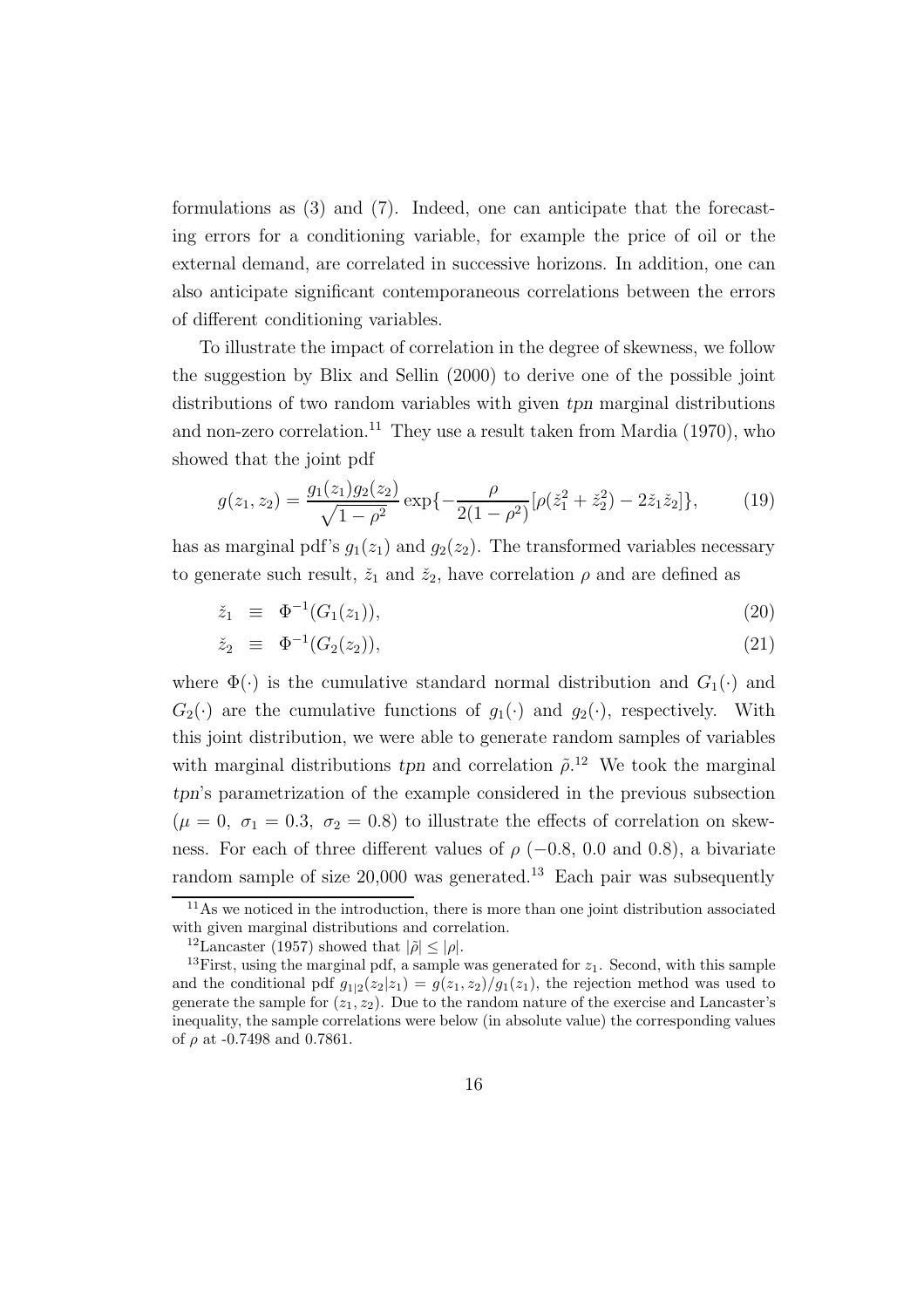

Figure 4: Illustrative sum of tpn's with varying correlations

added, say  $e = z_1 + z_2$ , and its degree of skewness computed  $(T(e)/V(e)^{3/2})$ . Figure 4 illustrates that the degree of skewness of e depends on the degree of correlation present in the variables linearly combined. In the zero correlation case the degree of skewness was 0.47. Intuitively, positive correlation increased the degree of skewness (to 0.62), while negative correlation reduced it (to 0.32).

We conclude from this illustration that the degree of skewness of a linear combination of correlated random variables will depend in general on the magnitude of the correlation. Hence, relaxing the independence assumption, at least partially, is a step forward towards more realistic uncertainty and risk assessments of the forecasted variables, due to the likely correlation between the input variables. One natural alternative to assuming the independence of all input variables is to assume a non-diagonal linear correlation matrix between these variables.

Let us continue to denote the overall forecasting error and the  $N \times 1$ vector of input variables by e and by z, respectively, with  $e = \alpha' z$ , as above.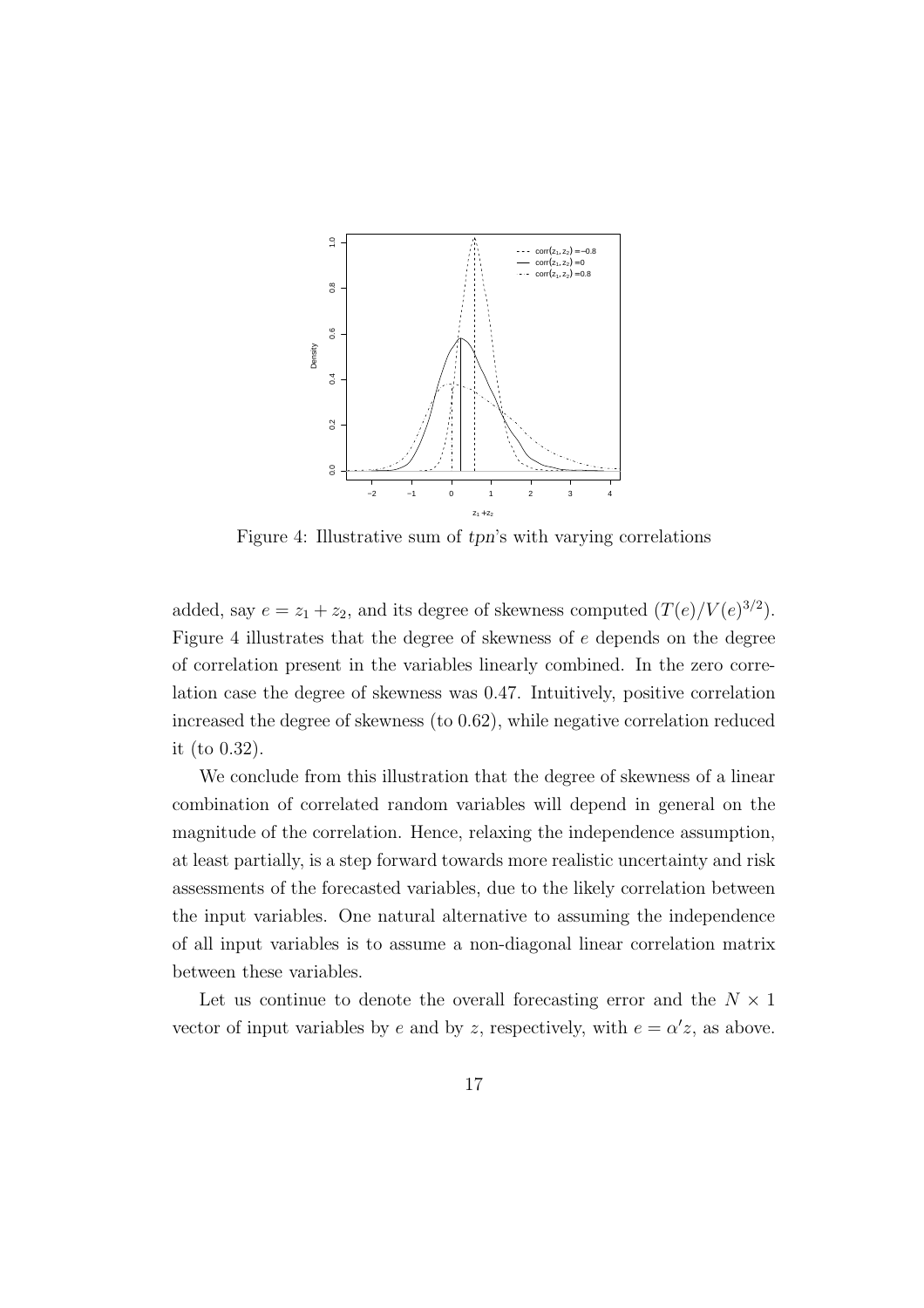Instead of assuming that  $z_n$  and  $z_q$  are independent for any  $n \neq q$ , let us now simply assume that linear correlations between these input variables are available:  $R = [r_{nq}]$ , where  $r_{nq}$  is the linear correlation between  $z_n$  and  $z_q$ . These correlations may be based on the past observed history of errors, possibly modified by judgements introduced by the forecaster.

As aforementioned, when we assume a non-diagonal correlation matrix, we are not fully specifying an alternative to the assumption of independence. Besides the nullity of the correlation matrix off-diagonal elements, the independence also implies imposing restrictions on all the cross-moments of an order higher than two. Therefore, by simply specifying the marginal distributions  $f_n(z_n)$   $(n = 1, ..., N)$  and the correlation matrix R, in general we have multiple joint distributions of the input variables  $f(z)$  (implying multiple distributions of the forecast error e) compatible with those assumptions.

To keep the problem of non-identification as simple as possible, we suggest that the forecaster should first partition the set of input variables and assume that the input variables belonging to each subset are correlated among themselves but are not correlated with input variables belonging to other subsets. For instance, it may be acceptable to assume a priori the independence between two subsets of inputs, the first including the errors in the conditioning variables  $\{(x_{t+1} - x_{t+1}^0), \ldots, (x_{t+H} - x_{t+H}^0)\}\)$  and the second including the pure forecasting errors (either in the reduced form  $\epsilon_{t+h}$  or in the structural form  $\nu_{t+1}, \ldots, \nu_{t+H}$ ). In this case we can rewrite  $e_{t+H}$  in (3) and (7) as a sum of two independent variables  $e_{1,t+H}$  and  $e_{2,t+H}$ , with

$$
e_{1,t+H} = \Gamma_0(x_{t+H} - x_{t+H}^0) + \Gamma_1(x_{t+H-1} - x_{t+H-1}^0) + \Gamma_{H-1}(x_{t+1} - x_{t+1}^0)(22)
$$

and

$$
e_{2,t+H} = \epsilon_{t+H} \tag{23}
$$

in the uniequational framework or

$$
e_{2,t+H} = \Psi_0 \nu_{t+H} + \Psi_1 \nu_{t+H-1} + \dots + \Psi_{H-1} \nu_{t+1}
$$
\n(24)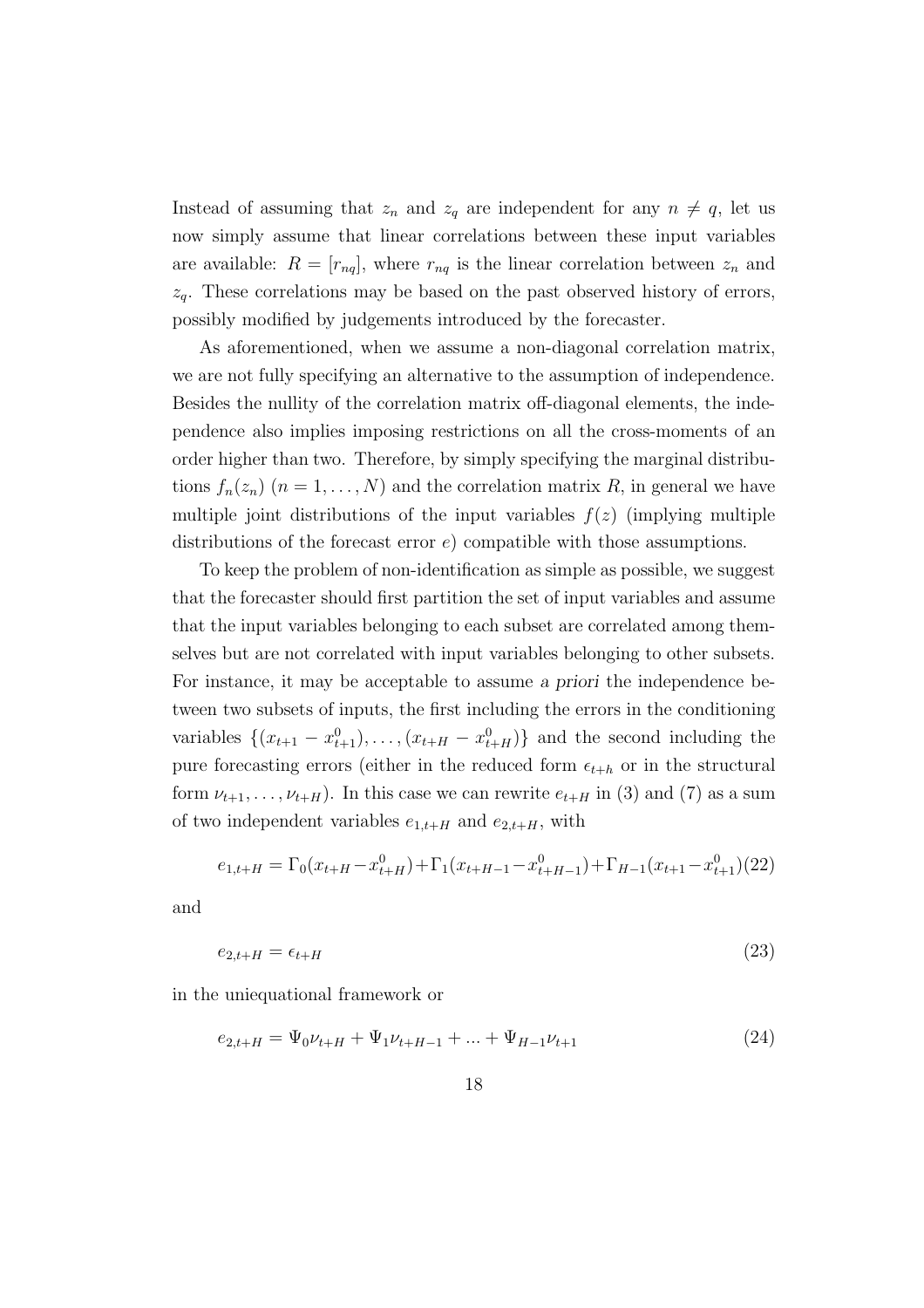in the multiequational framework.

After defining the partition of input variables, we propose to look for solutions which correspond to a distribution of the forecasted variable belonging to the same family as the one assumed for the marginal distributions of the input variables. The "tpn environment" of the BoE approach is not the most convenient for this purpose, in particular because the derivatives of order higher than one of the tpn pdf are not continuous at the mode of the distribution, which complicates the algebra. In the next section we will present an alternative to the tpn distribution, which we denote the "skewed generalized normal" (sgn).

### 3 An Alternative Approach

#### 3.1 The skewed generalized normal distribution

Let  $z$  be a (scalar) random variable which results from the linear combination of two independent random variables

$$
z = \theta_1 + \theta_2 w + \theta_3 s, \quad \theta_1, \theta_3 \in \mathbb{R}, \quad \theta_2 > 0,
$$
\n
$$
(25)
$$

where  $w \sim N(0, 1)$  (standard Gaussian) and  $s \sim 2^{1/3} \exp[-2^{1/3}(s+2^{-1/3})]$ , for  $s \geq -2^{-1/3}$ . That is, s results from an exponential distribution with defining parameter set to  $2^{1/3}$  after a simple location shift  $(-2^{-1/3})$ , in order to have  $E(s) = 0$ . By setting the parameter at  $2^{1/3}$ , we also have  $T(s) = 1$ , where as previously  $T(\cdot)$  stands for the third central moment. The distribution of z will be denoted

$$
z \sim S(\theta_1, \theta_2, \theta_3) \tag{26}
$$

and  $S(\cdot)$  will be referred to as "skewed generalized normal" (sgn). The probability density function, which can be obtained with standard change-of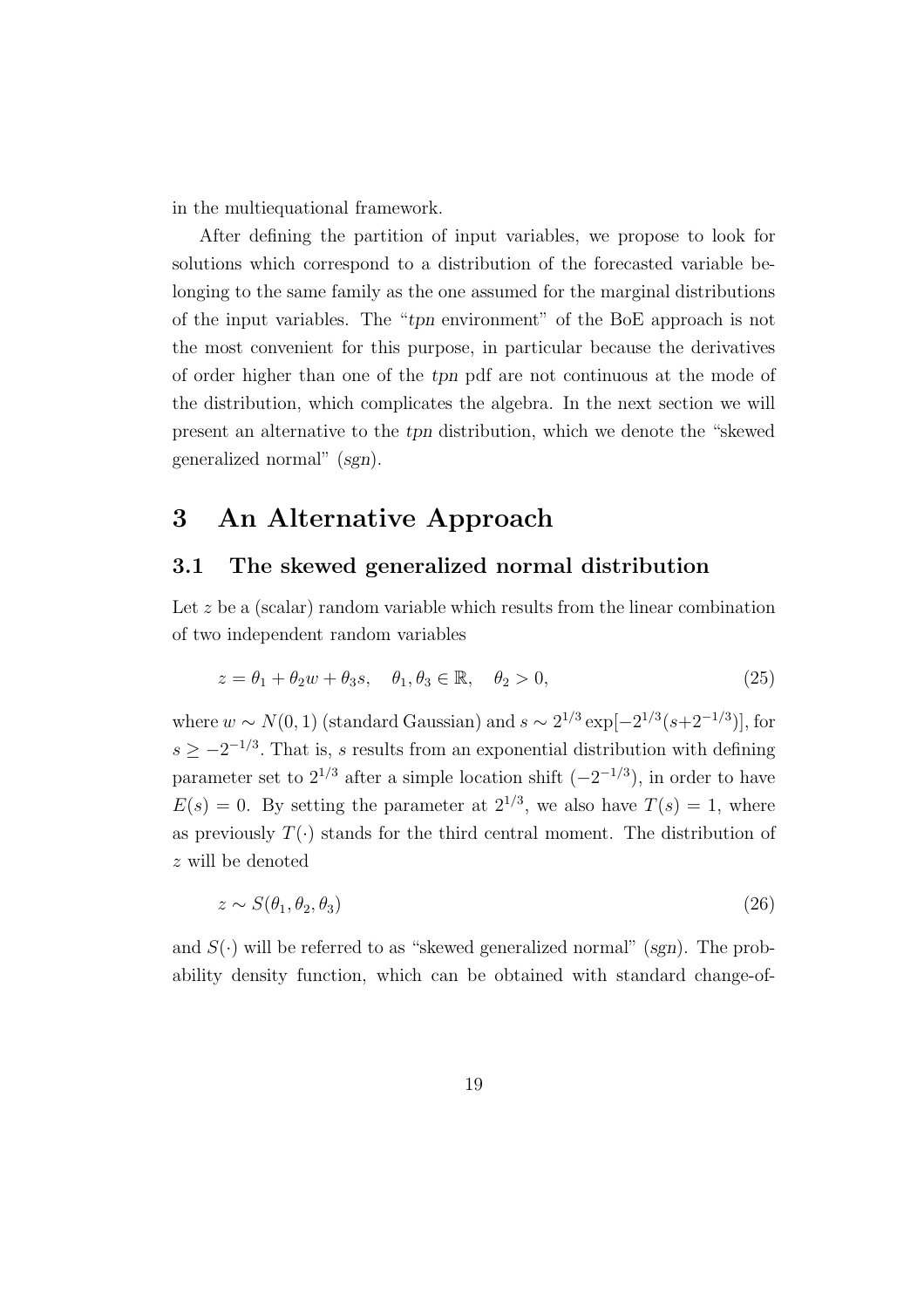variable statistical techniques, is given by

$$
f(z) = \begin{cases} \frac{1}{\sqrt{2\pi}\theta_2} e^{-\frac{1}{2} \left(\frac{z-\theta_1}{\theta_2}\right)^2}, & \theta_3 = 0, \ z \in \Re\\ e^{\eta} \frac{2^{1/3}}{|\theta_3|} e^{-\frac{2^{1/3}}{\theta_3}z} \Phi_{\nu,\theta_2} \left(\frac{\theta_3}{|\theta_3|} z\right), & \theta_3 \neq 0, \ z \in \Re \end{cases}
$$
(27)

where  $\eta = -1 + 2^{1/3}\theta_1/\theta_3 + 2^{-1/3}(\theta_2/\theta_3)^2$ , and  $\nu = 2^{-1/3}(\theta_3\eta + 2^{-1/3}\theta_2^2/\theta_3)$ . The function  $\Phi_{\mu,\sigma}(\cdot)$  represents the Gaussian cumulative distribution function with mean  $\mu$  and standard deviation  $\sigma$ .

Directly from the definition of z, we have  $S(\theta_1, \theta_2, 0) = N(\theta_1, \theta_2^2)$ . Therefore, as in the case of the tpn (with  $\sigma_1 = \sigma_2$ ), the sgn collapses to the normal distribution for the particular case of  $\theta_3 = 0$ . For the general case  $z \sim S(\theta_1, \theta_2, \theta_3)$ , by making use of the well-established properties of the normal and exponential distributions:

- i)  $E(z) = \theta_1$ ,  $V(z) = \theta_2^2 + 2^{-2/3} \theta_3^2$  and  $T(z) = \theta_3^3$ ;
- ii) the characteristic function of  $z$  is

$$
C_z(t) = \exp\{\theta_1 it\} . C_w(\theta_2 t) . C_s(\theta_3 t) = \frac{2^{1/3}}{2^{1/3} - \theta_3 it} \psi(t)
$$
 (28)

where  $\psi(t)$  is the characteristic function of the normal distribution  $N(\theta_1 - 2^{-1/3}\theta_3, \theta_2^2).$ 

Unlike for the tpn, there is no closed expression for the mode of the sgn, but given the values of its three parameters, standard simple search algorithms prove to be quite efficient in locating the maximum of the pdf.

Notice that  $V(z)$  is a function of  $\theta_3$ , i.e., it is a function of the third central moment. Clearly, one cannot pick the degrees of skewness and uncertainty (variance) arbitrarily. Indeed, as the sgn is only defined for  $\theta_2 > 0$ , from the variance expression the following condition can be derived:

$$
V(z) > 2^{-2/3} \theta_3^2. \tag{29}
$$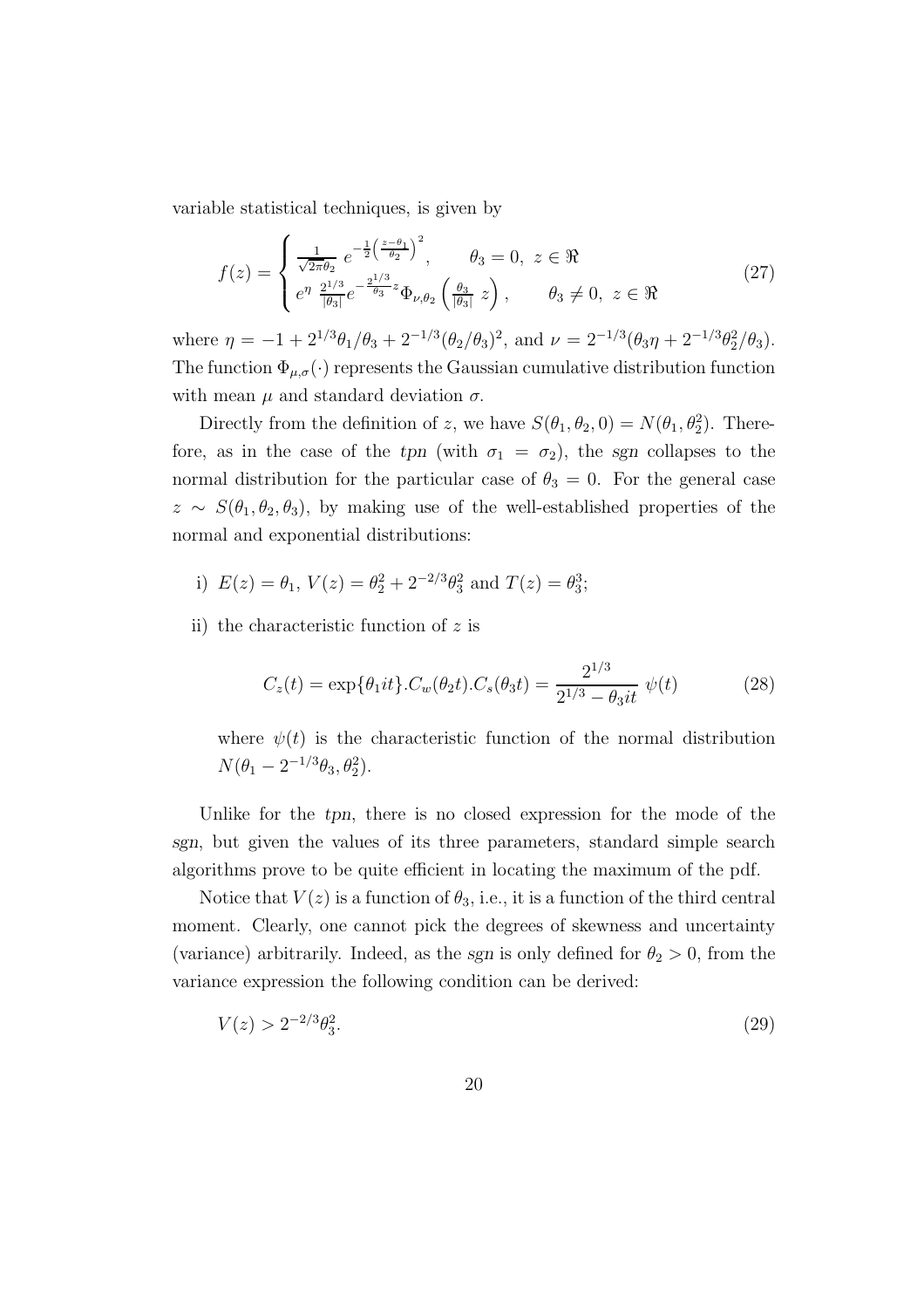

Figure 5: sgn vs. tpn given  $M(z) = 0$ ,  $V(z) = 0.75$ ,  $P[z < M(z)] = 0.40$ 

Condition (29) can be reexpressed in terms of the absolute degree of skewness of z:

$$
\left(\frac{\theta_3^2}{V(z)}\right)^{3/2} < 2 \iff \frac{|T(z)|}{V(z)^{3/2}} < 2,\tag{30}
$$

that is, the maximum absolute skewness allowed is 2. This restriction is similar in spirit to the condition for the tpn described in John (1982), but it is less binding. While for the tpn the absolute skewness cannot exceed  $(1/2\pi - 1)^{-3/2} - (1/2\pi - 1)^{-1/2} \simeq 0.99527$ , for the sgn the absolute bound is (slightly more than) twice the tpn's bound.

At this point, it is interesting to compare the sgn and the tpn distributions. In Figure 5, we carry out the following exercise. Given the mode, 0, variance (standard deviation), 0.75 (0.87), and mode quantile, 0.40, we determine the parameters of the tpn and sgn and plot the corresponding densities along with some summary statistics. From this exercise, we conclude that the sgn has fatter tails (4th moment) than the tpn. This information can be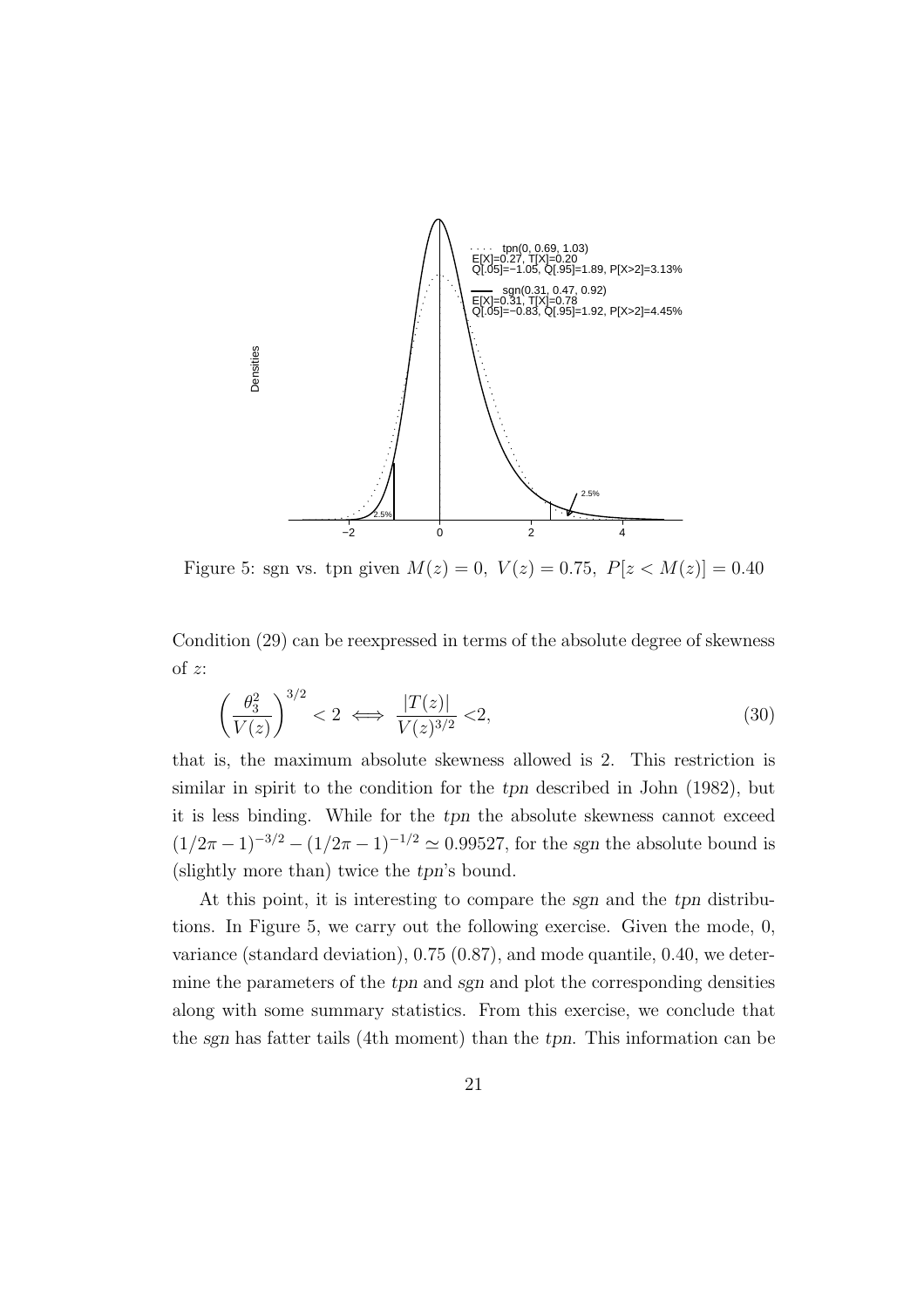complemented with the 5th and 95th quantiles, which are respectively -0.83 and 1.92 for the sgn and -1.05 and 1.89 for the tpn. Thus, the 90% confidence range for the tpn would expand over 2.94 units, while the sgn only over 2.75. In this example, the probability that the variable departs from the mode by more than two units,  $P(|z| > 2)$ , is 4.15% for the sgn and 3.13% for the tpn case.

#### 3.2 Linear combinations of sgn distributions

In general, the sgn family, like the tpn family, is not closed relative to linear combinations. In particular, if  $z = (z_1, ..., z_n, ..., z_N)'$  is a vector of random variables with marginal sgn distributions and correlation matrix  $R$ , the distribution of  $\alpha'z$  is not necessarily sgn. More importantly, the sgn marginal distributions and the correlation matrix do not uniquely identify a single joint density of z, and several joint distributions will share the same marginal distributions and the same correlation matrix. Hereafter,  $z \approx z^*$  denotes that the two vectors of random variables  $z$  and  $z^*$  share the same marginal distributions and the same correlation matrix. Due to this identification problem, there is no single solution for the distribution of e. However, we can show that among those possible multiple solutions, if a certain condition is fulfilled, one solution belongs to the sgn family and therefore some form of closedness is achieved. The following theorem formally states this result:

**Theorem 1** Let  $z = (z_1, \ldots, z_n, \ldots, z_N)'$  be any  $N \times 1$  vector of random variables with linear correlation matrix R and marginal distributions

$$
z_n \sim S(\theta_{1n}, \theta_{2n}, \theta_{3n}), \quad (n = 1, ..., N)
$$

Also, let  $\overline{\Omega} = DRD - 2^{-2/3}\theta_3\theta'_3$ , where

$$
D = diag\left(\sqrt{\theta_{21}^2 + 2^{-2/3}\theta_{31}^2}, \ldots, \sqrt{\theta_{2n}^2 + 2^{-2/3}\theta_{3n}^2}, \ldots, \sqrt{\theta_{2N}^2 + 2^{-2/3}\theta_{3N}^2}\right)
$$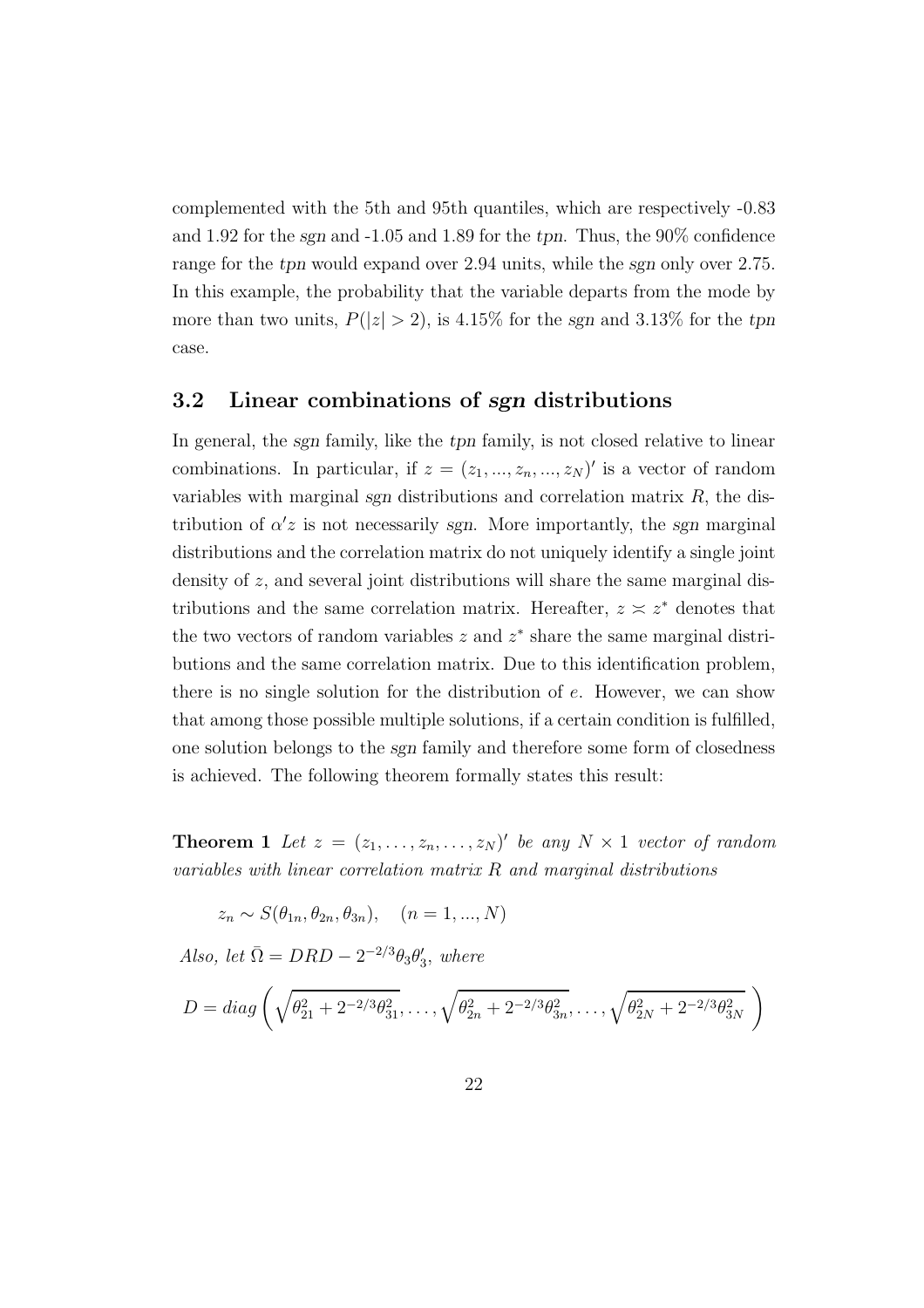and  $\theta_3 = (\theta_{31}, ..., \theta_{3n}, ..., \theta_{3N})'$ . If  $\overline{\Omega}$  is positive semidefinite and its diagonal elements are all positive, then there are  $N+1$  independent random variables,  $w = (w_1, \ldots, w_n, \ldots, w_N)'$  and s, with

$$
w_n \sim N(\mu_n, \sigma_{nn}), \qquad n = 1, ..., N
$$
  
\n $s \sim 2^{1/3} \exp[-2^{1/3}(s+2^{-1/3})],$ 

such that:

$$
z \asymp z^* \equiv Bw + \theta_3 s,
$$

where B is the orthogonal matrix of eigenvectors of  $\overline{\Omega}$ ,  $\Sigma = diag(\sigma_{11}, \ldots, \sigma_{nn},$  $\ldots, \sigma_{NN}$ ) is the corresponding diagonal matrix of (non-negative) eigenvalues,  $\mu = (\mu_1, \ldots, \mu_n, \ldots, \mu_N)' = B'\theta_1$ , and  $\theta_1 = (\theta_{11}, \ldots, \theta_{1n}, \ldots, \theta_{1N})'$ . The distribution of

$$
\alpha' z^* = (\alpha' B) w + (\alpha' \theta_3) s
$$

is sgn with  $E(\alpha'z^*) = \alpha'\theta_1$ ,  $V(a'z^*) = \alpha'DRD\alpha$  and  $T(a'z^*) = (\alpha'\theta_3)^3$  (i.e.  $\alpha' z^* \sim S(\alpha' \theta_1, \sqrt{\alpha' \overline{\Omega} \alpha}, \alpha' \theta_3))$ 

The condition that  $\overline{\Omega}$  must be positive semi-definite with positive diagonal elements (hereafter strict PSD condition) may be viewed as some type of multivariate version of condition (29) on the degree of asymmetry. Indeed, note that for  $N = 1$  the strict PSD condition collapses to (29).

Unfortunately, in practice the strict PSD condition is very tight, and it is typically violated whenever we assume marked skewness for several input variables and/or strong correlations among those variables. This means that in many relevant cases, there is no sgn distribution among those solutions generated from the given marginal sgn distributions and correlation matrix. The reason for this is quite simple. According to the previous theorem, if the strict PSD condition is fulfilled, a single elementary source of asymmetry (the scalar random variable  $s$ ) is enough to generate the asymmetries of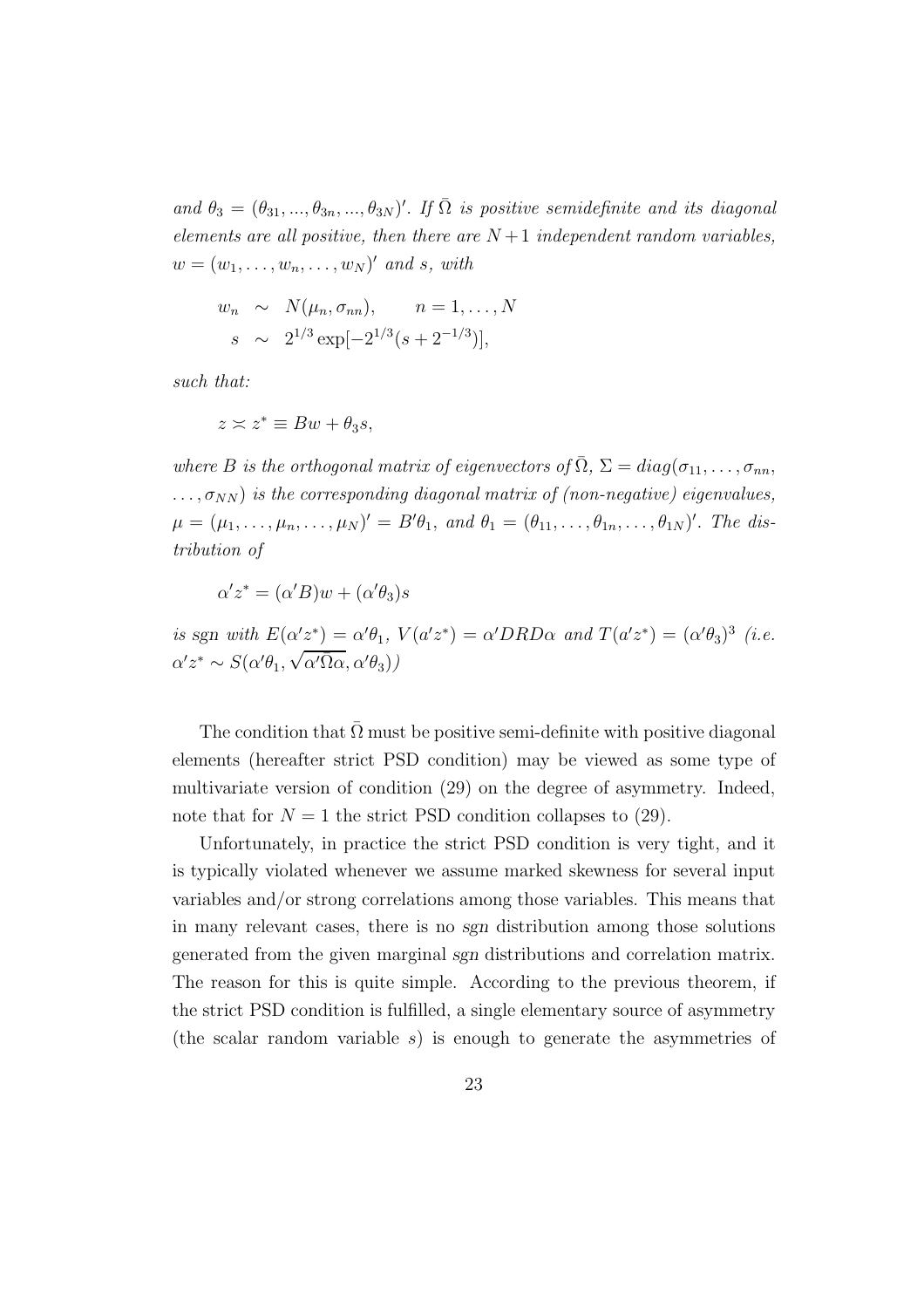the different elements of vector  $z^*$ . Indeed, from the definition of  $z^*$ , the distribution of a given variable  $z_n^*$  is skewed if and only if the corresponding element  $\theta_{3n}$  of the coefficient vector  $\theta_3$  is non-null. As the covariance matrix  $V(z^*)$  is given  $(V(z^*) = V(z) = DRD)$ , and the elements of vector  $\theta_3$  are uniquely determined by the need to generated the required asymmetries in the marginal distributions, the difference

$$
\bar{\Omega} = V(z^*) - 2^{-2/3} \theta_3 \theta'_3,\tag{31}
$$

which should correspond to the covariance matrix of  $Bw$ , may not be positive semidefinite.

In such cases, we need to resort to weaker forms of closedness (or "almost closedness") of the sgn distributions relative to linear combinations. This implies considering marginal distributions of the input variables that are generated by linear combinations of independent sgn variables or, equivalently, by linear combinations of a normal variable and more than one shifted exponential variable, all independent (i.e. we need to replace the scalar s in the the theorem above by a vector of similar independent and identically distributed random variables). Let us name "convoluted sgn distribution of order  $m$ " the distribution of a linear combination of m independent variables with marginal sgn distributions (obviously, these convoluted sgn distributions collapse to the basic sgn when  $m = 1$ ). Using the latter definition, we can define the "extented sgn family or order  $M$ " as including all the convoluted sgn distributions of order up to M.

If the strict PSD condition is not fulfilled, we suggest broadening the search among the multiple possible solutions for the distribution of e by successively looking for distributions belonging to the extended sgn family of orders  $M = 2, 3, ..., N$  until a solution is found. Such a search can be implemented in practice by verifying whether the generalized versions of the PSD condition are fulfilled, as stated (for order  $M$ ) in the following theorem, which is a generalization of Theorem 1 (it collapses to the latter when  $M =$ 1):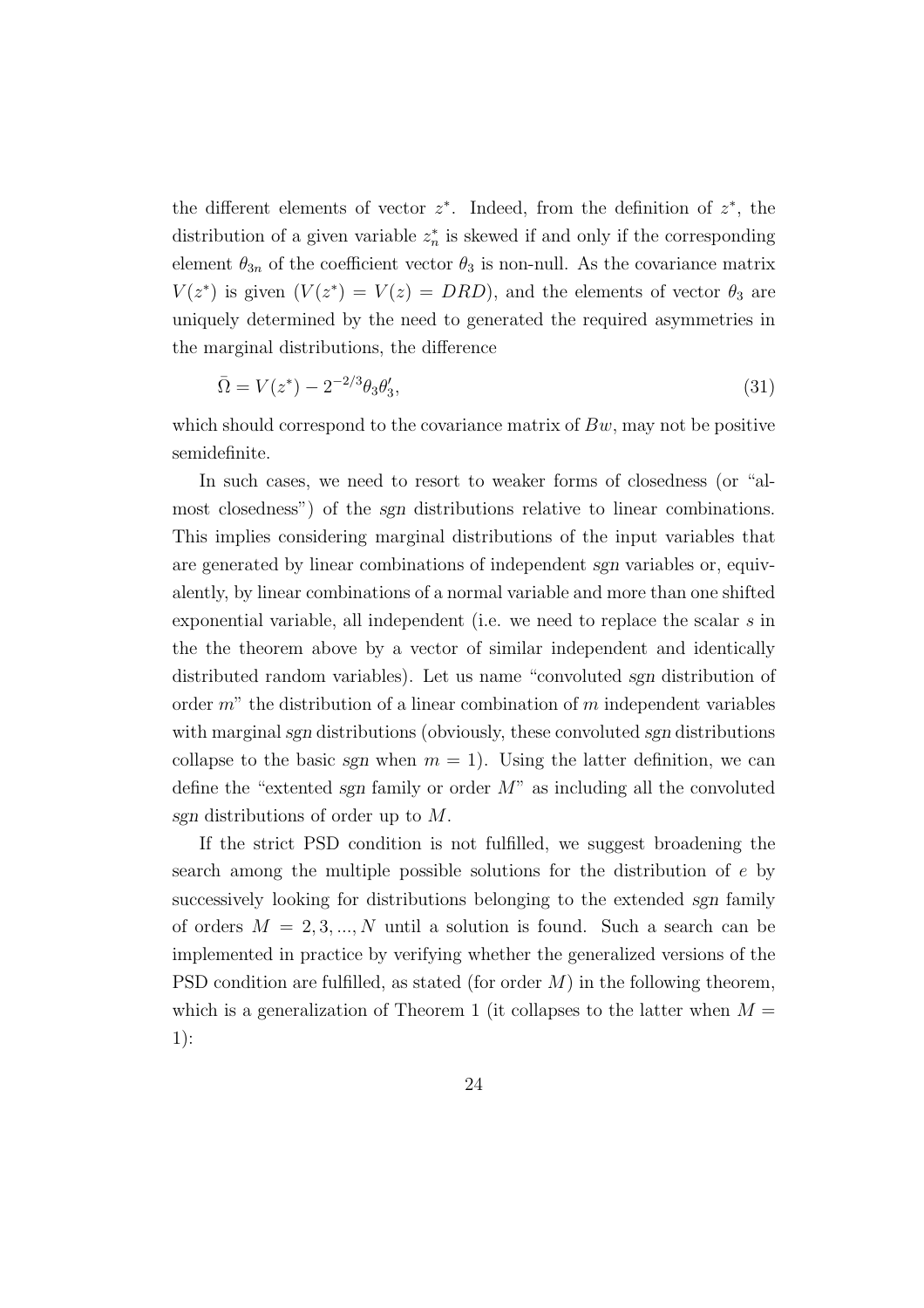**Theorem 2** Let  $z = (z_1, \ldots, z_n, \ldots, z_N)'$  be any  $N \times 1$  vector of random variables with linear correlation matrix  $R$  and marginal distributions

$$
z_n \sim S(\theta_{1n}, \theta_{2n}, \theta_{3n}), \quad (n = 1, ..., N)
$$

Also, let  $\overline{\Omega} = DRD - 2^{-2/3}\Theta_3CC'\Theta_3'$ , where

$$
D = diag\left(\sqrt{\theta_{21}^2 + 2^{-2/3}\theta_{31}^2}, \ldots, \sqrt{\theta_{2n}^2 + 2^{-2/3}\theta_{3n}^2}, \ldots, \sqrt{\theta_{2N}^2 + 2^{-2/3}\theta_{3N}^2}\right),
$$

 $\Theta_3 = diag(\theta_{31}, \ldots, \theta_{3n}, \ldots, \theta_{3N})$  and  $C = [c_{nm}]$  is a  $N \times M$  matrix, with M  $(\leq N)$  being the number of non-null diagonal elements of  $\Theta_3$ , such that any element  $c_{nm}$  is either 0 or 1, with

$$
\sum_{m=1}^{M} c_{nm} = 1 \text{ if } \theta_{3n} \neq 0, \ 0 \text{ otherwise } (n = 1, ..., N)
$$
  

$$
\sum_{n=1}^{N} c_{nm} \geq 1 \quad (m = 1, ..., M)
$$

If  $\overline{\Omega}$  is positive semidefinite and its diagonal elements are all positive, then there are  $N + M$  independent random variables,  $w = (w_1, \ldots, w_n, \ldots, w_N)'$ and  $s = (s_1, \ldots, s_m, \ldots, s_M)$ , with

$$
w_n \sim N(\mu_n, \sigma_{nn}) \quad (n = 1, ..., N)
$$
  
\n
$$
s_m \sim 2^{1/3} \exp[-2^{1/3}(s_m + 2^{-1/3})], \quad (m = 1, ..., M)
$$

such that:

$$
z \asymp z^{**} = Bw + \Theta_3 Cs,
$$

where B is the orthogonal matrix of eigenvectors of  $\overline{\Omega}$ ,  $\Sigma = diag(\sigma_{11}, \ldots, \sigma_{nn},$  $\ldots, \sigma_{NN}$ ) is the corresponding diagonal matrix of (non-negative) eigenvalues,  $\mu = (\mu_1, \ldots, \mu_n, \ldots, \mu_N)' = B'\theta_1$ , and  $\theta_1 = (\theta_{11}, \ldots, \theta_{1n}, \ldots, \theta_{1N})'$ . The distribution of

$$
\alpha' z^{**} = (\alpha' B) w + (\alpha' \Theta_3 C) s
$$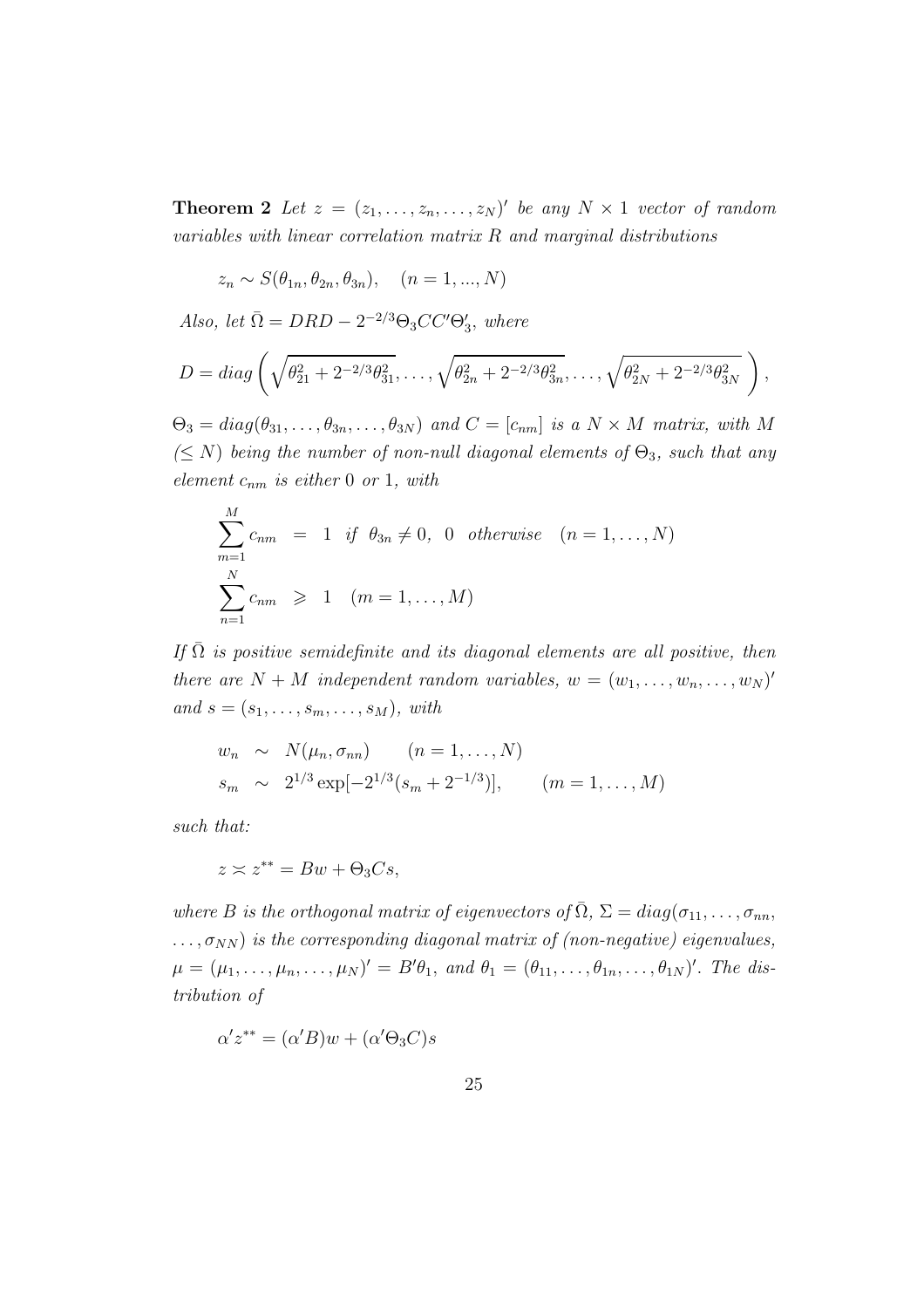is convoluted sgn of order M with  $E(\alpha' z^{**}) = \alpha' \theta_1$ ,  $V(\alpha' z^{**}) = \alpha' DRD\alpha$  and  $T(\alpha' z^{**}) = \sum^{M}$  $m=1$  $\delta_m^3$ , where  $\delta \equiv \alpha' \Theta_3 C$ .

Firstly, notice that in Theorem 2 the three first moments of e do not suffice to explicitly determine the  $2 + M$  parameters of the convoluted sgn of order M. Although in principle it is possible to derive the explicit expressions for the probability densities of the convoluted sgn of orders 2 and higher, the derivation becomes increasingly cumbersome and the final expressions are quite complicated for  $M > 2$ . Therefore, whenever we deal with convoluted sgn, we suggest approximating those distributions by basic sgn distributions, using for that purpose the sgn that has the same relevant moments (mean, variance and third central moment) as the "exact" convoluted sgn.

As to the generalized PSD condition, for a given  $M$  if we can find a matrix C as defined in Theorem 2 such that the corresponding matrix  $\Omega$  is positive semidefinite with positive diagonal elements, then one of the solutions to our problem takes the form of a convoluted sgn of order M, with known three first moments. Intuitively, the role of matrix  $C$  is to allocate the different independent elementary sources of asymmetry (the elements of  $s$ ) to the different variables  $z_n^{**}$  for which asymmetry is assumed. The allocation is such that at most one source  $s_m$  is allocated to each  $z_n^{**}$ , but more than one  $z_n^{**}$  may share the same source  $s_m$ .

It is also important to remark that the number of possible different choices of matrix C,  $\#{C}$ , which need to be checked until one finds a choice for which the corresponding generalized PSD condition is fulfilled, depends on the number of asymmetric input variables  $\overline{N} \leq N$  and it grows exponentially with this number. For  $\overline{N} = 1, 2, 3, 4, 5, 6, 7, ...$  we have  $\#\{C\} = 1, 2, 5, 15, 42, 202, 877, \dots$  For instance, if we have a subset with 3 input variables, 2 of which are asymmetric (the second and the third), the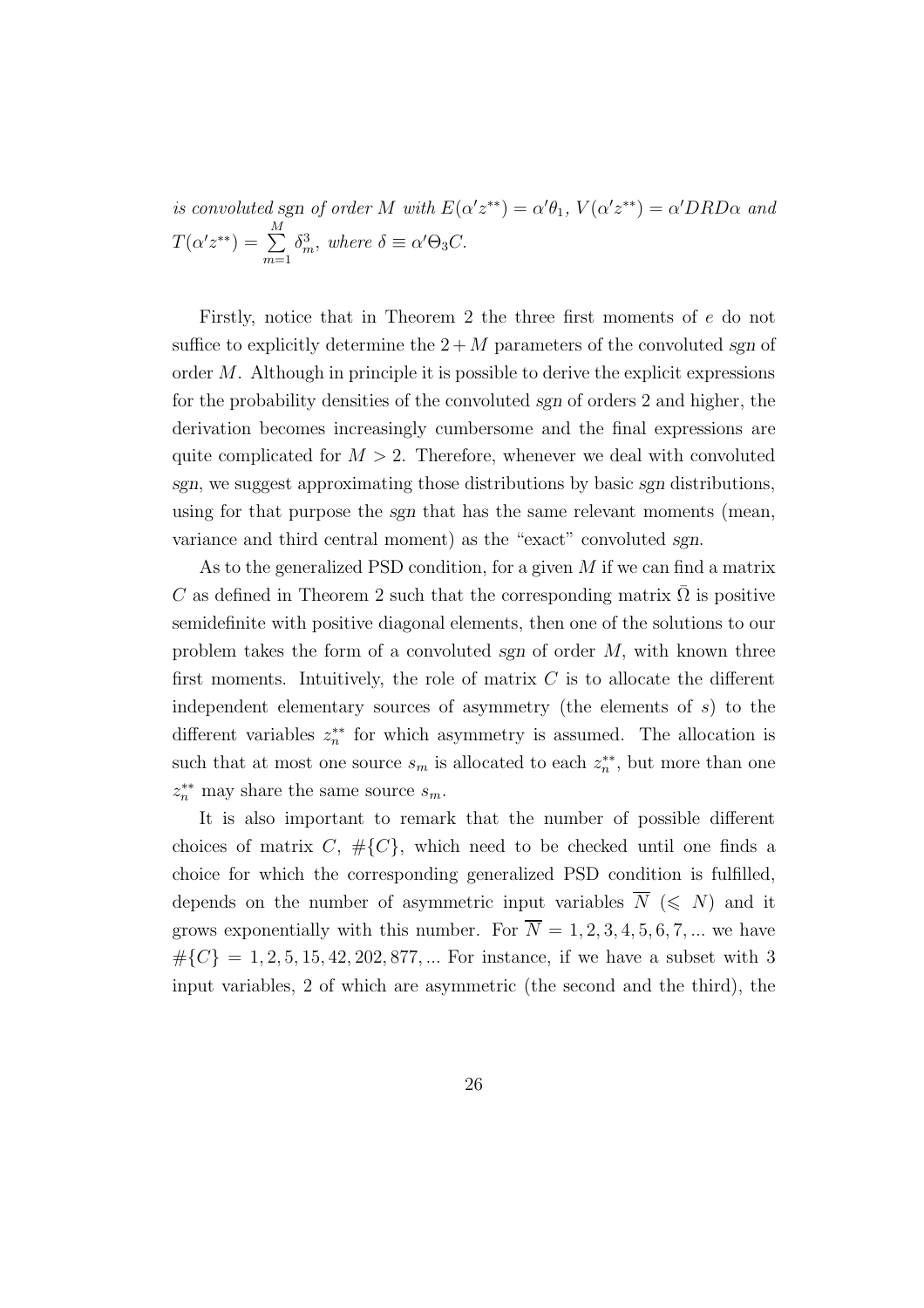two possible choices of matrix  $C$  are the following:

| N | $\overline{0}$ | $\theta$ |  |
|---|----------------|----------|--|
|   | 1              | $\cup$   |  |
|   | 0              |          |  |

If instead we have a subset of 5 input variables  $(N = 5)$ , 3 of which are asymmetric (the first, the third and the fifth)  $(\overline{N} = 3)$ , the 5 possible choices of matrix  $C$  are:

| $1 \perp$ |                                       |                                                               | $\begin{bmatrix} 1 & 0 \end{bmatrix}$                                  |  | $\begin{bmatrix} 1 & 0 \end{bmatrix}$                     |                  |                     | $\begin{bmatrix} 1 & 0 & 0 \end{bmatrix}$ |
|-----------|---------------------------------------|---------------------------------------------------------------|------------------------------------------------------------------------|--|-----------------------------------------------------------|------------------|---------------------|-------------------------------------------|
|           |                                       | $\left[\begin{array}{cc} 1 & 0 \\ 0 & 0 \end{array}\right]$   | $\begin{array}{c c c c} \n\hline\nI & 0 & 0 \\ 0 & 0 & 0\n\end{array}$ |  | $\begin{array}{ c c } \hline 0 & 0 \\ \hline \end{array}$ |                  | $0\quad 0\quad 0$   |                                           |
|           |                                       |                                                               |                                                                        |  |                                                           |                  | $0 \quad 1 \quad 0$ |                                           |
|           |                                       | $\left[\begin{array}{cc} 1 & 0 \\ 0 & 0 \end{array}\right]$ , |                                                                        |  | $\begin{matrix} 0 & 1 \\ 0 & 0 \end{matrix}$              | $\boldsymbol{0}$ | $0\quad 0$          |                                           |
| $1\vert$  | $\begin{pmatrix} 0 & 1 \end{pmatrix}$ |                                                               | $\begin{bmatrix} 0 & 1 \\ 0 & 1 \\ 0 & 0 \\ 1 & 0 \end{bmatrix}$       |  | $\begin{bmatrix} 0 & 1 \end{bmatrix}$                     |                  | $0 \quad 0 \quad 1$ |                                           |

For  $\overline{N} \geq 4$  the set of choices of C is easily identified using a tree diagram. Figure 5 presents the tree diagram with all the 15 choices of the non-null rows of matrix C for  $\overline{N} = 4$ . In the diagram, the states A, B, C and D denote the first, second, third and fourth rows of an identity matrix of order 4, respectively. Notice that the number of branches that depart from each knot of the diagram is equal to one plus the number of different states that can be found upstream in a direct line leading to that knot. From each path in the diagram it is straightforward to build the corresponding choice of matrix C. For instance, with a subset of 6 input variables, the second and the fifth being symmetric, the path  $(A, B, C, A)$  translates into the matrix  $(6 \times 3)$  because the last column was null and therefore may be suppressed in this particular example):

| 1              | 0 | 0 |
|----------------|---|---|
| 0              | 0 | 0 |
| $\overline{0}$ | 1 | 0 |
| 0              | 0 | 1 |
| 0              | 0 | 0 |
| 1              | 0 | 0 |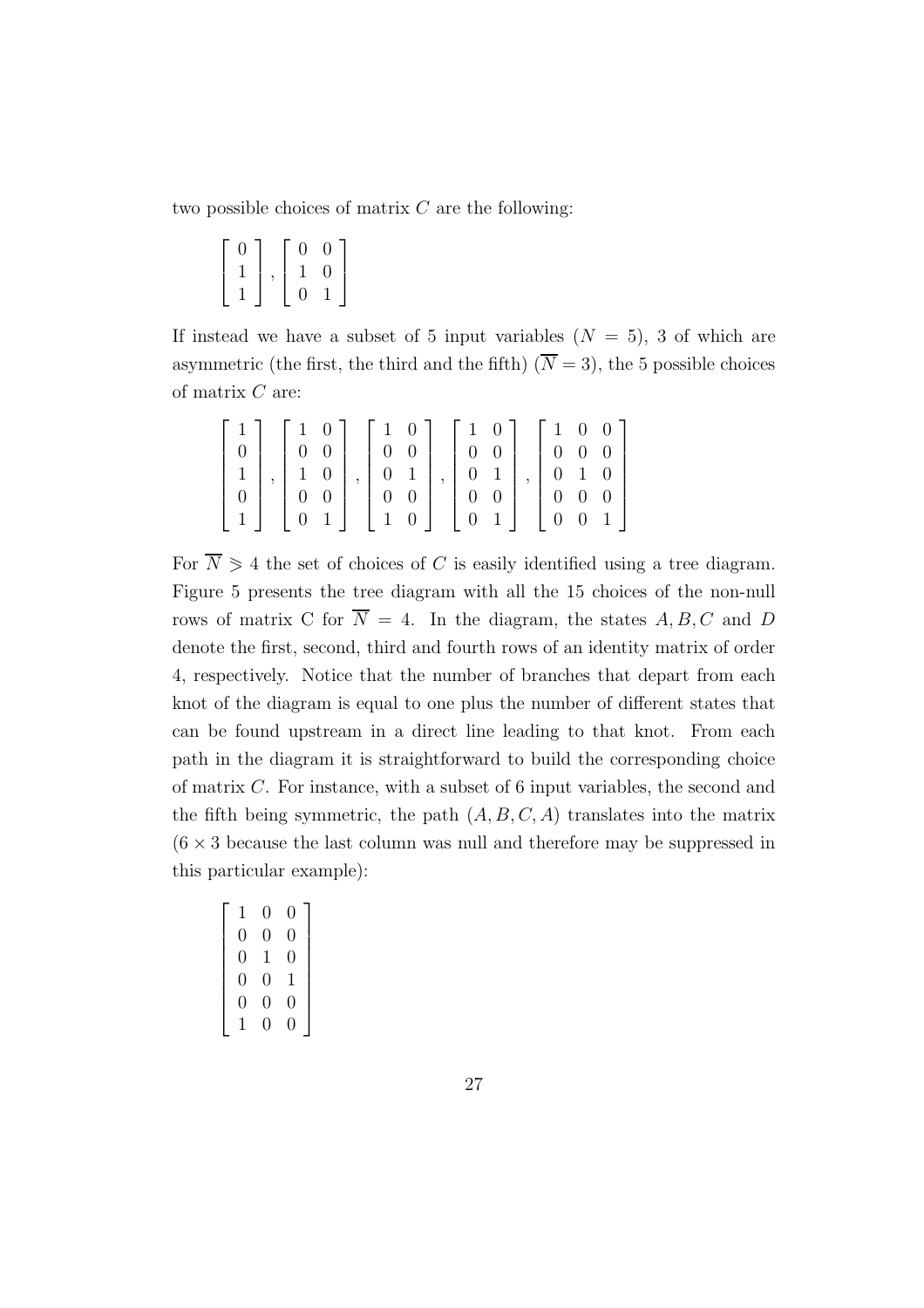

It is worth mentioning that if the input variables refer to several forecasting horizons, the matrix  $C$  is subject to some logical restrictions that facilitate the search by organizing it in successive steps, thereby decreasing the number of possible choices. To illustrate the point, let us consider a forecasting exercise with an horizon of three periods and a subset of three input variables  $(z_1, z_2, z_3)$  (e.g. exchange rate, external demand, and commodity prices). Let us also assume that  $z_2$  and  $z_3$  are asymmetric in the first and second periods of the horizon. The forecasting error (e.g. of inflation) for the first period,  $e_{t+1}$ , will be a function of  $(z_{1,t+1}, z_{2,t+1}, z_{3,t+1})$ , while  $e_{t+2}$  will depend on  $(z_{1,t+1}, z_{2,t+1}, z_{3,t+1}, z_{1,t+2}, z_{2,t+2}, z_{3,t+2})$  and  $e_{t+3}$  will additionally depend on period  $t + 3$  variables,  $(z_{1,t+3}, z_{2,t+3}, z_{3,t+3})$ . When estimating the density of  $e_{t+1}$ , there will be only two possible choices of C for this subset of input variables (as indicated above). Without any further temporal restrictions, for the years  $t + 2$  and  $t + 3$  the number of possible choices of C would be 15 (corresponding to  $e_{t+1}$ ). However, the joint distribution of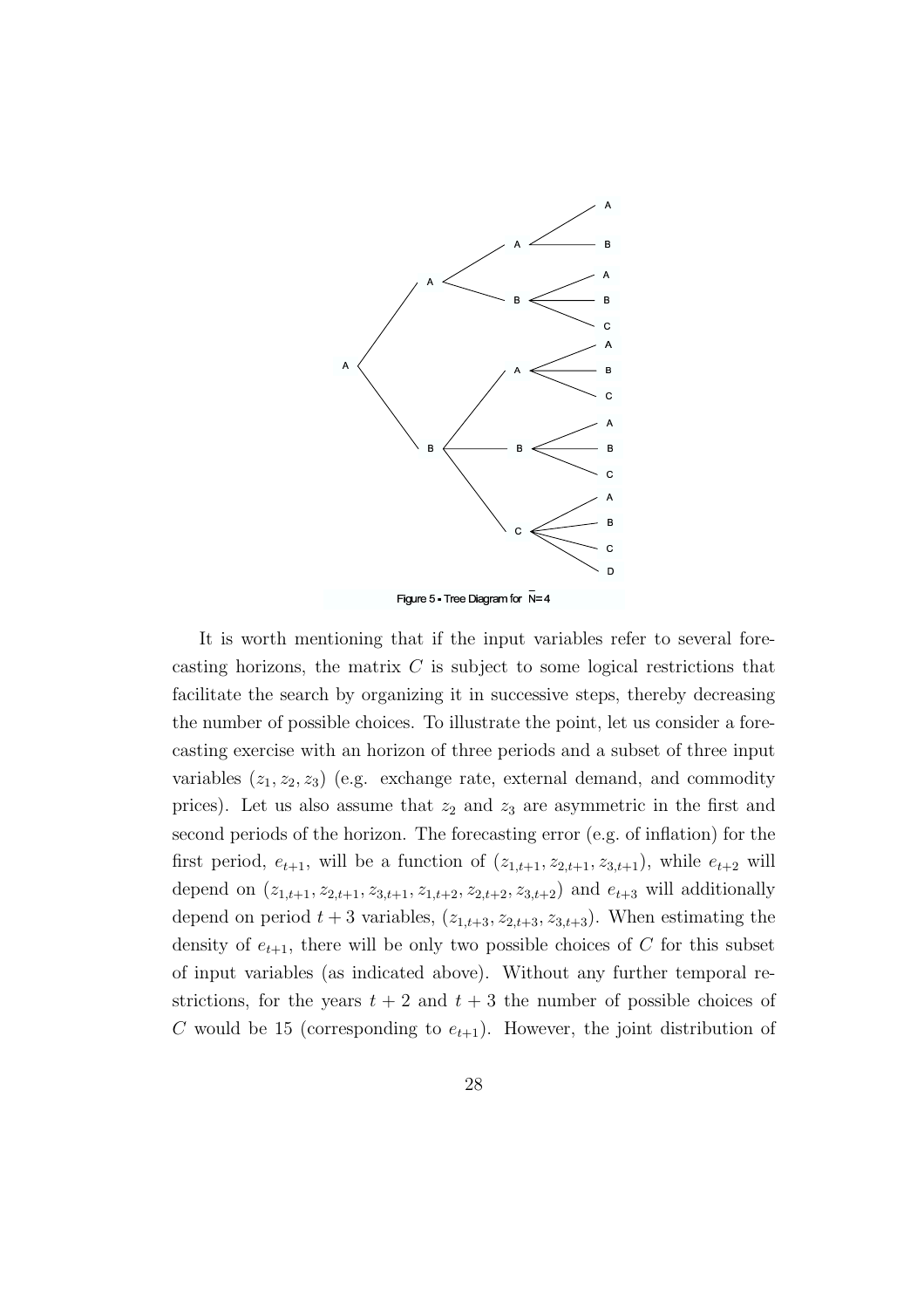

Figure 6 - Tree Diagram - second step (CASE 1)

 $(z_{1,t+1}, z_{2,t+1}, z_{3,t+1})$  becomes known when estimating  $e_{t+1}$  and it would not be consistent to reestimate a different joint distribution of these three variables when estimating  $e_{t+2}$  and  $e_{t+3}$ . Therefore, matrix C is restricted to the following formats, respectively for the first, second and third periods:

$$
[C_{11}], \quad \begin{bmatrix} C_{11} & 0 \ C_{21} & C_{22} \end{bmatrix}, \quad \begin{bmatrix} C_{11} & 0 & 0 \ C_{21} & C_{22} & 0 \ C_{31} & C_{32} & C_{33} \end{bmatrix}
$$

where block  $C_{11}$  is the same in all three matrices and the blocks  $C_{21}$  and  $C_{22}$  are the same in the second and third matrices. A slightly modified tree diagram can also be constructed to list the possible choices for blocks  $\begin{bmatrix} C_{21} & C_{22} \end{bmatrix}$ , given the previous choice of  $C_{11}$ . Figures 6 and 7 illustrate the tree diagrams corresponding to two different choices of  $C_{11}$ . As to the third period, the three blocks,  $C_{31}$ ,  $C_{32}$  and  $C_{33}$  will be null because we are assuming that none of the input variables is asymmetric at this horizon.

### 3.3 Summing up: the practical implementation of the alternative approach

In order to clarify how the statistical methodology that we propose can be implemented in practice, let us sum up the successive steps implied by the results presented so far. As a convenient simplification of the notation used in subsection 2.1, we will continue to denote by  $e$  the overall forecasting error for a given variable of interest (e.g. inflation or output), at a given forecasting horizon, and by z the corresponding  $N \times 1$  vector of input variables. We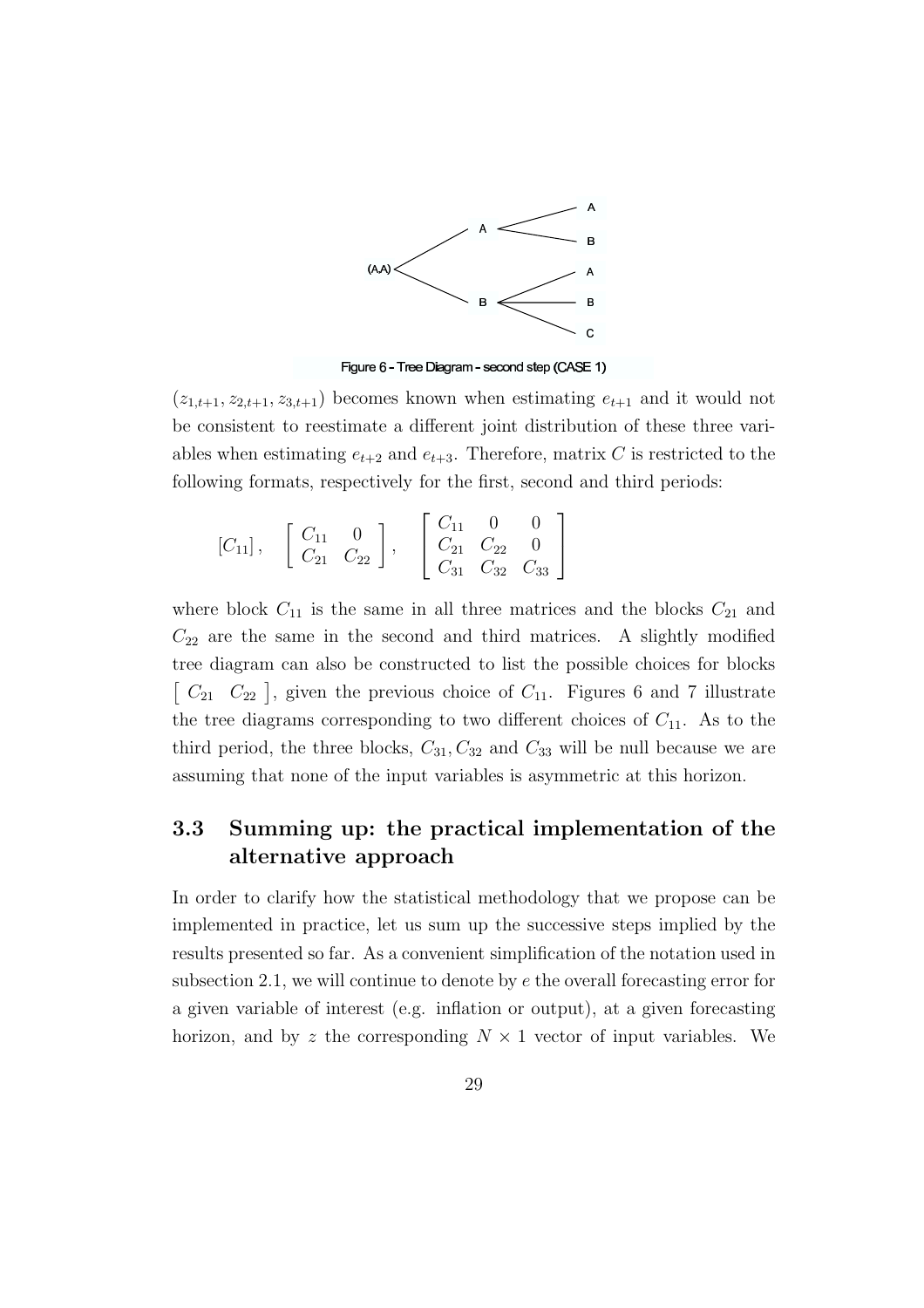

Figure 7 - Tree Diagram - second step (CASE 2)

will assume that  $e = \alpha' z$  is a reasonable local linear approximation to the forecasting error generating process.

The first step of our approach consists of computing the parameters of the marginal sgn distributions for all the input variables. We admit that the forecaster, besides estimates for  $\alpha$ , also has available estimates for the standard deviation and the mode quantile of each input variable  $z_n$   $(n = 1, ..., N)$ . Given the mode (set to zero), standard deviation and mode quantile, the three parameters of each marginal sgn distribution can be easily obtained from a simple algorithm, taking into account the expression of the sgn pdf.

The second step of the procedure will consist of partitioning the set of inputs in  $K$  subsets such that the input variables belonging to different subsets are assumed to be independent. Accordingly, we may break down  $e$  and write  $e = e_{(1)} + \ldots + e_{(k)} + \ldots + e_{(K)}$ , where  $e_{(k)} = \alpha'_{(k)} z_{(k)}$  denotes the component of  $e$  associated with the input variables belonging to the  $k$ -th subset (which contains  $N_{(k)}$  input variables, with  $N_{(1)} + ... + N_{(K)} = N$ . The partition should be based as much as possible on economic reasoning. As suggested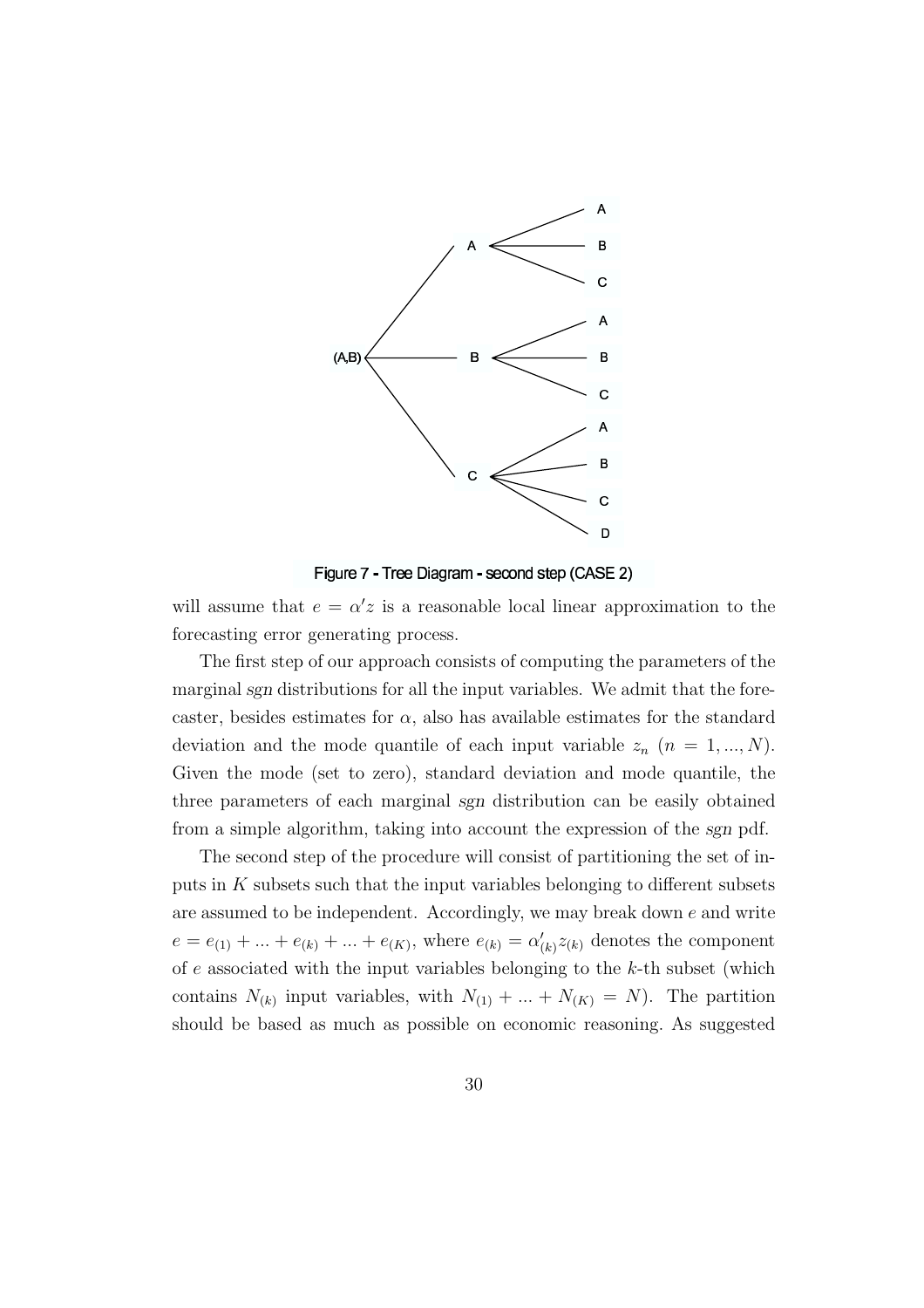above, one of the simplest partitions that is possible to envisage separates the set of input variables in only two subsets, the first including the errors in the conditioning variables and the second including the pure forecasting errors either in their reduced form or their structural form. After deciding on the partition to be used, the forecaster needs to accordingly choose the correlation matrix of the input variables belonging to each subset.

The third step corresponds to checking, for each subset of input variables, all the possible PSD conditions. One should start with  $M = 1$  and, if needed, increase the value of  $M$  and explore all the possible choices of  $C$  (as defined in Theorem 2) associated with each  $M$ , until the PSD condition is fulfilled. For a given matrix  $C$ , checking the PSD condition requires computing the eigenvalues of the corresponding  $\Omega$ .

If for all subsets of input variables we were able to fulfill the PSD condition, Theorems 1 or 2 provide the formula for the first three moments of  $e_{(1)},...,e_{(k)},...,e_{(K)}$ . As these variables are independent by construction, we can obtain the first three moments of e in a straightforward manner:

$$
E(e) = \sum_{k=1}^{K} E(e_{(k)}); \ V(e_{t+h}) = \sum_{k=1}^{K} V(e_{(k)}); \ T(e_{t+h}) = \sum_{k=1}^{K} T(e_{(k)}) \tag{32}
$$

Taking these moments, the final step will consist of approximating the distribution of e by the sgn distribution that has the same relevant moments.

In the benchmark case of symmetric  $z_n$  distributions, by construction we have  $E(z_n) = M(z_n) = 0$   $(n = 1, ..., N)$  and  $E(e) = \sum_{n=1}^{N} \alpha_n E(z_n) =$  $0 = M(e)$ . However, these equalities will not stand anymore if the distributions of some inputs are skewed. In the latter case, we will have  $E(e)$  $\sum_{n=1}^{N} \alpha_n E(z_n) \neq 0$ , because  $E(z_n) \neq 0$  for those inputs with skewed distributions.  $M(e)$  becomes also non-null but, unlike the mean, it cannot be expressed as a linear combination of the  $z_n$  modes. The effect on the distribution of e of considering risks to some inputs are twofold: (i) the location measures, mode and mean, are shifted, but by different factors; (ii) the distribution will become skewed. Therefore, when evaluating the effect of input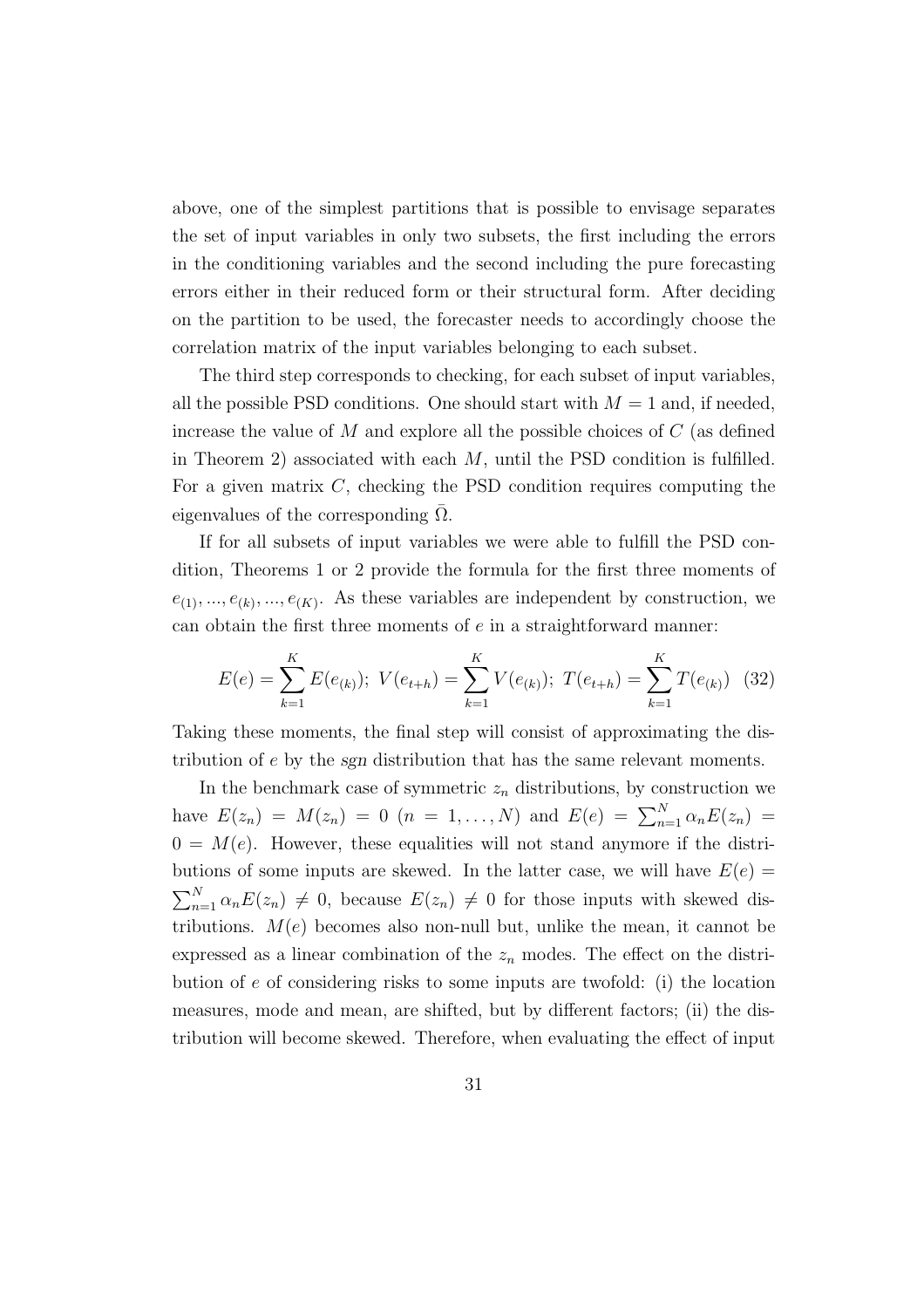risks on the variable of interest, we need to take into account both the "mode effect", defined as the shift of the modal forecasts, and the "skewness effect", measured by the mode quantile of the new distribution of e. A synthetic indicator of both effects is the "baseline quantile", which corresponds to the probability (under the new skewed distribution) of an outcome below zero, i.e., the probability of having one outcome for the endogenous variable below its baseline modal forecast.

An alternative synthetic indicator is the "mean effect" defined as the shift of the mean of the distribution of e relative to the symmetric case. The overall mean effect can be expressed as the linear aggregation of the mean effects of the input variables, making it particularly appropriate if we are interested in performing sensitivity analysis to different risk scenarios. However, the mean effect is less convenient than the mode effect if we want to keep the interpretation of point forecasts as modal forecasts. It should be noted that the mean effect in our approach only differs from the one computed by the BoE approach because we are aggregating sgn instead of tpn distributions. In addition, the BoE's  $tpn$  distribution of  $e$  will have zero mode, whereas the mode of the sgn distribution generated from our approach will reflect the aforementioned mode effect. As a result, confidence intervals (fan charts) under the two approaches will be different, particularly if the skewness is significant.

One may argue that in most cases the "owner" of the forecast will adjust the baseline scenario if the risks to the inputs are judged to be too large, ensuring that the BoE approach will not produce significantly biased risk assessments. Otherwise, the credibility of the point modal baseline would be at stake. In our opinion, however, there may be relevant situations when a large skewness of the distribution of some inputs is warranted without necessarily requiring changes in the baseline for those inputs. For instance, that may happen if the baseline paths for some conditioning variables are set exogenously to the owner of the forecast. In the case of the forecasts pro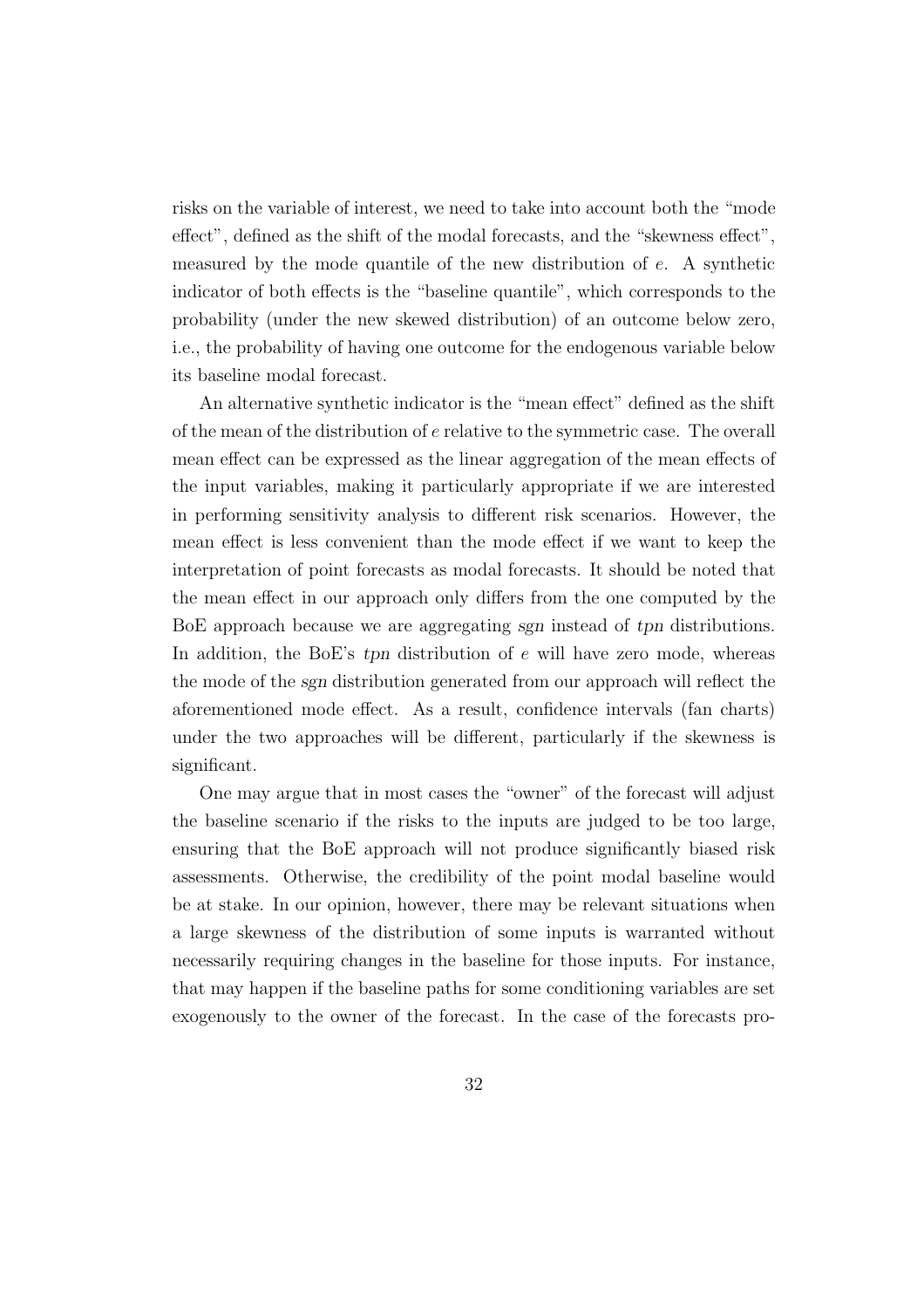duced by central banks, the assumptions made on the paths of fiscal variables constitute an example. Indeed, the fiscal paths are typically set by central banks at the official targets announced by the government, irrespectively of how credible they are. The team of forecasters or the institutional body that owns the forecast may want to attach significant upside or downside risks to those exogenously defined conditioning paths. This situation illustrates that it clearly pays to use a robust statistical procedure to aggregate the risks to the input variables, and the limitations of the BoE approach raise doubts about its appropriateness. In this respect, stochastic simulation methods may be seen as an alternative to our procedure, but in our opinion their practical usefulness in live/real uncertainty and risk assessement is still limited.

#### 3.4 An approximation of last resort

The methodology outlined in the previous subsection may not provide the forecaster with a solution. This will happen whenever the strict PSD condition as well as the generalized PSD conditions of orders up to M are all violated for at least one subset of input variables. In such a case, there are two possible ways to overcome the situation. A first way out, which should be the preferred one if acceptable to the forecaster in economic terms, consists of redefining the initial assumptions. This revision can take several forms: downward revisions (in absolute terms) of the degrees of skewness considered in the marginal distributions of the input variables, multiplication of sample correlations by a shrinking factor (between 0 and 1) and/or a finer partition of the input variables. In the latter case, by working with more subsets of input variables, the number of independence restrictions will increase and, at least in principle, it will become easier to fulfill the PSD condition for each subset.

When all the forms of the PSD condition are violated for some subsets of inputs and further revisions of assumptions appear as rather controversial on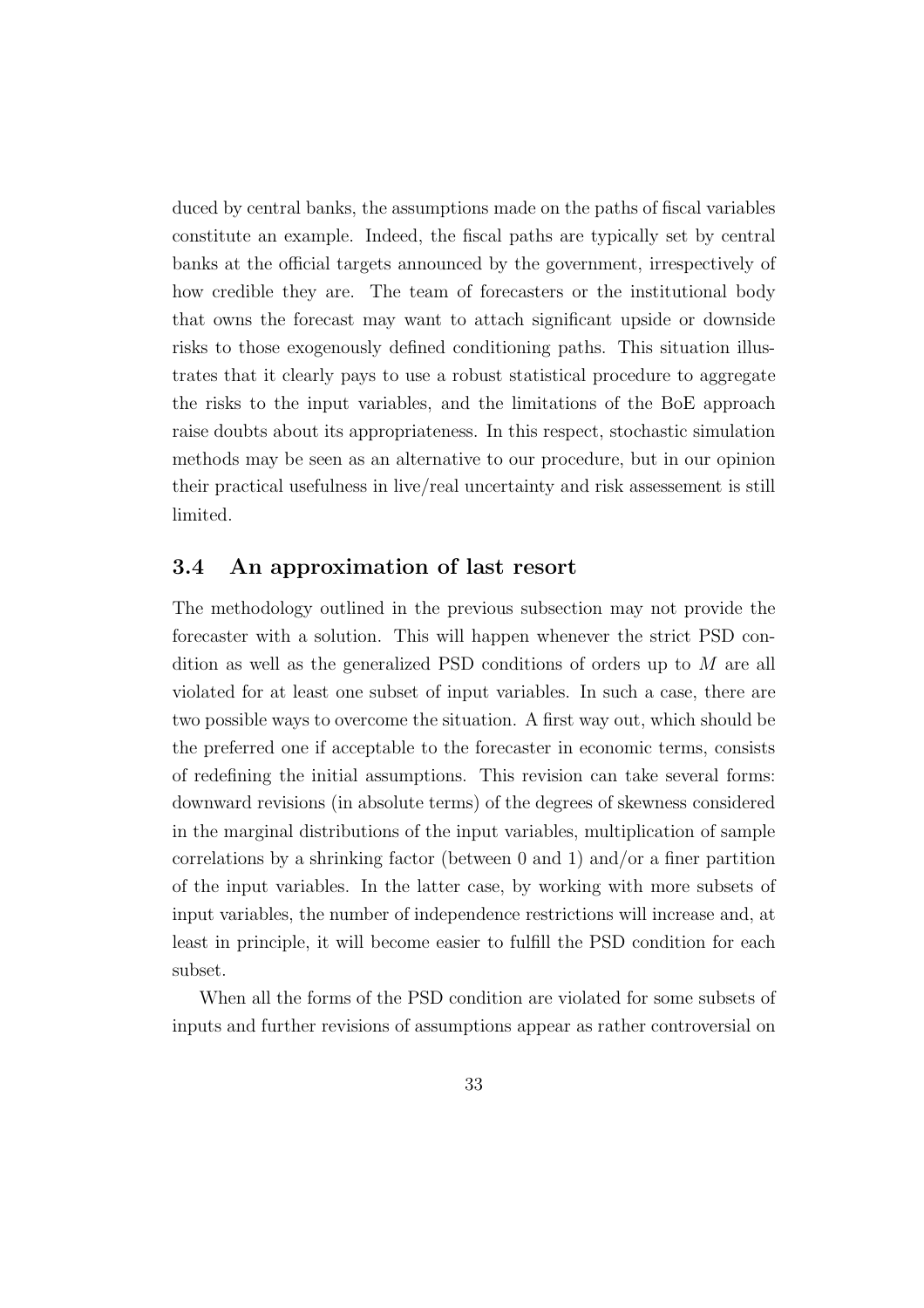economic grounds, we suggest using an "approximation of last resort" which consists of picking the distribution of the extended sgn family that in some sense can be considered closer to the set of solutions. The basic result for this approximation is formally stated in the following theorem:

**Theorem 3** Let  $\overline{\Omega}$  be a  $N \times N$  symmetric matrix (but not necessarily positive semidefinite);  $\Lambda = diag(\lambda_1, \ldots, \lambda_n, \ldots, \lambda_N)$  be the matrix of eigenvalues of  $\overline{\Omega}$ ; Q be the (corresponding) orthogonal  $N \times N$  matrix of eigenvectors, such that  $\overline{\Omega} = Q \Lambda Q'$ ; and  $\tilde{\Lambda} = diag(\tilde{\lambda}_1, \ldots, \tilde{\lambda}_n, \ldots, \tilde{\lambda}_N)$  with  $\tilde{\lambda}_n = \max\{0, \lambda_n\}$  $(n = 1, 2, \ldots, N)$ . Then,

$$
\tilde{\Omega}=Q\tilde{\Lambda}Q'
$$

is a symmetric positive semidefinite matrix which best approximates  $\overline{\Omega}$ , in the sense that it minimizes

$$
tr[(\Omega - \bar{\Omega})(\Omega - \bar{\Omega})'] = tr[(\Omega - \bar{\Omega})^2],
$$

(that is, in the sense that it minimizes the sum of squares of the  $\Omega - \overline{\Omega}$ elements), where  $\Omega$  represents any symmetric positive semidefinite  $N \times N$ matrix.

Let us consider a subset of inputs for which all the PSD conditions are violated because there is no matrix  $C$  associated with a positive semidefinite  $\bar{\Omega}$ <sup>14</sup> This means that all matrices  $\bar{\Omega}$  defined according to both Theorems 1 and 2 have at least one negative eigenvalue. To use the suggested approximation, we should first find the matrix  $\overline{\Omega}$  for which we have the smallest (in absolute terms) negative eigenvalue. Let  $\overline{C}$  be the associated  $N \times M$  matrix as defined in Theorem 2. Notice that by construction,

 $14$ In practice, this is the relevant condition. In all empirical situations that we have tested, when  $\overline{\Omega}$  is tranformed into a positive semidefinite matrice  $\tilde{\Omega}$  according to Theorem 3, the diagonal elements of the latter matrix are all positive.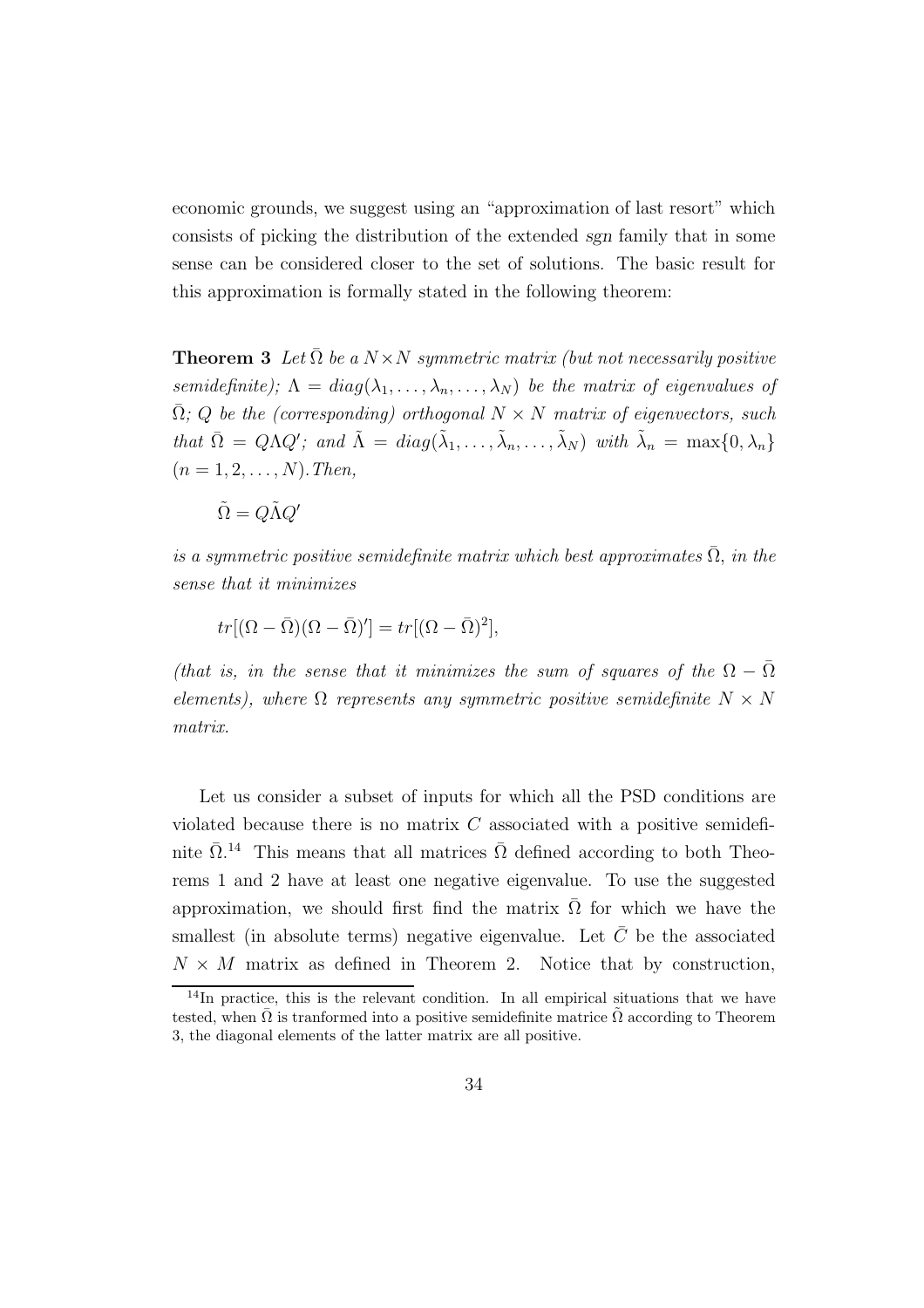$V(z) = DRD = \overline{\Omega} + 2^{-2/3} \Theta_3 \overline{C} \overline{C}' \Theta_3$ . The approximation works by replacing  $\overline{\Omega}$  by  $\tilde{\Omega}$ , or equivalently, replacing  $V(z)$  by  $\tilde{V}(z) \equiv \tilde{\Omega} + 2^{-2/3} \Theta_3 \overline{C} \overline{C}^{\prime\prime} \Theta_3$ . Therefore, in intuitive terms, the suggested approximation implies expanding the variances of the input variables until the PSD condition becomes fulfilled. And the smaller in absolute terms the negative eigenvalues, the smaller the required expansion of variances.

A word of caution is needed. The degree of approximation must be carefully scrutinized. The standard deviations of the forecast errors, resulting from such approximation, must be compared with the corresponding "exact" standard deviations (computed using the linear combination  $\alpha' z$ , the standard deviations for the input variables and the correlation coefficients). The quality of the approximation will depend on the magnitude of the largest (in absolute terms) negative eigenvalue. If the ratio between the corresponding exact and approximate standard deviations is close to one, we may safely use the distribution resulting from the approximation. Otherwise, a revision of the assumptions is unavoidable.

### 4 Empirical Illustration

In this section, we apply both the methodology suggested above and the BoE's approach to the estimation of the densities of inflation and output for the Euro area. The purpose of this empirical illustration is simply to show how these methodologies work in practice and not to provide the reader with a realistic empirical framework to assess the uncertainty and risks of future inflation and output in the Euro area.<sup>15</sup>

In particular, we will not discuss the economic reasonability of the response coefficients or the historical standard deviations and correlations of the input variables.

<sup>&</sup>lt;sup>15</sup>Unlike some stochastic simulation approaches, our approach can easily handle a relatively large number of conditioning and endogenous variables. We only took two endogenous variables to simplify the empirical illustration.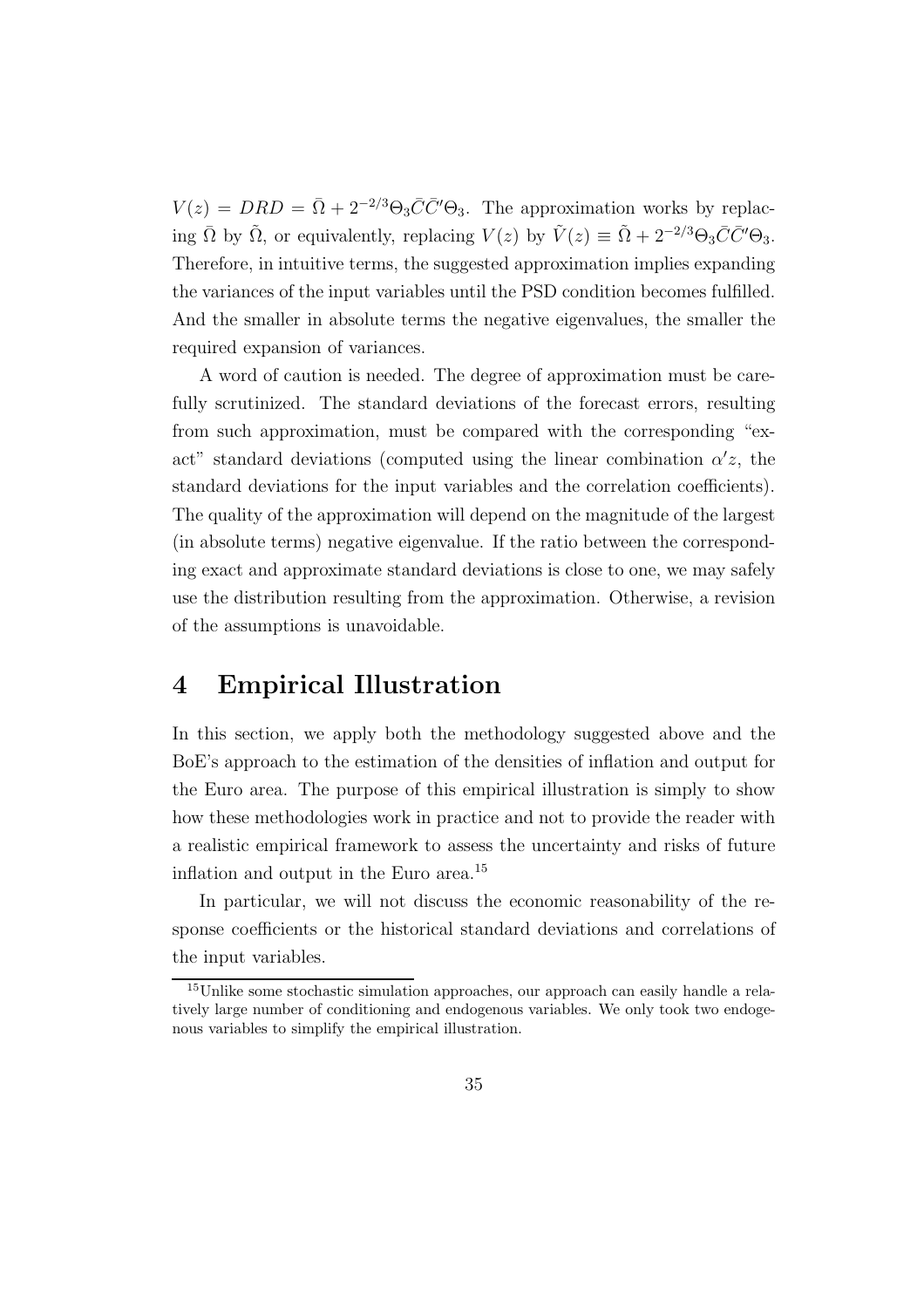#### 4.1 Data and illustrative model

Although, as argued earlier, most institutions do not rely on a single model to assess economic developments, our illustration will be directly based on a very simple econometric model to obtain the local linear approximation and the "pure" forecasting errors. We modeled the Euro area real Gross Domestic Product,  $ln(Y_t)$ , and the inflation rate,  $\Delta ln(P_t)$ , using a vector autoregressive (VAR) system, with annual data and in first differences, conditional on three variables: the effective exchange rate,  $ln(EE_t)$ , a commodity prices index (including oil),  $ln(PC_t)$ , and the extra-euro-area world output,  $ln(WY_t)$ <sup>16</sup> One single lag was chosen after checking the traditional selection criteria. In order to illustrate the multiequational approach, some type of structural form of the model was needed, so we considered a Cholesky identification scheme, assuming that shocks to the inflation rate do not affect output contemporaneously. With this assumption and given a set of sample forecasting errors, the "pure" endogenous forecasting errors were obtained. The errors used as input variables were obtained, but for world output, under the hypothesis of random walk, i.e., one-, two- and three-periods ahead, forecasts are given by the last observed values. With regards to world output, the forecast errors were generated using a  $AR(2)$  model in first differences.<sup>17</sup>

In terms of the notation presented in section 2.1, we have (after reparametrizing the model):  $e_{t+h} = (e_{t+h}^{ln(Y)})$  $\frac{ln(Y)}{t+h}, e^{\Delta ln(P)}$  $\frac{\Delta t n(F)}{t+h})', \quad x_{t+h} = (ln(EE_{t+h}),$  $ln(WY_{t+h}), ln(PC_{t+h}))'$ , and  $\nu_{t+h} = (\nu_{t+h}^{ln(Y)})$  $\frac{\ln(Y)}{t+h}, \ \nu \frac{\Delta \ln(P)}{t+h}$  $\binom{\Delta t n(F)}{t+h}$ . The associated matrices of response coefficients are:

$$
\Gamma_0 = \begin{bmatrix} -.0259 & .8610 & .0252 \\ .0501 & -.1406 & .0426 \end{bmatrix}; \qquad \Psi_0 = \begin{bmatrix} .0089 & 0 \\ .0026 & .0067 \end{bmatrix}
$$

$$
\Gamma_1 = \begin{bmatrix} -.0293 & .0560 & .0017 \\ -.0489 & .3880 & -.0010 \end{bmatrix}; \qquad \Psi_1 = \begin{bmatrix} .0100 & -.0013 \\ .0045 & .0065 \end{bmatrix}
$$
(33)

<sup>16</sup>We used the database built by Fagan, Henry and Mestre (2001) for the estimation of the European Central Bank's (ECB) Area Wide Model (AWM), available at http://www.ecb.int/pub/wp/ecbwp042.zip.

<sup>17</sup>The model was:  $\Delta ln(WY_t) = 0.01 + 0.42\Delta ln(WY_{t-1}) - 0.35\Delta ln(WY_{t-2})$ .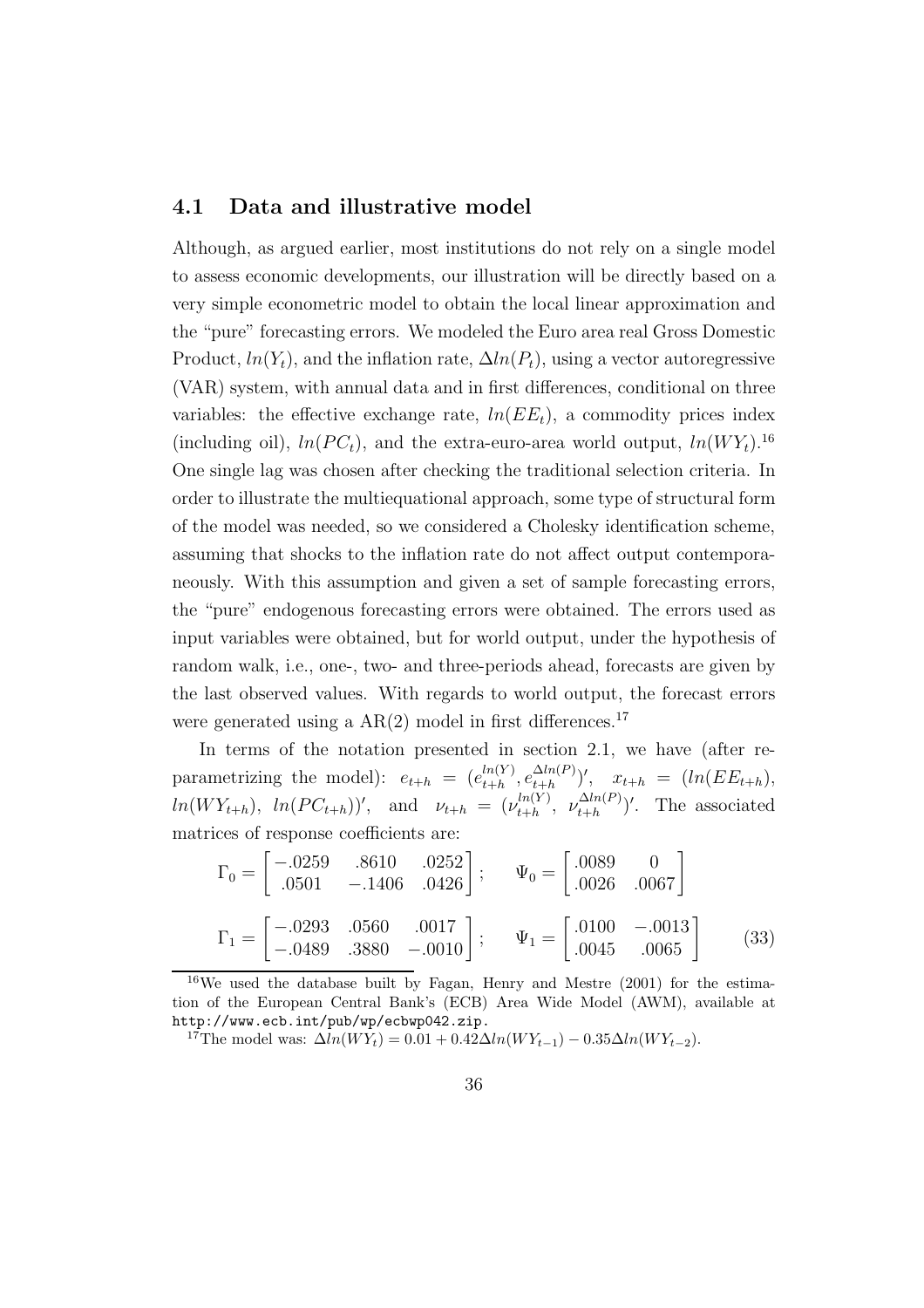$$
\Gamma_2 = \begin{bmatrix} .0045 & -.0679 & .0005 \\ -.0054 & .0037 & .0004 \end{bmatrix}; \quad \Psi_2 = \begin{bmatrix} .0098 & -.0016 \\ .0047 & .0062 \end{bmatrix}.
$$

With the pure forecasting errors and the response coefficient matrices, we can apply both our and the BoE's method of uncertainty and risk analysis. When applying our methodology, we will assume that there are two blocks of independent random variables, namely the block of errors in the conditioning variables and the block of endogenous pure forecasting errors, which in terms of the notation above corresponds to the hypothesis that  $x_i \perp v_j$ , for any  $(i, j)$ . The BoE approach extends the above independence hypothesis to all variables regardless of which block they belong to and which time period. In the exercises below, we choose not to intervene these errors. However, as with the BoE approach, it is possible to incorporate judgment on the degree of uncertainty by adjusting the observed standard deviations and/or the correlations.

#### 4.2 A limited set of risks

We start by analyzing an example which considers only downward risks in the underlying conditioning path of extra-area world output. In the first period,  $t + 1$ , it is assumed that there is a 60% probability that the observed world output will fall below the modal path. This probability falls then to 55% in the second period,  $t + 2$ . For comparison purposes, we run the exercise for each of the four methodologies suggested  $-$  BoE's, the tpn method of moments of section 2.4 assuming independence of the input variables, an sgn variant of the latter method of moments, and, finally, our alternative sgn aggregation methodology. The differences between these methods are reflected in the results presented in Table 1. In this table,  $E_0 = M_0 = 0$ stand for the mean and mode of the baseline, respectively. They are equal due to the symmetry – no risks – implicit in the baseline assumptions.  $M_1$ and  $E_1$  denote, respectively, the mode and the mean of the distributions after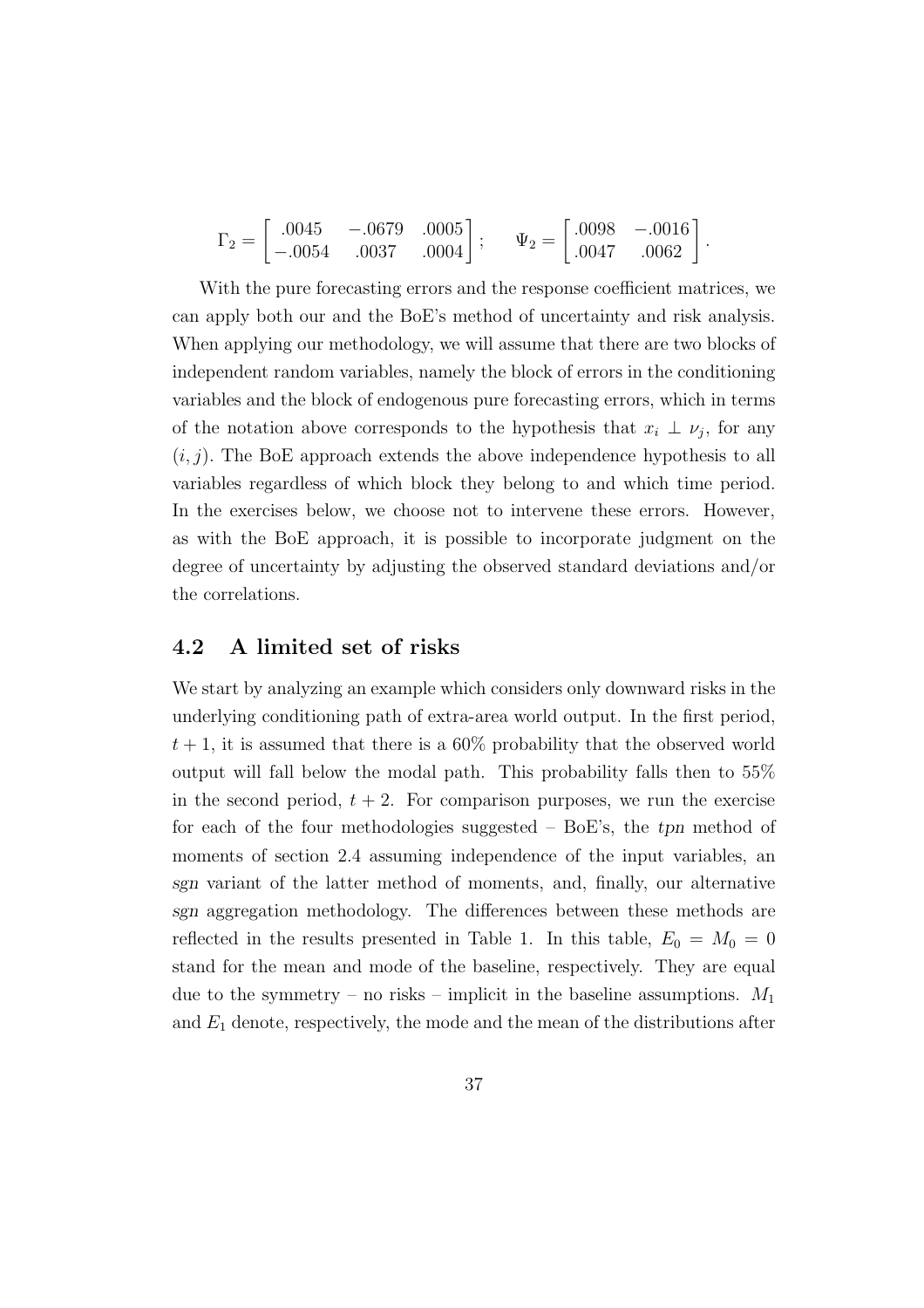accounting for the risks to the inputs.

First, let us notice that the relaxation of the independence assumption, columns  $\perp$  and  $\perp$ , has significant impacts on some of the computed standard deviations (see, for example, second period inflation).

The set of columns labeled  $M_1 - M_0$  expresses the mode effect. While under the BoE approach the mode is kept unchanged, that is not the case with our approach. For instance, in period  $t+1$ , the modal forecast of output will be below the baseline forecast in 0.085%. In the same period, the modal forecast of inflation is shifted upwards by 0.036%.

The first set of columns in the 'Outputs' section of the table,  $E_1 - E_0$ , represents what we term mean effect. It also highlights the differences due to the parametric hypotheses (*tpn* vs. sgn), because  $E_1$  is the linear aggregation of the means of the underlying inputs. Typically, the sgn assumption translates into somewhat stronger mean effects than the tpn assumption.

The  $M_1$  quantiles provide estimates of the skewness effect. Our method yields slightly less skewness than the sgn-based method of moments, owing to the correlations between the input variables. When comparing the BoE and our approaches, besides the differences induced by the correlations, we observe that the former overestimates the degrees of skewness. These biases do not depend on the tpn assumption (see tpn-based MM), but they are due to the assumption of unchanged modes taken by the BoE approach.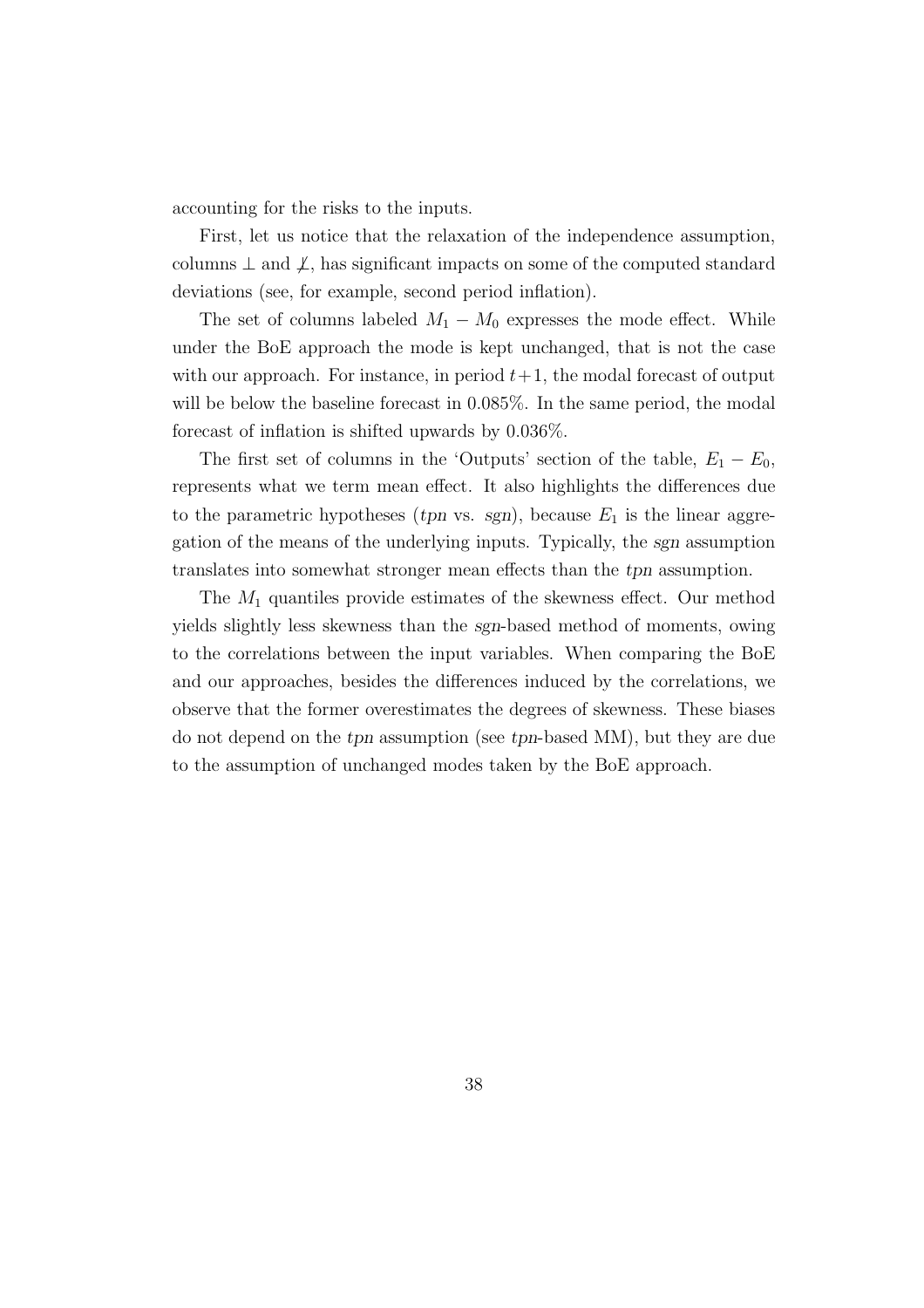Table 1: Uncertainty and Risks: Comparing alternative methodologies

|                      |                | $E_1 - E_0$                       | $M_1 -$        | $M_0$            |      | St. Dev. | Quantiles $P[z \leq 0]$   |       |                |                   |                  |       |                |
|----------------------|----------------|-----------------------------------|----------------|------------------|------|----------|---------------------------|-------|----------------|-------------------|------------------|-------|----------------|
| Inputs               | tpn            | sqn                               | tpn            | sgn              |      |          |                           |       |                |                   |                  |       |                |
| $WY_{t+1}$           | $-0.237$       | $-0.262$                          | $\left($       | $\theta$         |      | 0.73     |                           |       |                | 60.0              |                  |       |                |
| $WY_{t+2}$           | $-0.233$       | $-0.277$                          | $\theta$       | $\theta$         |      | 1.43     |                           |       |                | 55.0              |                  |       |                |
|                      | $E_1$          | $E_0$<br>$\overline{\phantom{a}}$ | $M_1 -$        | $M_0$            |      | St. Dev. | Quantiles $P[e \leq M_i]$ |       |                |                   |                  |       |                |
|                      | BoE            | Our                               | BoE            | Our              |      |          | BoE                       |       |                | Method of Moments |                  | Our   |                |
|                      | $(\text{tpn})$ | $(\mathrm{sgn})$                  | $(\text{tpn})$ | $(\mathrm{sgn})$ |      |          | $(\mathrm{tpn})$          |       | $(\text{tpn})$ |                   | $(\mathrm{sgn})$ |       | $(\text{sgn})$ |
| Outputs              |                |                                   |                |                  |      | ⊭        | $M_0$                     | $M_1$ | $M_0$          | $M_1$             | $M_0$            | $M_1$ | $M_0$          |
| $ln(Y_{t+1})$        | $-0.204$       | $-0.225$                          | $\theta$       | $-0.085$         | 0.79 | 0.81     | 58.2                      | 56.1  | 58.7           | 55.2              | 59.2             | 54.4  | 58.9           |
| $\Delta ln(P_{t+1})$ | 0.033          | 0.037                             | $\theta$       | 0.036            | 0.78 | 0.72     | 48.7                      | 50.0  | 48.3           | 50.0              | 48.1             | 50.0  | 48.0           |
| $ln(Y_{t+2})$        | $-0.214$       | $-0.253$                          | $\theta$       | $-0.065$         | 1.43 | 1.52     | 54.7                      | 53.5  | 55.0           | 53.5              | 55.3             | 53.1  | 54.9           |
| $\Delta ln(P_{t+2})$ | $-0.059$       | $-0.063$                          | $\theta$       | $-0.062$         | 1.23 | 0.98     | 51.5                      | 50.1  | 51.9           | 50.2              | 52.0             | 50.0  | 52.5           |
| $ln(Y_{t+3})$        | 0.003          | 0.002                             | $\theta$       | 0.002            | 2.94 | 2.83     | 50.0                      | 50.0  | 50.0           | 50.0              | 50.0             | 50.0  | 50.0           |
| $\Delta ln(P_{t+3})$ | $-0.091$       | $-0.108$                          | $\overline{0}$ | $-0.089$         | 1.74 | 1.59     | 51.6                      | 50.2  | 52.0           | 50.3              | 52.4             | 50.3  | 52.6           |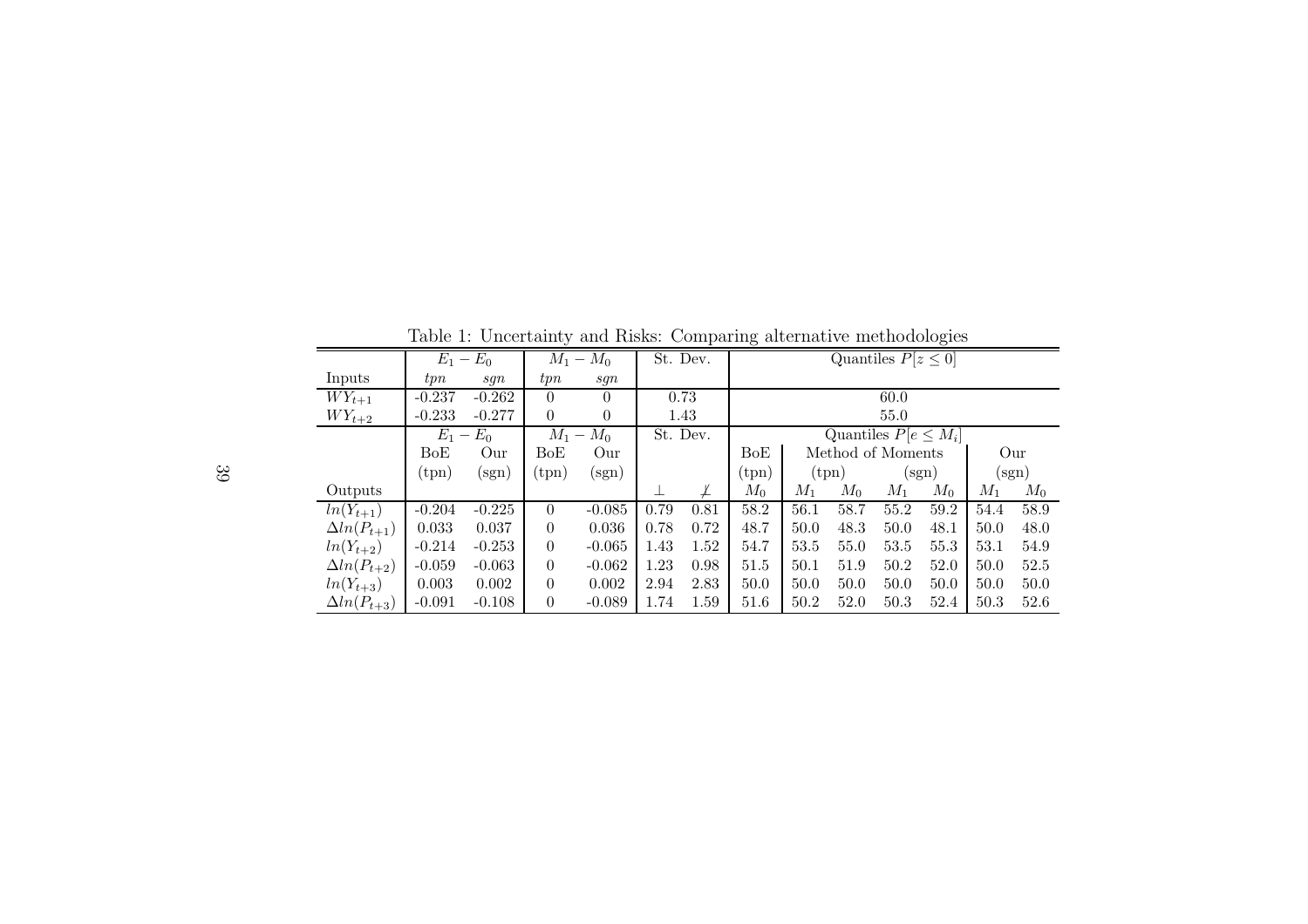| $\pm a$ <sub>2</sub> . $\pm 0$ /0 Connectice mode value |                   |                   |  |  |  |  |  |  |
|---------------------------------------------------------|-------------------|-------------------|--|--|--|--|--|--|
| Minimum range method                                    |                   |                   |  |  |  |  |  |  |
|                                                         | BoE               | sgn               |  |  |  |  |  |  |
| $ln(Y_{t+1})$                                           | $[-0.942, 0.677]$ | $[-0.921, 0.671]$ |  |  |  |  |  |  |
| $\Delta ln(P_{t+1})$                                    | $[-0.787, 0.830]$ | $[-0.712, 0.784]$ |  |  |  |  |  |  |
| $ln(Y_{t+2})$                                           | $[-1.623, 1.345]$ | $[-1.637, 1.399]$ |  |  |  |  |  |  |
| $\Delta ln(P_{t+2})$                                    | $[-1.313, 1.236]$ | $[-1.079, 0.955]$ |  |  |  |  |  |  |
| $ln(Y_{t+3})$                                           | $[-3.048, 3.052]$ | $[-2.927, 2.931]$ |  |  |  |  |  |  |
| $\Delta ln(P_{t+3})$                                    | $[-1.866, 1.747]$ | $[-1.743, 1.552]$ |  |  |  |  |  |  |

Table 2: 70% Confidence Intervals

A synthetic indicator of the location-shift and asymmetry effects is given by the baseline quantile. In the "Quantiles" section of Table 1, the columns labeled ' $M_0$ ' give us this measure. In spite of different mode and skewness effects, we observe closer baseline quantiles for both methods, but always more assymetric in our approach.

Another form of looking at potential differences between our approach and the BoE's is given in Table 2, which presents 70% minimum range confidence intervals. That is, given the estimated forecast densities, it presents the ranges of the 70% "most likely" outcomes for the forecasting errors under each methodology.<sup>18</sup>

#### 4.3 A larger set of risks

Let us now assume that, in the first and second forecasting periods, there are downside risks to world output and to shocks to euro-area GDP, while the price of commodities and the pure error of inflation have upward risks. The latter can be thought as resulting from factors that cannot be captured by usual determinants of inflation (risks of higher inflation induced, for example,

<sup>18</sup>In the sense that the range is the smallest that covers 70% of the support of the density. Notice that the baselines of all input variables are set to zero, resulting in confidence intervals that always include zero. These intervals can, however, be adjusted by a location shift to reflect the underlying forecast. For instance, if period  $t + 1$  inflation rate forecast is 1.5%, then the 70% confidence intervals are  $[0.71, 2.33]$  and  $[0.79, 2.28]$  under the BoE and sgn approaches, respectively.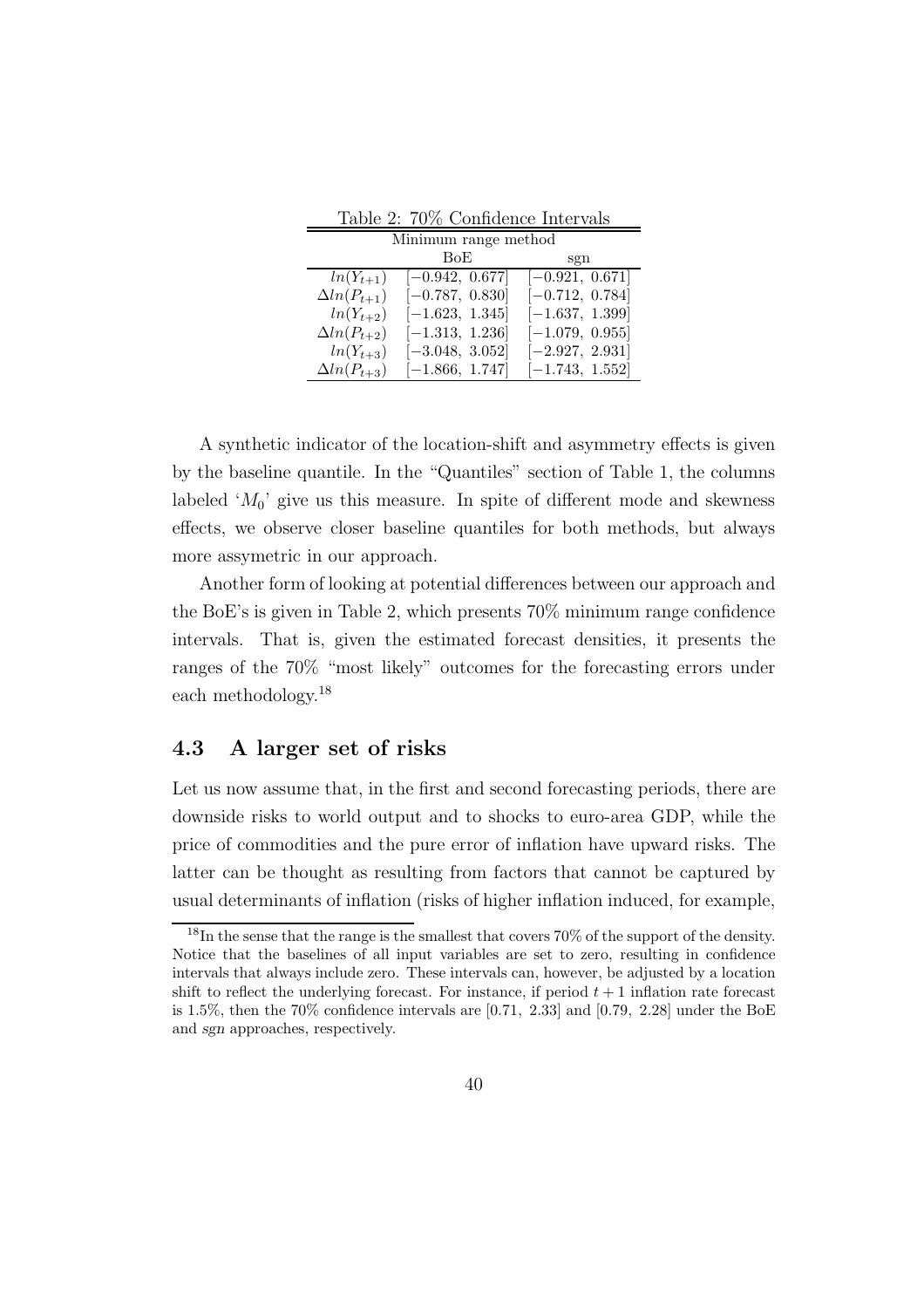| Exog. Shocks                  | $E_1 - E_0$          | $M_1 - M_0$ | St. Dev. | $P z\leq 0$   |
|-------------------------------|----------------------|-------------|----------|---------------|
| $ln(EE_{t+1})$                | O                    | 0           | 6.23     | $50\%$        |
| $ln(WY_{t+1})$                | $-0.44$              | 0           | 0.73     | 70%           |
| $ln(PC_{t+1})$                | 9.63                 | 0           | 16.15    | 30%           |
| $ln(EE_{t+2})$                | $\overline{0}$       | $\Omega$    | 9.07     | 50%           |
| $ln(WY_{t+2})$                | $-0.51$              | $\theta$    | 1.43     | $60\%$        |
| $ln(PC_{t+2})$                | 8.50                 | $\Omega$    | 23.75    | 40%           |
| $ln(EE_{t+3})$                | 0                    | 0           | 10.50    | 50%           |
| $ln(WY_{t+3})$                | 0                    | 0           | 3.17     | 50%           |
| $ln(PC_{t+3})$                | 0                    | 0           | 32.52    | 50%           |
| Endog. Shocks                 | $\overline{E}_1-E_0$ | $M_1-M_0$   | St. Dev. | $P[z \leq 0]$ |
| ln(Y)<br>$\nu_{t+1}$          | $-0.18$              | 0           | 0.93     | 55%           |
| $\Delta ln(P)$<br>$\nu_{t+1}$ | 0.13                 | 0           | 0.67     | 45%           |
| ln(Y)<br>$\nu_{t+2}$          | 0                    | 0           | 1.43     | 50%           |
| $\Delta ln(P)$<br>$\nu_{t+2}$ | 0                    | 0           | 1.03     | 50%           |
| ln(Y)<br>$\nu_{t+3}$          | 0                    | 0           | 1.61     | 50%           |
| $\nu_{t+3}^{\Delta in(P)}$    | 0                    |             | 1.15     | 50%           |

Table 3: Assumed uncertainty and risks of input variables

Table 4: Uncertainty and risks of the endogenous variables

| Taste 1. Officer and paint them of the endogenous ratiostes |           |             |          |                 |         |                 |  |  |
|-------------------------------------------------------------|-----------|-------------|----------|-----------------|---------|-----------------|--|--|
| Endog. Vars.                                                | $E_1-E_0$ | $M_1 - M_0$ | St. Dev. | $P[e \leq M_0]$ |         | $P[e \leq M_1]$ |  |  |
|                                                             |           |             |          | sgn             | BoE     | sgn             |  |  |
| $ln(Y_{t+1})$                                               | $-0.13$   | 0.01        | 0.81     | 53.93%          | 55.67%  | 54.72\%         |  |  |
| $\Delta ln(P_{t+1})$                                        | 0.47      | 0.13        | 0.72     | 25.91\%         | 29.18%  | 35.42\%         |  |  |
| $ln(Y_{t+2})$                                               | $-0.19$   | $-0.02$     | 1.52     | 53.45%          | 54.70\% | 52.83%          |  |  |
| $\Delta ln(P_{t+2})$                                        | 0.25      | $-0.09$     | 0.98     | 44.84\%         | 44.81\% | 40.59%          |  |  |
| $ln(Y_{t+3})$                                               | 0.02      | 0.02        | 2.83     | 49.78%          | 49.77%  | 50.00%          |  |  |
| $\Delta ln(P_{t+3})$                                        | $-0.20$   | $-0.17$     | $1.59\,$ | 54.80%          | 53.33%  | 50.54%          |  |  |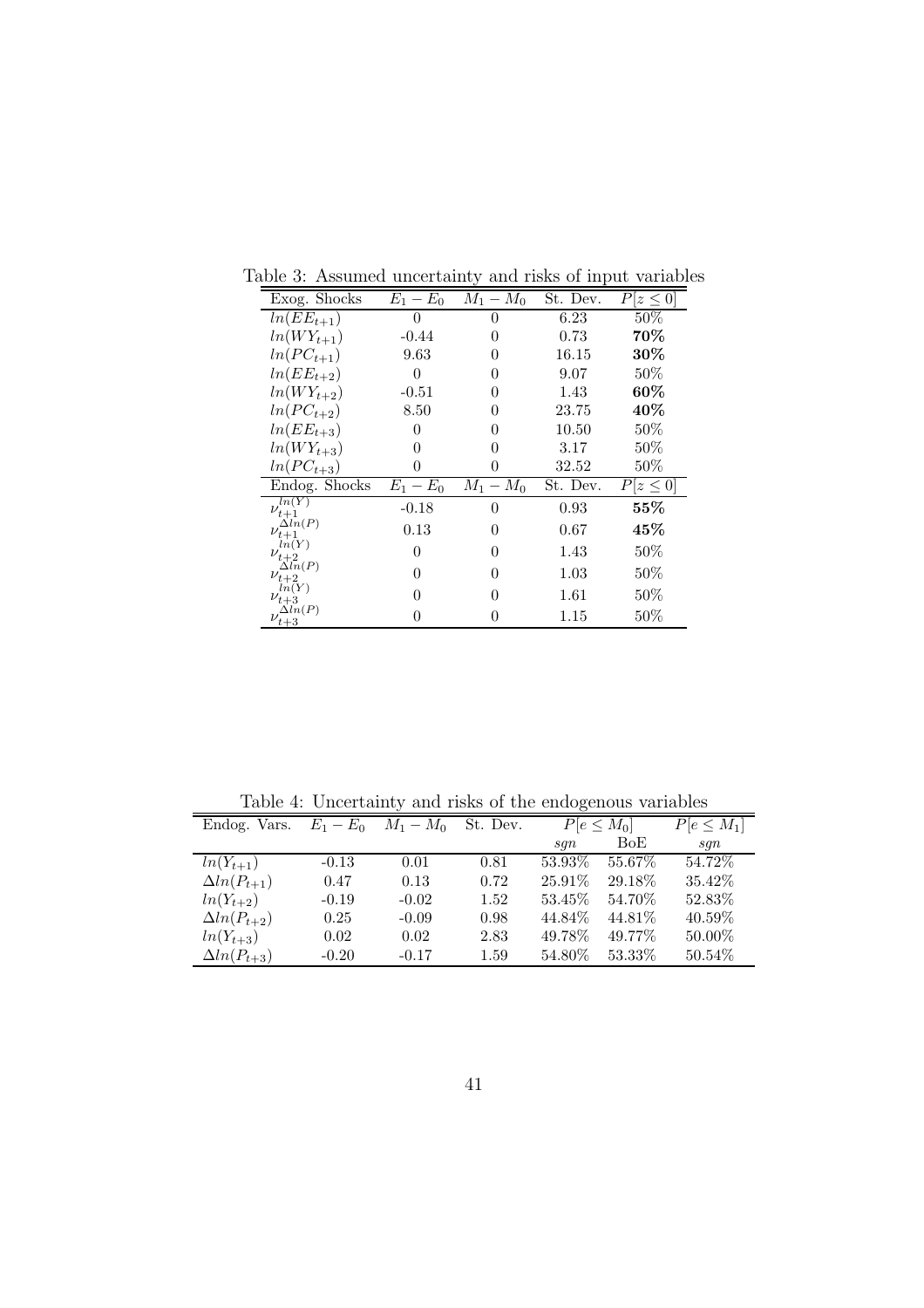|                      |                   | Minimum range method |                   | Percentile method |  |  |  |  |  |
|----------------------|-------------------|----------------------|-------------------|-------------------|--|--|--|--|--|
|                      | BoE               | sgn                  | BoE.              | sgn               |  |  |  |  |  |
| $ln(Y_{t+1})$        | $[-0.904, 0.720]$ | $[-0.819, 0.765]$    | $[-0.964, 0.665]$ | $[-0.931, 0.668]$ |  |  |  |  |  |
| $\Delta ln(P_{t+1})$ | $[-0.455, 1.103]$ | $[-0.341, 0.840]$    | $[-0.286, 1.329]$ | $[-0.165, 1.129]$ |  |  |  |  |  |
| $ln(Y_{t+2})$        | $[-1.624, 1.344]$ | $[-1.596, 1.454]$    | $[-1.713, 1.261]$ | $[-1.719, 1.341]$ |  |  |  |  |  |
| $\Delta ln(P_{t+2})$ | $[-1.140, 1.404]$ | $[-0.860, 0.893]$    | $[-1.061, 1.489]$ | $[-0.665, 1.162]$ |  |  |  |  |  |
| $ln(Y_{t+3})$        | $[-3.036, 3.064]$ | $[-2.913, 2.945]$    | $[-3.027, 3.073]$ | $[-2.913, 2.945]$ |  |  |  |  |  |
| $\Delta ln(P_{t+3})$ | $[-1.925, 1.685]$ | $[-1.825, 1.465]$    | $[-2.001, 1.612]$ | $[-1.848, 1.442]$ |  |  |  |  |  |

Table 5: 70% Confidence Intervals

by situations such as the foot-and-mouth disease). How do these risks reflect themselves in the risks to euro-area output and inflation forecasts? Table 3 describes how the asymmetry hypotheses are reflected in terms of the input variables. Table 4 summarizes the implications for the distribution of the forecasting errors of inflation and output of our hypotheses.

In comparing our results with the BoE, it is worth highligthing that whenever the distribution is close to symmetric, the two methodologies produce similar results. However, when the skewness is stronger, as in the case of consumer price inflation, results may be quite distinct. In those cases, it is less likely that the BoE's zero mode effect will approximately compensate the bias in skewness.

Table 5 reports the  $70\%$  confidence intervals<sup>19</sup> for the two methodologies, conforming the differences already apparent in Table 4. In particular, the confidence interval for the errors in inflation are quite different.

Tables 4 and 5 results used the approximation of last resort alluded to earlier. That is, neither of the possible combinations of risk sources was capable of yielding a PSD matrix necessary to apply either Theorem 1 or 2. As reflected in terms of the standard deviations, the adjustments are, however, not very significant, maybe with the exception of the variance expansion

 $19$ We report the confidence intervals using two methods of construction – minimum range and percentile –, which naturally produce different ranges, to illustrate that the choice of the method does not affect the qualitative conclusions drawn about the two aggregation methods.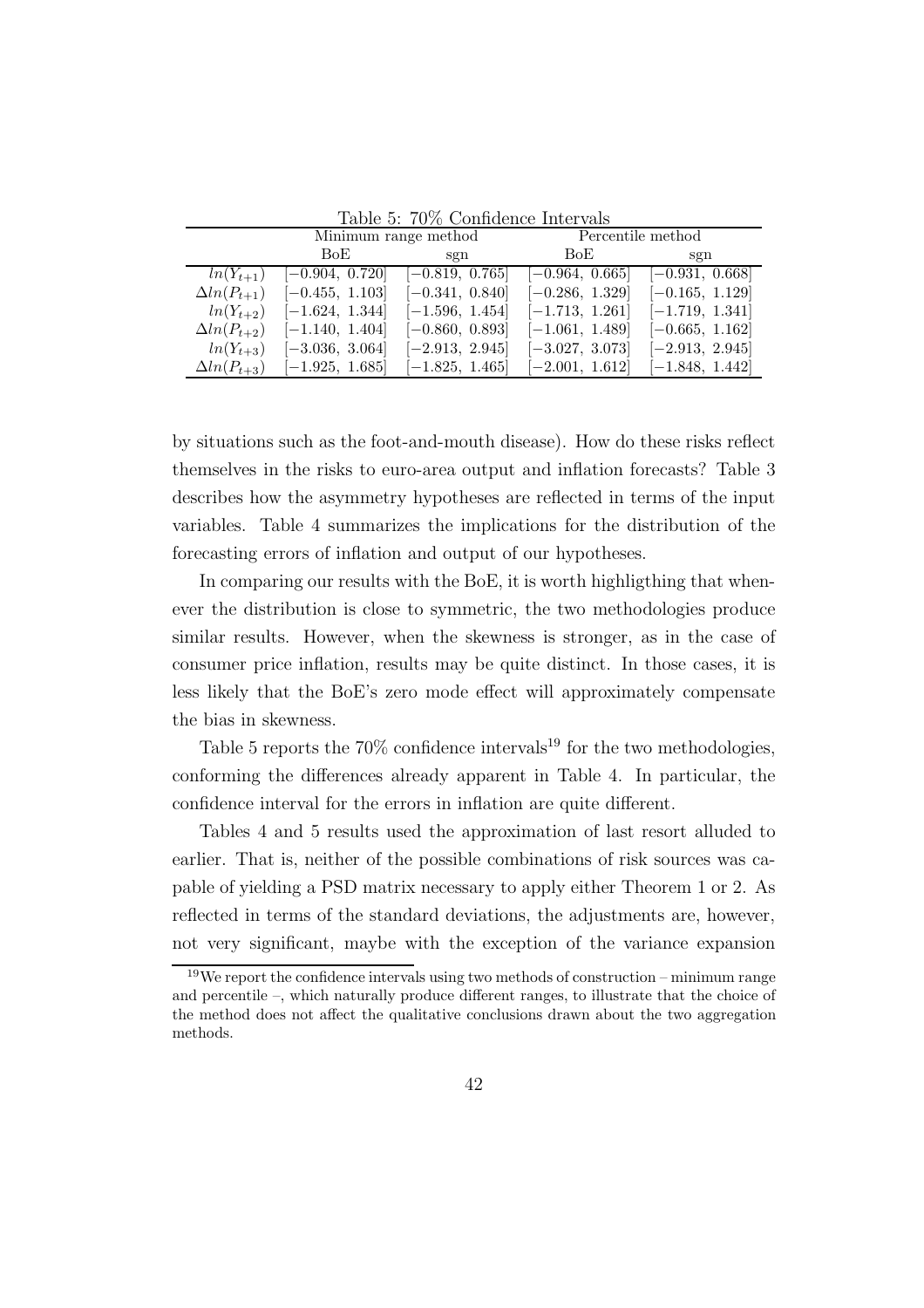| Endog. Vars.         |         | $E_1 - E_0$ $M_1 - M_0$ | St. Dev. | $P[e \leq M_0]$ |           | $P[e \leq M_1]$ |
|----------------------|---------|-------------------------|----------|-----------------|-----------|-----------------|
|                      |         |                         |          | sgn             | BoE       | sgn             |
| $ln(Y_{t+1})$        | $-0.13$ | 0.01                    | 0.81     | 53.93\%         | $55.67\%$ | 54.72\%         |
| $\Delta ln(P_{t+1})$ | 0.47    | 0.13                    | 0.72     | 25.91%          | 29.18\%   | 35.42\%         |
| $ln(Y_{t+2})$        | $-0.23$ | 0.03                    | 1.46     | 53.65%          | 54.70%    | 54.56%          |
| $\Delta ln(P_{t+2})$ | 0.25    | $-0.03$                 | 1.10     | 44.52%          | 44.81\%   | 43.45\%         |
| $ln(Y_{t+3})$        | 0.02    | 0.02                    | 2.85     | 49.75%          | 49.77%    | 50.00%          |
| $\Delta ln(P_{t+3})$ | $-0.20$ | $-0.17$                 | $1.65\,$ | 54.68%          | 53.33%    | 50.49%          |

Table 6: Uncertainty and risks after correlation adjustments

of output in the second period, which standard deviation increased by 23% relative to the 'exact' standard deviation. The full set of adjustment factors, defined as the ratio of the expanded to the 'exact' standard deviations, preserving Table 4 order, is: {1, 1, 1.228, 1.028, 1.128, 1.008}.

If one wants to avoid having to use the last resort approximation, we need to reassess the initial assumptions. To illustrate one of the possible strategies, we chose to introduce adjustments in the correlation matrix. Given that there were no adjustments to period  $t + 1$  outcomes, we reduced in 50% the data correlations for all auto- and cross-correlations, with the exception of those involving only period one variables. This adjustment lies between the cases of independence and a sample-based correlation matrix. The PSD condition is still not fulfilled, but the adjustment factors are now very close to one: { 1, 1, 1.032, 1.028, 1.000, 1.002}, thereby, playing down the importance of the sgn approximation. Table 6 displays the results, which despite the new adjustment factors, show minor changes in skewness relatively to Table 4.<sup>20</sup> Therefore, the analysis drawn in Table 4 still applies.

<sup>20</sup>Notice that the first year results are the same due to the fact that we did not introduce judgment in the first year input variables.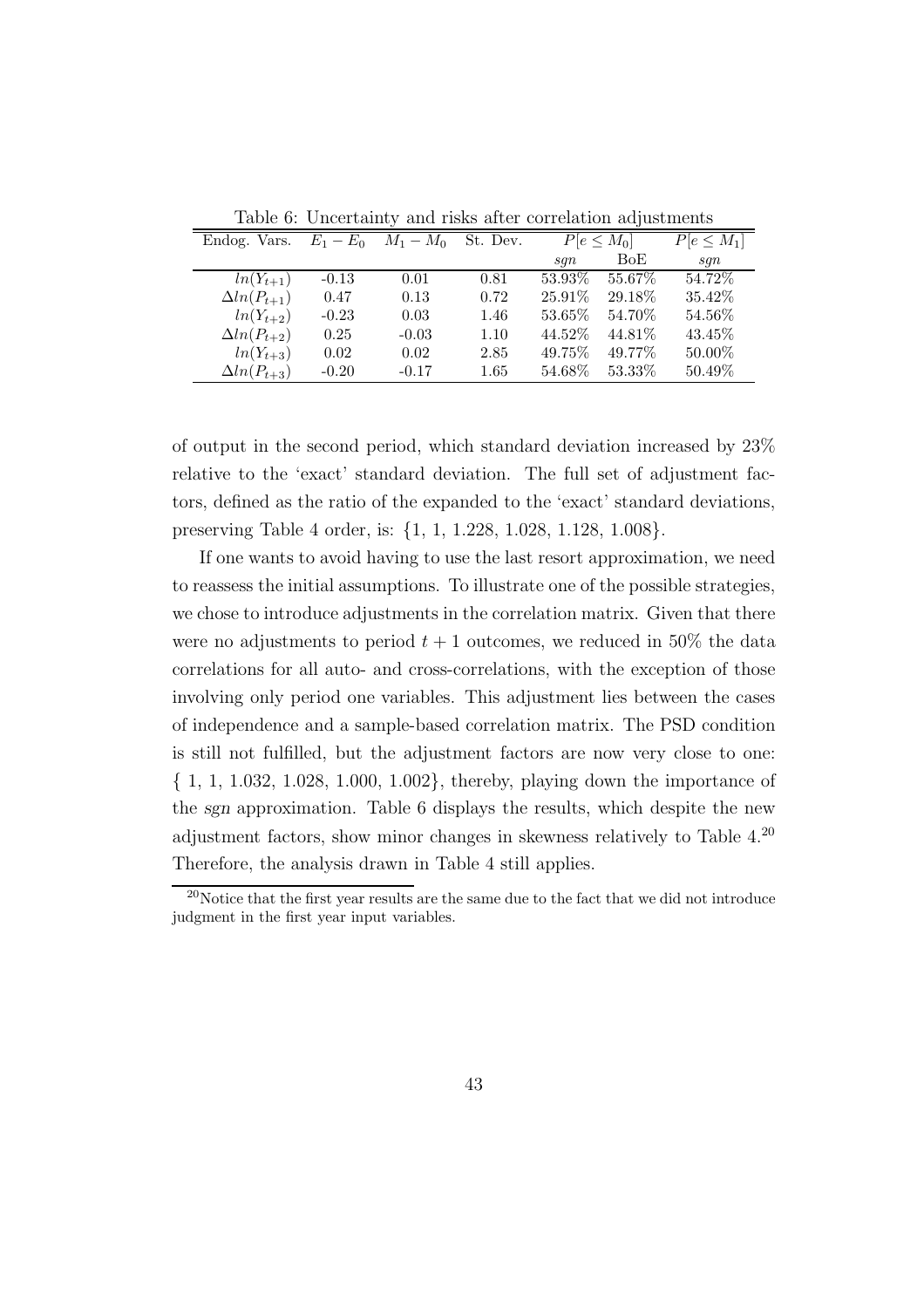### 5 Conclusion

In this article we criticized two aspects of the statistical methodology used by the Bank of England, the Riksbank and several other central banks to produce their fan charts. The first issue relates to a statistical shortcut taken by the BoE approach that implicitly considers that the mode of the linear combination of random variables is the (same) linear combination of the modes of those variables. The second issue deals with the assumption of independence among all covariates, which may be restrictive.

We proposed an alternative methodology to estimate the density of the conditional forecasts that addresses both issues. An illustration of our methodology was presented and its results were compared with those obtained using the BoE approach.

In our approach, when we consider risks to some input variables, both the mean and the mode of the distribution are shifted relatively to the benchmark of full symmetry. The size of the mean shift will be larger (in absolute terms) than the size of the mode shift, and the distribution of the forecasted variables will also become skewed. Therefore, in our approach the effects on the distributions of the forecasted variables, resulting from the consideration of risks to the input variables, are twofold: a "mode effect" and a "skewness effect". In the BoE approach, the mean is allowed to vary, but the mode is kept unchanged, implying that the skewness of the distribution is incorrectly measured. In some cases, this bias does not generate a significant distortion when computing confidence intervals, because it compensates the mode shift of the distribution. However, in other cases, this compensation does not materialize. Therefore, the BoE approach has the potential to distort the risk assessment. In practice, the likelihood of obtaining significant differences when comparing the output of both methods will depend on the degree of skewness of the distributions. For only slightly skewed distributions, the BoE and our approaches will generate similar outputs, but the differences may become important when the skewness is strong.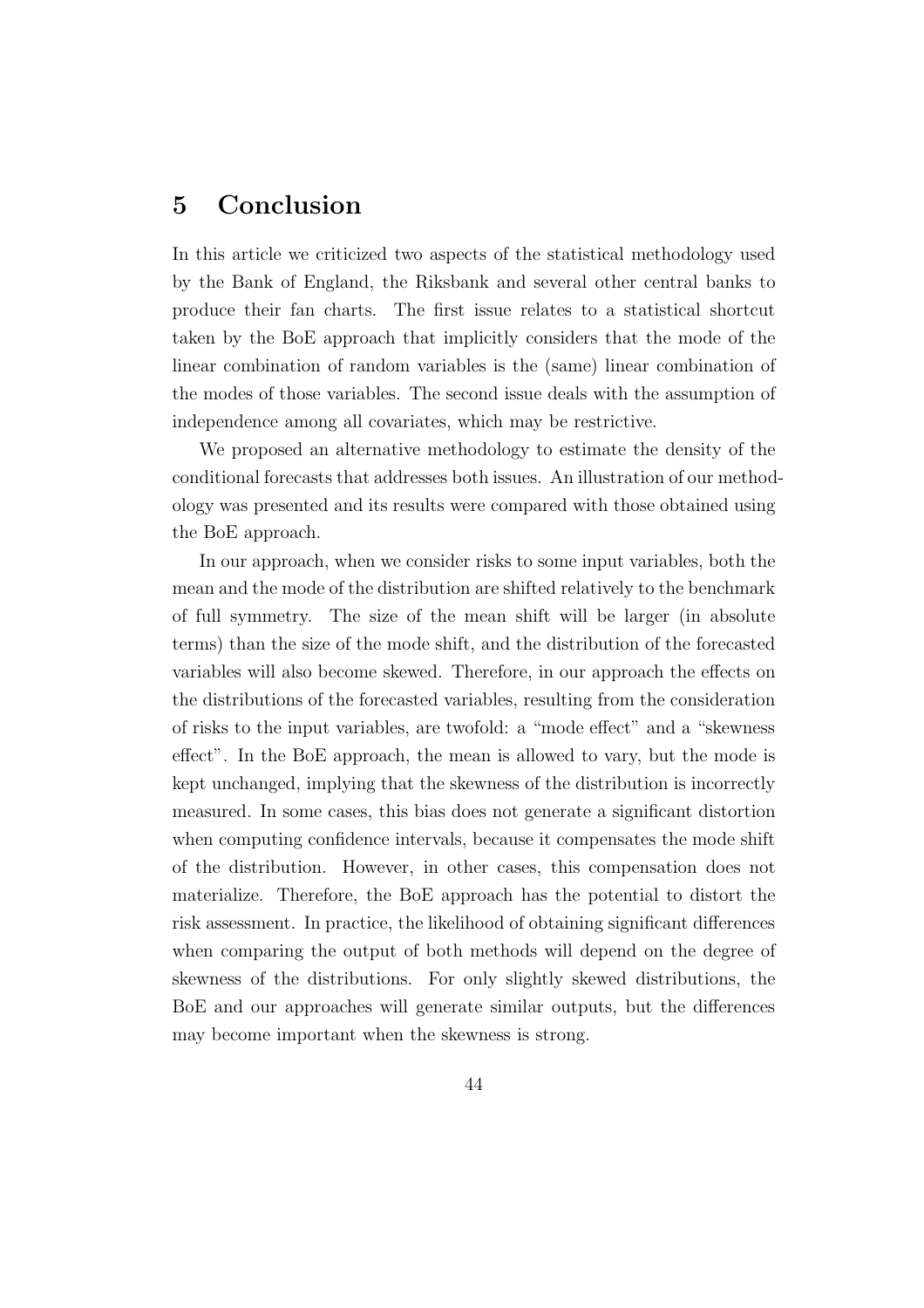### References

- Bean, C. (2001), "The Formulation of Monetary Policy at the Bank of England", Bank of England Quarterly Bulletin, Winter 2001, 434-441.
- Blix, M. & P. Sellin (1998), "Uncertainty Bands For Inflation Forecasts", Riksbank Working Paper, 65.
- Blix, M. & P. Sellin (1999), "Inflation Forecasts With Uncertainty Intervals", Riksbank Quarterly Review, 2/1999, 12-28.
- Blix, M. & P. Sellin (2000), "A Bivariate Distribution for Inflation and Output Forecasts, Riksbank Working Paper.
- Britton, E., P. Fisher & J. Whitley (1998), "The Inflation Report Projections: Understanding the Fan Chart", Bank of England Quarterly Bulletin, 38, 30-37.
- Cogley, T., S. Morozov & T. Sargent (2003), "Bayesian Fan Charts for U.K. Inflation: Forecasting and Sources of Uncertainty in an Evolving Monetary System", mimeo.
- Fagan, G., J. Henry, & R. Mestre (2001), "An Area-Wide Model (AWM) for the Euro Area", European Central Bank Working Paper, 42.
- Ihaka, R. & R. Gentleman (1996), "R: A Language For Data Analysis and Graphics", Journal of Computational and Graphical Statistics, 5(3), 299-314.
- John, S. (1982), "The Three Parameter Two-Piece Normal Family of Distributions and Its Fitting", Communications in Statistics - Theory and Methods, 11(8), 879-885.
- Johnson, N., S. Kotz & N. Balakrishnan (1994, 2nd Edition), "Continuous Univariate Distributions", Volume 1, Wiley.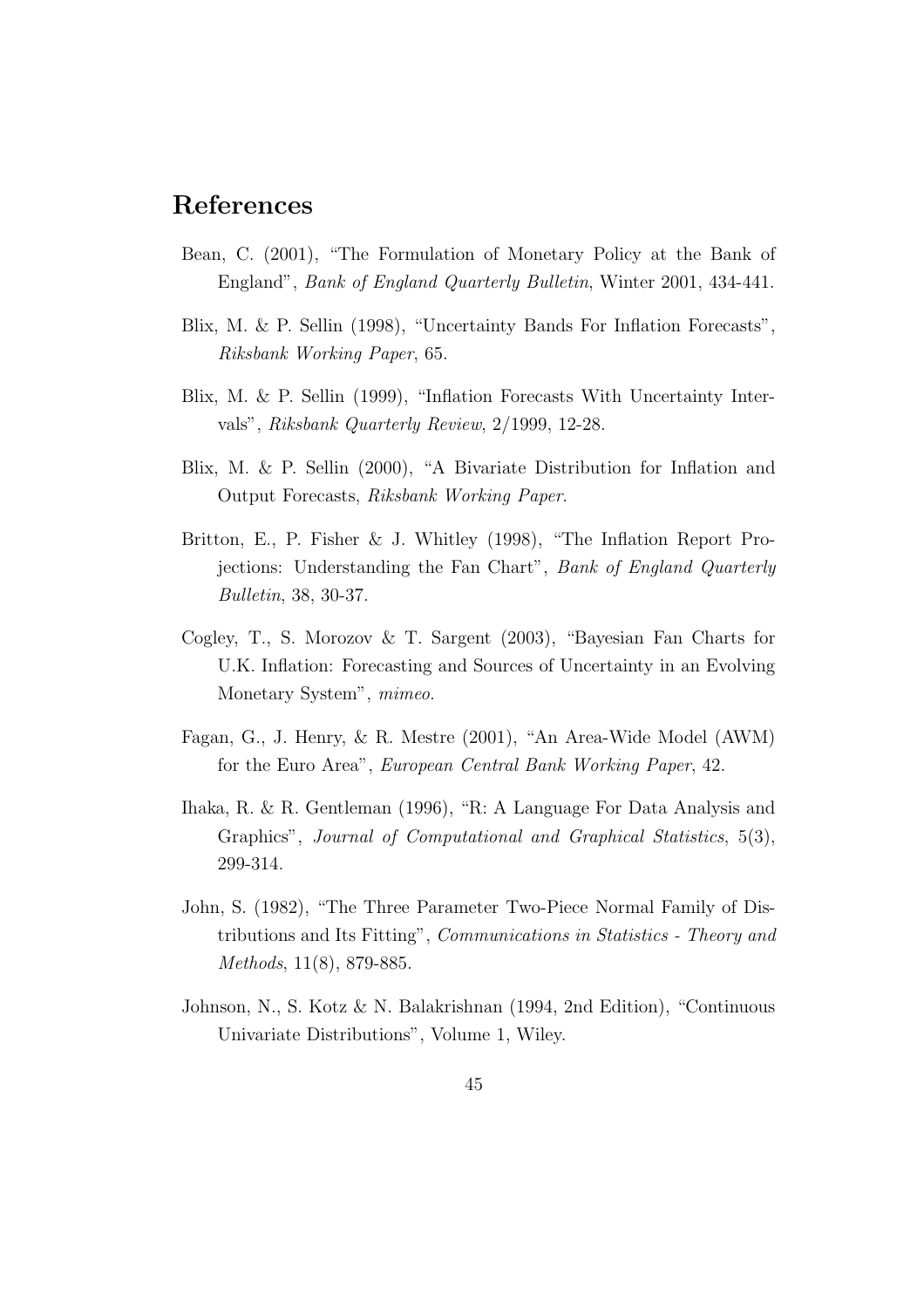Mardia, K. (1970), "Families of Bivariate Distributions", Griffin, London.

- Robertson, J., E. Tallman & C. Whiteman (2002), "Forecasting Using Relative Entropy", Working Paper, 2002-22, University of California, Davis.
- Wallis, K. (1999), "Asymmetric Density Forecasts of Inflation and the Bank of England's Fan Chart", National Institute Economic Review, January, 106-112.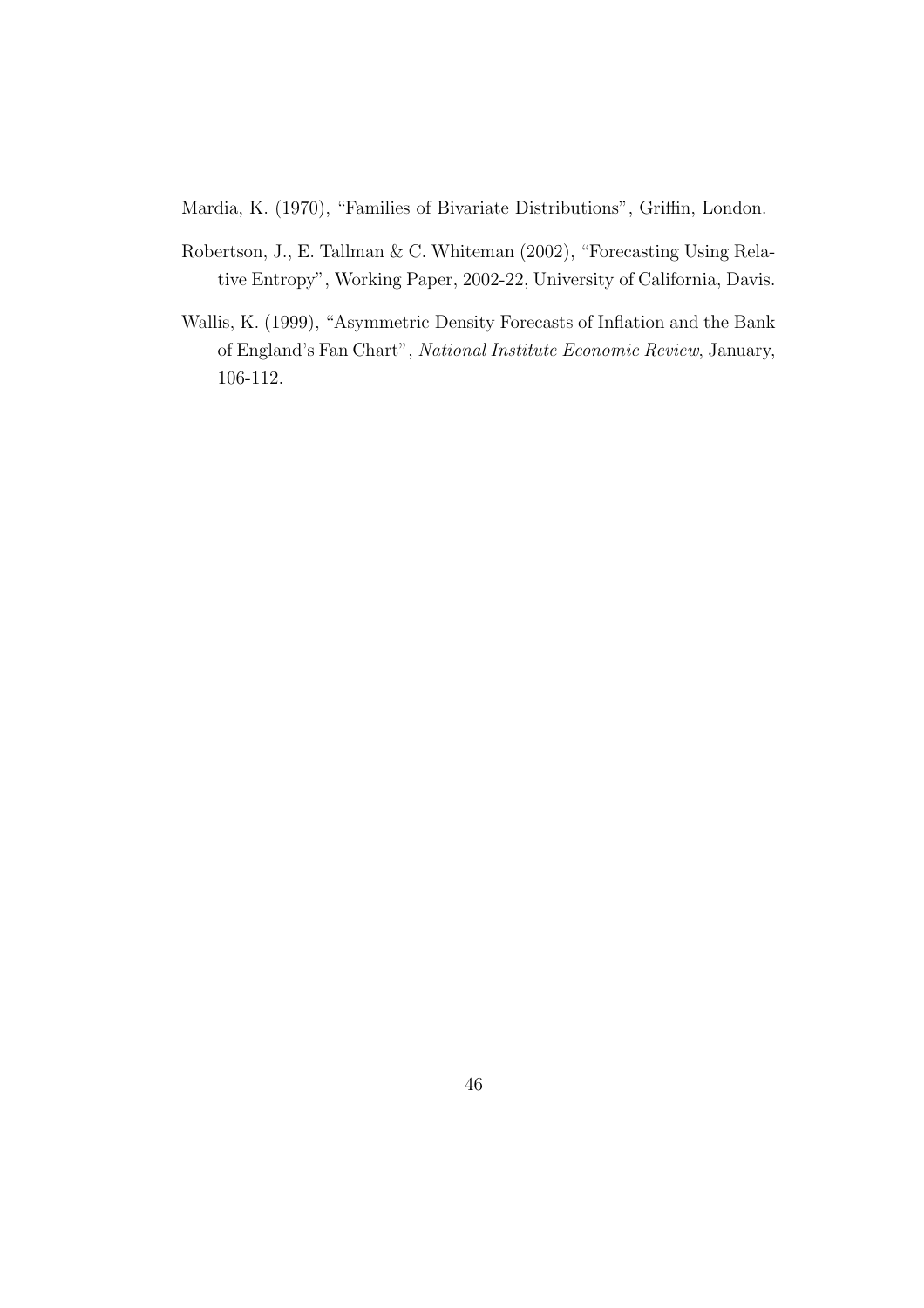## Appendix

**Proof of Theorem 1** Let us consider  $N+1$  independent random variables

$$
w \sim N(\mu, \Sigma)
$$
 and  $s \sim 2^{1/3} \exp[2^{1/3}(s+2^{-1/3})]$ 

with  $\mu = B'\theta_1$ , B an orthogonal matrix and  $\Sigma$  a positive semidefinite diagonal matrix such that (for given  $\overline{\Omega} = DRD - 2^{-2/3}\theta_3\theta'_3$ )  $B\Sigma B' = \overline{\Omega}$ .

(1) Let  $y = Bw$ . We have

$$
y \sim N(B\mu, B\Sigma B') = N(\theta_1, \bar{\Omega})
$$

In particular,

$$
y_n \sim N(\theta_{1n}, \omega_{nn}),
$$

where  $\omega_{jj}$  is the j-th diagonal element of  $\overline{\Omega}$ . But, from the expression of  $\overline{\Omega}$ :

$$
\omega_{nn} = \left(\sqrt{\theta_{2n}^2 + 2^{-2/3} \theta_{3n}^2}\right)^2 - 2^{-2/3} \theta_{3n}^2 = \theta_{2n}^2 > 0.
$$

Therefore,

 $y_n \sim N(\theta_{1n}, \theta_{2n}^2)$ 

(2) As  $y_n = b_{n1}w_1 + \cdots + b_{nN}w_N$  and s are independent and  $\theta_2 > 0$ , we have

$$
z_n^* = y_n + \theta_3 s \sim S(\theta_{1n}, \theta_{2n}, \theta_{3n}).
$$

(3) We also need to show that the correlation matrix of  $z^*$  is R. Since  $z^* = Bw + \theta_3 s,$ 

$$
V(z^*) = B\Sigma B' + 2^{-2/3}\theta_3 \theta'_3 = \overline{\Omega} + 2^{-2/3}\theta_3 \theta'_3 =
$$
  
= 
$$
DRD - 2^{-2/3}\theta_3 \theta'_3 + 2^{-2/3}\theta_3 \theta'_3 = DRD
$$

As the elements of the diagonal of D are the standard deviations of the corresponding elements of  $z^*$ , R is the correlation matrix of  $z^*$ .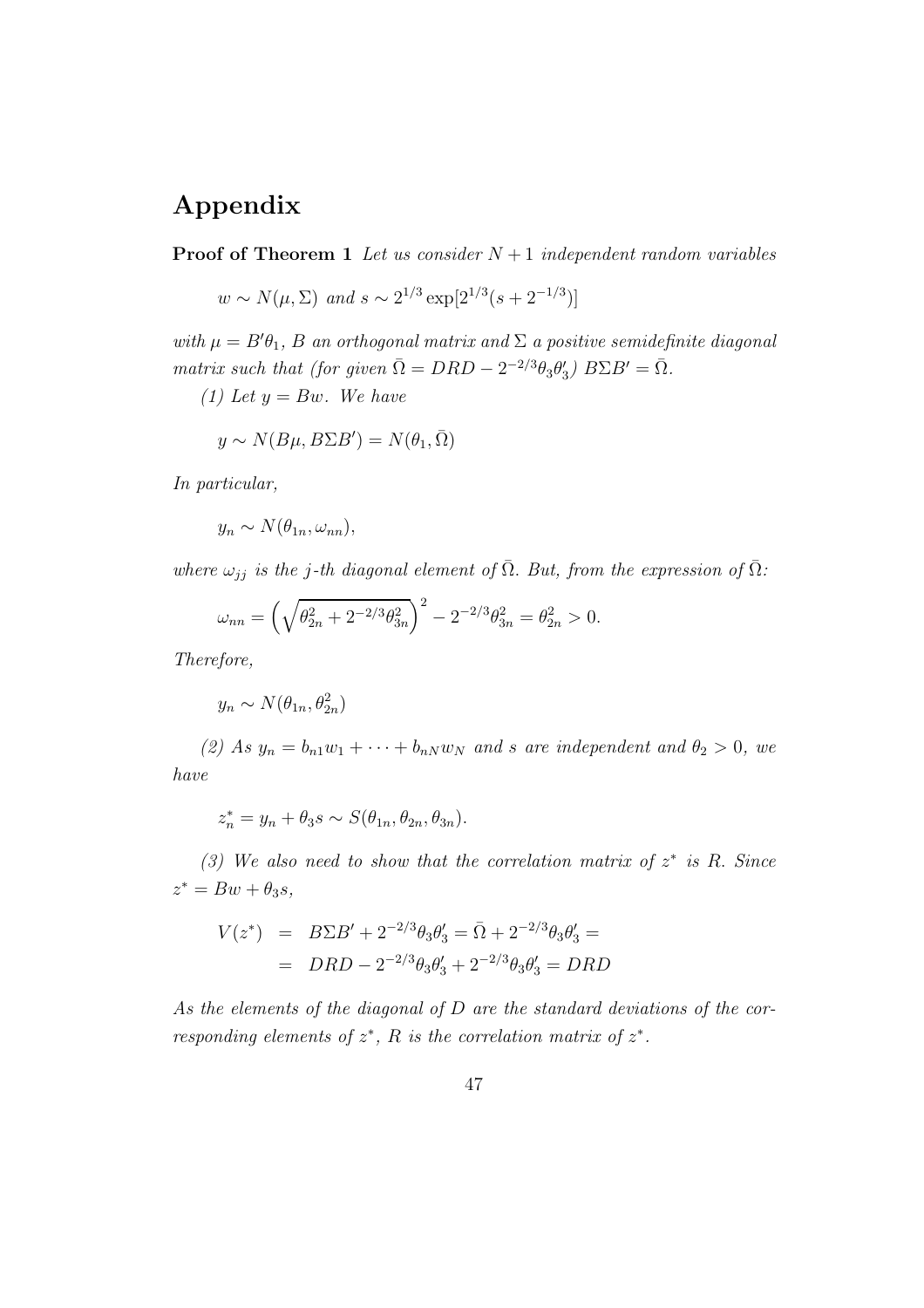(4) As to the distribution of  $\alpha' z^*$ , it is straightforward to derive the first three moments. The distribution is sgn because  $\alpha' z^*$  may be expressed as the combination of two independent variables: a non-degenerate normal and a shifted exponencial with parameter  $2^{1/3}$ 

Q.E.D.

Proof of Theorem 2 Since Theorem 2 is an extension of Theorem 1, the proof is very similar to the proof above.

**Proof of Theorem 3** If  $\Omega$  is symmetric positive semi-definite, then there is a matrix  $R$   $(N \times N)$  such that

 $\Omega = R'R$ .

Let

$$
f(R) = tr[(R'R - \overline{\Omega})(R'R - \overline{\Omega})']
$$
  
=  $tr[(R'R)^2 - 2\overline{\Omega}R'R + \overline{\Omega}^2].$ 

The minimization problem may be expressed as:

 $\min_R f(R)$ .

The necessary first order conditions are

$$
R(R'R - \bar{\Omega}) = 0 \tag{a}
$$

$$
\Leftrightarrow RR'R = RQ\Lambda Q' \tag{b}
$$

$$
\Leftrightarrow (RR')(RQ) = (RQ)\Lambda \tag{34}
$$

$$
\Leftrightarrow (RR')\nu_n = \nu_n \lambda_n,\tag{d}
$$

where  $\nu_n$  the n-th column of RQ. Since

 $(i)$  As RR' is positive semi-definite by construction, it cannot have negative eigenvalues, which means that  $\nu_n$  has to be null for  $\lambda_n < 0$ ;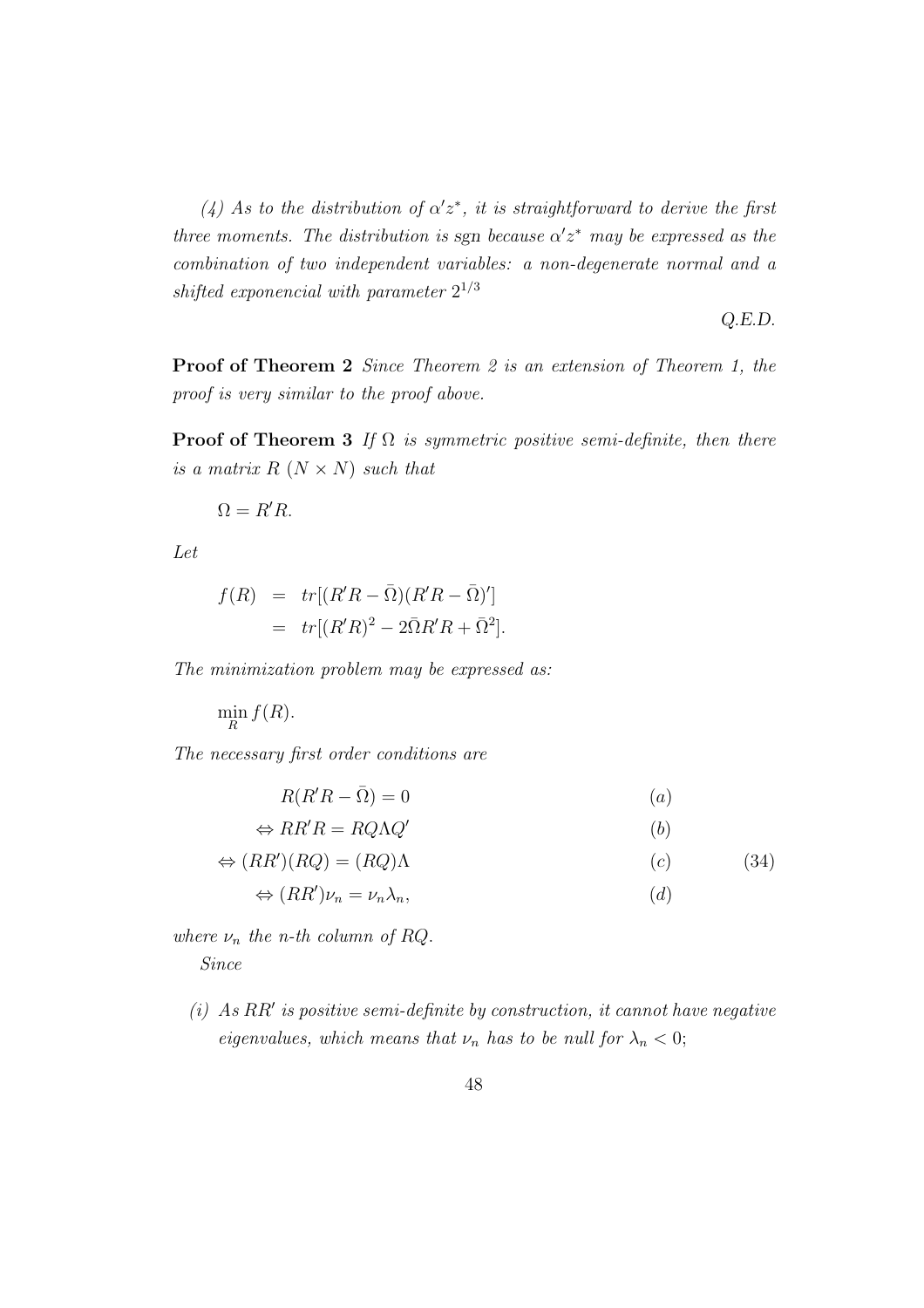- (ii) For  $\lambda_n \geq 0$ , it is the case that  $\lambda_n$  is a eigenvalue of RR' and R'R, from where we conclude that the positive eigenvalues of  $\overline{\Omega}$  are also eigenvalues of  $RR'$ ;
- (iii) Since  $Q$  is non-singular, the ranks of  $RR'$  and  $RQ$  are identical. As, by (i),  $\nu_n$  is null when  $\lambda_n < 0$ , we conclude that all non-null eigenvalues of RR' and R'R are identical to the positive eigenvalues of  $\overline{\Omega}$ .

Thus, we will show that if there are several solutions to the system of first order conditions, (34), they will correspond to the same value of the objective function, which means that any solution that satisfies the first order condition is an optimal solution. As such, let  $\hat{R}$  be such a solution of (34). Then,

$$
f(\hat{R}) = tr[(\hat{R}'\hat{R})^2 - 2\bar{\Omega}\hat{R}'\hat{R} + \bar{\Omega}^2]
$$
  
\n
$$
= tr[(\hat{R}'\hat{R})^2 - 2\hat{R}'\hat{R}\hat{R}'\hat{R} + \bar{\Omega}^2]
$$
  
\n
$$
= tr(\bar{\Omega}^2) - tr[(\hat{R}'\hat{R})^2]
$$
  
\n
$$
= tr(\bar{\Omega}^2) - tr[(\hat{R}\hat{R}')^2]
$$
  
\n
$$
= \sum_{n=1}^{N} \lambda_n^2 - \sum_{\lambda_n > 0} \lambda_n^2 = \sum_{\lambda_n < 0} \lambda_n^2
$$
 (35)

To complete the demonstration, we will show that one solution to (34) is given by

$$
\tilde{R} = GQ', \qquad with \ G = diag(g_1, \dots, g_n, \dots, g_N)
$$
\n(36)

where

$$
g_n = \begin{cases} 0, & \text{if } \lambda_n \le 0 \\ \sqrt{\lambda_n}, & \text{if } \lambda_n > 0 \end{cases}
$$
 (37)

Indeed, this solution respects the first order condition  $((34)(c))$  as

$$
[(GQ')(GQ')'] (GQ')Q = (GQ')Q\Lambda
$$
\n(38)